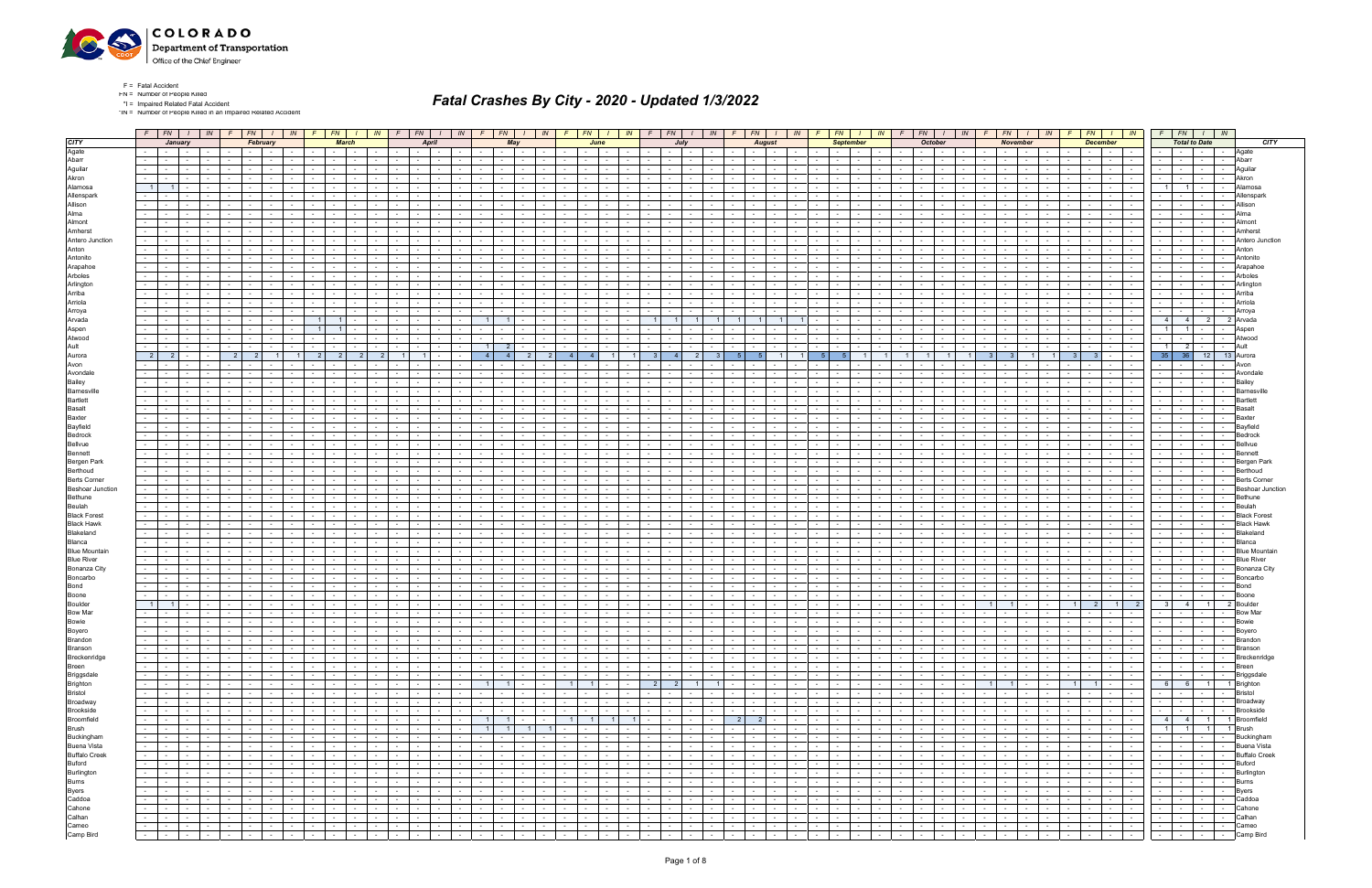

F = Fatal Accident FN = Number of People Killed

\*I = Impaired Related Fatal Accident

\*IN = Number of People Killed in an Impaired Related Accident

|                               |                  | $F$   $FN$   $I$                             |                               | IN                                            |                                    | $FN$ $1$ $1$ $N$               |                        |                             |              | $FN$ $I$ $IN$                                                                                                                                                                                                                        |        | $F \mid FN$<br>$I$ IN                                                                    |                              |                 | $FN$ $I$ $IN$                  |                             | FN   I                                                                                                                                                                                                                               | IN              |                                                                                                                                                                                                                                      | $F$   $FN$   $I$   $IN$ |                                     | F.                                       | FN   I<br>IN I                                                                                                                                                                                                                |                             | $FN$   $1$                                                                                                           | IN .                                       |                         | $FN$   $I$   $IN$                              |          | $FN$ $1$                                                                                                                                                                                                                                             | IN                       |                            | $FN$ $1$        |                                                                                                                                                                                                                                                                           | IN     | $FN$ $I$ $IN$                                                                                                                            |                                 |
|-------------------------------|------------------|----------------------------------------------|-------------------------------|-----------------------------------------------|------------------------------------|--------------------------------|------------------------|-----------------------------|--------------|--------------------------------------------------------------------------------------------------------------------------------------------------------------------------------------------------------------------------------------|--------|------------------------------------------------------------------------------------------|------------------------------|-----------------|--------------------------------|-----------------------------|--------------------------------------------------------------------------------------------------------------------------------------------------------------------------------------------------------------------------------------|-----------------|--------------------------------------------------------------------------------------------------------------------------------------------------------------------------------------------------------------------------------------|-------------------------|-------------------------------------|------------------------------------------|-------------------------------------------------------------------------------------------------------------------------------------------------------------------------------------------------------------------------------|-----------------------------|----------------------------------------------------------------------------------------------------------------------|--------------------------------------------|-------------------------|------------------------------------------------|----------|------------------------------------------------------------------------------------------------------------------------------------------------------------------------------------------------------------------------------------------------------|--------------------------|----------------------------|-----------------|---------------------------------------------------------------------------------------------------------------------------------------------------------------------------------------------------------------------------------------------------------------------------|--------|------------------------------------------------------------------------------------------------------------------------------------------|---------------------------------|
| <b>CITY</b>                   |                  | January                                      |                               |                                               |                                    | February                       |                        |                             | <b>March</b> |                                                                                                                                                                                                                                      |        | April                                                                                    |                              | May             |                                |                             | June                                                                                                                                                                                                                                 |                 |                                                                                                                                                                                                                                      | July                    |                                     |                                          | <b>August</b>                                                                                                                                                                                                                 |                             | <b>September</b>                                                                                                     |                                            |                         | <b>October</b>                                 |          | <b>November</b>                                                                                                                                                                                                                                      |                          |                            | <b>December</b> |                                                                                                                                                                                                                                                                           |        | <b>Total to Date</b>                                                                                                                     | <b>CITY</b>                     |
| Campion                       |                  | $\sim$ $-$                                   | $\sim$                        |                                               |                                    |                                |                        |                             |              | $\sim$                                                                                                                                                                                                                               |        | $\sim$                                                                                   |                              |                 | $\sim 10^{-11}$                |                             |                                                                                                                                                                                                                                      |                 |                                                                                                                                                                                                                                      | $\sim$ $-$              |                                     |                                          | <b>Service</b> State                                                                                                                                                                                                          |                             | <b>Service</b>                                                                                                       | $\sim$                                     |                         | $\sim$                                         |          | $\sim$ $-$                                                                                                                                                                                                                                           |                          |                            | $\sim$          | <b>Service</b>                                                                                                                                                                                                                                                            | $\sim$ | $\sim$<br>$\sim$ 100 $\mu$<br>$\sim$                                                                                                     | Campion                         |
| Campo                         | $\sim$           | $\sim$                                       | $\sim$                        |                                               |                                    |                                |                        |                             |              |                                                                                                                                                                                                                                      |        | $\sim$                                                                                   |                              | $\sim$          |                                |                             |                                                                                                                                                                                                                                      |                 |                                                                                                                                                                                                                                      |                         |                                     |                                          |                                                                                                                                                                                                                               |                             |                                                                                                                      |                                            |                         |                                                |          |                                                                                                                                                                                                                                                      |                          |                            |                 | $\sim$                                                                                                                                                                                                                                                                    | $\sim$ | $\sim$<br>$\sim$<br>$\sim$                                                                                                               | Campo                           |
| Canon City                    | $\sim$           |                                              |                               |                                               |                                    |                                |                        |                             | $\mathbf{1}$ |                                                                                                                                                                                                                                      |        | $\sim$                                                                                   |                              | $\sim$          |                                |                             |                                                                                                                                                                                                                                      |                 |                                                                                                                                                                                                                                      |                         |                                     |                                          |                                                                                                                                                                                                                               |                             |                                                                                                                      |                                            |                         |                                                |          |                                                                                                                                                                                                                                                      |                          |                            |                 |                                                                                                                                                                                                                                                                           | $\sim$ |                                                                                                                                          | Canon City                      |
| Capulin                       |                  |                                              |                               |                                               |                                    |                                |                        |                             |              |                                                                                                                                                                                                                                      |        |                                                                                          |                              |                 |                                |                             |                                                                                                                                                                                                                                      |                 |                                                                                                                                                                                                                                      |                         |                                     |                                          |                                                                                                                                                                                                                               |                             |                                                                                                                      |                                            |                         |                                                |          |                                                                                                                                                                                                                                                      |                          |                            |                 |                                                                                                                                                                                                                                                                           |        |                                                                                                                                          | Capulir                         |
| Carbondale                    |                  |                                              |                               |                                               |                                    |                                |                        |                             |              |                                                                                                                                                                                                                                      |        |                                                                                          |                              |                 |                                |                             |                                                                                                                                                                                                                                      |                 |                                                                                                                                                                                                                                      |                         |                                     |                                          |                                                                                                                                                                                                                               |                             |                                                                                                                      |                                            |                         |                                                |          |                                                                                                                                                                                                                                                      |                          |                            |                 |                                                                                                                                                                                                                                                                           |        |                                                                                                                                          | Carbondal                       |
| Carlton                       |                  |                                              |                               |                                               |                                    |                                |                        |                             |              |                                                                                                                                                                                                                                      |        |                                                                                          |                              |                 |                                |                             |                                                                                                                                                                                                                                      |                 |                                                                                                                                                                                                                                      |                         |                                     |                                          |                                                                                                                                                                                                                               |                             |                                                                                                                      |                                            |                         |                                                |          |                                                                                                                                                                                                                                                      |                          |                            |                 |                                                                                                                                                                                                                                                                           |        |                                                                                                                                          |                                 |
| Carr                          |                  |                                              |                               |                                               |                                    |                                |                        |                             |              |                                                                                                                                                                                                                                      |        |                                                                                          |                              |                 |                                |                             |                                                                                                                                                                                                                                      |                 |                                                                                                                                                                                                                                      |                         |                                     |                                          |                                                                                                                                                                                                                               |                             |                                                                                                                      |                                            |                         |                                                |          |                                                                                                                                                                                                                                                      |                          |                            |                 |                                                                                                                                                                                                                                                                           |        |                                                                                                                                          |                                 |
| Cascade                       |                  |                                              |                               |                                               |                                    |                                |                        |                             |              |                                                                                                                                                                                                                                      |        |                                                                                          |                              |                 |                                |                             |                                                                                                                                                                                                                                      |                 |                                                                                                                                                                                                                                      |                         |                                     |                                          |                                                                                                                                                                                                                               |                             |                                                                                                                      |                                            |                         |                                                |          |                                                                                                                                                                                                                                                      |                          |                            |                 |                                                                                                                                                                                                                                                                           |        |                                                                                                                                          | Cascade                         |
| Castle Rock                   | $\sim$           |                                              |                               |                                               |                                    | $\mathcal{P}$                  |                        |                             |              |                                                                                                                                                                                                                                      |        |                                                                                          |                              |                 |                                |                             |                                                                                                                                                                                                                                      |                 |                                                                                                                                                                                                                                      |                         |                                     |                                          |                                                                                                                                                                                                                               |                             |                                                                                                                      |                                            |                         |                                                |          |                                                                                                                                                                                                                                                      |                          |                            |                 |                                                                                                                                                                                                                                                                           |        | 11                                                                                                                                       |                                 |
| Cedaredge<br>Cedarwood        | $\sim$           |                                              |                               |                                               |                                    |                                |                        |                             |              |                                                                                                                                                                                                                                      |        |                                                                                          |                              |                 |                                |                             |                                                                                                                                                                                                                                      |                 |                                                                                                                                                                                                                                      |                         |                                     |                                          |                                                                                                                                                                                                                               |                             |                                                                                                                      |                                            |                         |                                                |          |                                                                                                                                                                                                                                                      |                          |                            |                 |                                                                                                                                                                                                                                                                           |        |                                                                                                                                          | Cedarwooc                       |
| Centennial                    | $\sim$           |                                              |                               |                                               | 11                                 | 1 <sup>1</sup>                 |                        |                             |              |                                                                                                                                                                                                                                      |        |                                                                                          |                              |                 |                                |                             |                                                                                                                                                                                                                                      |                 |                                                                                                                                                                                                                                      |                         |                                     |                                          |                                                                                                                                                                                                                               |                             |                                                                                                                      |                                            | 1 <sup>1</sup>          | 11                                             |          |                                                                                                                                                                                                                                                      |                          |                            |                 |                                                                                                                                                                                                                                                                           |        | $\overline{4}$                                                                                                                           |                                 |
| Center                        |                  |                                              |                               |                                               |                                    |                                |                        |                             |              |                                                                                                                                                                                                                                      |        |                                                                                          |                              |                 |                                |                             |                                                                                                                                                                                                                                      |                 |                                                                                                                                                                                                                                      |                         |                                     |                                          |                                                                                                                                                                                                                               |                             |                                                                                                                      |                                            |                         |                                                |          |                                                                                                                                                                                                                                                      |                          |                            |                 |                                                                                                                                                                                                                                                                           |        |                                                                                                                                          |                                 |
| <b>Central City</b>           |                  |                                              |                               |                                               |                                    |                                |                        |                             |              |                                                                                                                                                                                                                                      |        |                                                                                          |                              |                 |                                |                             |                                                                                                                                                                                                                                      |                 |                                                                                                                                                                                                                                      |                         |                                     |                                          |                                                                                                                                                                                                                               |                             |                                                                                                                      |                                            |                         |                                                |          |                                                                                                                                                                                                                                                      |                          |                            |                 |                                                                                                                                                                                                                                                                           |        |                                                                                                                                          | Central City                    |
| Chama                         |                  |                                              | $\sim$                        |                                               |                                    |                                |                        |                             |              |                                                                                                                                                                                                                                      |        |                                                                                          |                              |                 |                                |                             |                                                                                                                                                                                                                                      |                 |                                                                                                                                                                                                                                      |                         |                                     |                                          |                                                                                                                                                                                                                               |                             |                                                                                                                      |                                            |                         |                                                |          |                                                                                                                                                                                                                                                      |                          |                            |                 |                                                                                                                                                                                                                                                                           | $\sim$ | $\sim$                                                                                                                                   | Chama                           |
| <b>Cheney Center</b>          |                  |                                              |                               |                                               |                                    |                                |                        |                             |              |                                                                                                                                                                                                                                      |        |                                                                                          |                              |                 |                                |                             |                                                                                                                                                                                                                                      |                 |                                                                                                                                                                                                                                      |                         |                                     |                                          |                                                                                                                                                                                                                               |                             |                                                                                                                      |                                            |                         |                                                |          |                                                                                                                                                                                                                                                      |                          |                            |                 |                                                                                                                                                                                                                                                                           |        |                                                                                                                                          | <b>Cheney Center</b>            |
| Cheraw                        | $\sim 100$       | $\sim$                                       |                               |                                               |                                    |                                |                        |                             |              |                                                                                                                                                                                                                                      |        |                                                                                          |                              |                 |                                |                             |                                                                                                                                                                                                                                      |                 |                                                                                                                                                                                                                                      |                         |                                     |                                          |                                                                                                                                                                                                                               |                             |                                                                                                                      |                                            |                         |                                                |          |                                                                                                                                                                                                                                                      |                          |                            |                 |                                                                                                                                                                                                                                                                           |        |                                                                                                                                          | Cheraw                          |
| Cherry Hills Village          |                  |                                              |                               |                                               |                                    |                                |                        |                             |              |                                                                                                                                                                                                                                      |        |                                                                                          |                              |                 |                                |                             |                                                                                                                                                                                                                                      |                 |                                                                                                                                                                                                                                      |                         |                                     |                                          |                                                                                                                                                                                                                               |                             |                                                                                                                      |                                            |                         |                                                |          |                                                                                                                                                                                                                                                      |                          |                            |                 |                                                                                                                                                                                                                                                                           |        |                                                                                                                                          | Cherry Hills Villag             |
| Cheyenne Wells                | $\sim 100$       |                                              |                               |                                               |                                    |                                |                        |                             |              |                                                                                                                                                                                                                                      |        |                                                                                          |                              |                 |                                |                             |                                                                                                                                                                                                                                      |                 |                                                                                                                                                                                                                                      |                         |                                     |                                          |                                                                                                                                                                                                                               |                             |                                                                                                                      |                                            |                         |                                                |          |                                                                                                                                                                                                                                                      |                          |                            |                 |                                                                                                                                                                                                                                                                           |        |                                                                                                                                          | Chevenne Well                   |
| <b>Chimney Rock</b>           | $\sim$           |                                              |                               |                                               |                                    |                                |                        |                             |              |                                                                                                                                                                                                                                      |        |                                                                                          |                              |                 |                                |                             |                                                                                                                                                                                                                                      |                 |                                                                                                                                                                                                                                      |                         |                                     |                                          |                                                                                                                                                                                                                               |                             |                                                                                                                      |                                            |                         |                                                |          |                                                                                                                                                                                                                                                      |                          |                            |                 |                                                                                                                                                                                                                                                                           |        |                                                                                                                                          | Chimney Rock                    |
| Chipita Park                  | $\sim$           |                                              |                               |                                               |                                    |                                |                        |                             |              |                                                                                                                                                                                                                                      |        |                                                                                          |                              |                 |                                |                             |                                                                                                                                                                                                                                      |                 |                                                                                                                                                                                                                                      |                         |                                     |                                          |                                                                                                                                                                                                                               |                             |                                                                                                                      |                                            |                         |                                                |          |                                                                                                                                                                                                                                                      |                          |                            |                 |                                                                                                                                                                                                                                                                           |        |                                                                                                                                          | Chipita Park                    |
| Chivington                    | $\sim$           |                                              |                               |                                               |                                    |                                |                        |                             |              |                                                                                                                                                                                                                                      |        |                                                                                          |                              |                 |                                |                             |                                                                                                                                                                                                                                      |                 |                                                                                                                                                                                                                                      |                         |                                     |                                          |                                                                                                                                                                                                                               |                             |                                                                                                                      |                                            |                         |                                                |          |                                                                                                                                                                                                                                                      |                          |                            |                 |                                                                                                                                                                                                                                                                           |        |                                                                                                                                          | Chivinator                      |
| Chromo<br>Cimarron            | $\sim$<br>$\sim$ |                                              |                               |                                               |                                    |                                |                        |                             |              |                                                                                                                                                                                                                                      |        |                                                                                          |                              |                 |                                |                             |                                                                                                                                                                                                                                      |                 |                                                                                                                                                                                                                                      |                         |                                     |                                          |                                                                                                                                                                                                                               |                             |                                                                                                                      |                                            |                         |                                                |          |                                                                                                                                                                                                                                                      |                          |                            |                 |                                                                                                                                                                                                                                                                           |        |                                                                                                                                          | Chromo                          |
| Clark                         | $\sim$           |                                              |                               |                                               |                                    |                                |                        |                             |              |                                                                                                                                                                                                                                      |        |                                                                                          |                              |                 |                                |                             |                                                                                                                                                                                                                                      |                 |                                                                                                                                                                                                                                      |                         |                                     |                                          |                                                                                                                                                                                                                               |                             |                                                                                                                      |                                            |                         |                                                |          |                                                                                                                                                                                                                                                      |                          |                            |                 |                                                                                                                                                                                                                                                                           |        |                                                                                                                                          |                                 |
| Clarkville                    | $\sim$           |                                              |                               |                                               |                                    |                                |                        |                             |              |                                                                                                                                                                                                                                      |        |                                                                                          |                              |                 |                                |                             |                                                                                                                                                                                                                                      |                 |                                                                                                                                                                                                                                      |                         |                                     |                                          |                                                                                                                                                                                                                               |                             |                                                                                                                      |                                            |                         |                                                |          |                                                                                                                                                                                                                                                      |                          |                            |                 |                                                                                                                                                                                                                                                                           |        |                                                                                                                                          | Clarkvill⊦                      |
| Clifton                       |                  |                                              |                               |                                               |                                    |                                |                        |                             |              |                                                                                                                                                                                                                                      |        |                                                                                          |                              |                 |                                |                             |                                                                                                                                                                                                                                      |                 |                                                                                                                                                                                                                                      |                         |                                     |                                          |                                                                                                                                                                                                                               |                             |                                                                                                                      |                                            |                         |                                                |          |                                                                                                                                                                                                                                                      |                          |                            |                 |                                                                                                                                                                                                                                                                           |        |                                                                                                                                          | Cliftor                         |
| Climax                        | $\sim$           |                                              |                               |                                               |                                    |                                |                        |                             |              |                                                                                                                                                                                                                                      |        |                                                                                          |                              | $\sim$          |                                |                             |                                                                                                                                                                                                                                      |                 |                                                                                                                                                                                                                                      |                         |                                     |                                          |                                                                                                                                                                                                                               |                             |                                                                                                                      |                                            |                         |                                                |          |                                                                                                                                                                                                                                                      |                          |                            |                 |                                                                                                                                                                                                                                                                           |        |                                                                                                                                          |                                 |
| Coal Creek                    |                  |                                              |                               |                                               |                                    |                                |                        |                             |              |                                                                                                                                                                                                                                      |        |                                                                                          |                              |                 |                                |                             |                                                                                                                                                                                                                                      |                 |                                                                                                                                                                                                                                      |                         |                                     |                                          |                                                                                                                                                                                                                               |                             |                                                                                                                      |                                            |                         |                                                |          |                                                                                                                                                                                                                                                      |                          |                            |                 |                                                                                                                                                                                                                                                                           |        |                                                                                                                                          |                                 |
| Coaldale                      |                  |                                              |                               |                                               |                                    |                                |                        |                             |              |                                                                                                                                                                                                                                      |        |                                                                                          |                              |                 |                                |                             |                                                                                                                                                                                                                                      |                 |                                                                                                                                                                                                                                      |                         |                                     |                                          |                                                                                                                                                                                                                               |                             |                                                                                                                      |                                            |                         |                                                |          |                                                                                                                                                                                                                                                      |                          |                            |                 |                                                                                                                                                                                                                                                                           |        |                                                                                                                                          |                                 |
| Coalmont                      | $\sim$           |                                              |                               |                                               |                                    |                                |                        |                             |              |                                                                                                                                                                                                                                      |        |                                                                                          |                              | $\sim$          |                                |                             |                                                                                                                                                                                                                                      |                 |                                                                                                                                                                                                                                      |                         |                                     |                                          |                                                                                                                                                                                                                               |                             |                                                                                                                      |                                            |                         |                                                |          |                                                                                                                                                                                                                                                      |                          |                            |                 |                                                                                                                                                                                                                                                                           |        |                                                                                                                                          |                                 |
| Cokedale                      |                  |                                              |                               |                                               |                                    |                                |                        |                             |              |                                                                                                                                                                                                                                      |        |                                                                                          |                              |                 |                                |                             |                                                                                                                                                                                                                                      |                 |                                                                                                                                                                                                                                      |                         |                                     |                                          |                                                                                                                                                                                                                               |                             |                                                                                                                      |                                            |                         |                                                |          |                                                                                                                                                                                                                                                      |                          |                            |                 |                                                                                                                                                                                                                                                                           |        |                                                                                                                                          |                                 |
| Collbran                      |                  |                                              |                               |                                               |                                    |                                |                        |                             |              |                                                                                                                                                                                                                                      |        |                                                                                          |                              |                 |                                |                             |                                                                                                                                                                                                                                      |                 |                                                                                                                                                                                                                                      |                         |                                     |                                          |                                                                                                                                                                                                                               |                             |                                                                                                                      |                                            |                         |                                                |          |                                                                                                                                                                                                                                                      |                          |                            |                 |                                                                                                                                                                                                                                                                           |        | $\sim$                                                                                                                                   |                                 |
| Colorado City                 | $\sim$ 10 $\pm$  |                                              |                               |                                               |                                    |                                |                        |                             |              |                                                                                                                                                                                                                                      |        |                                                                                          |                              |                 |                                |                             |                                                                                                                                                                                                                                      |                 |                                                                                                                                                                                                                                      |                         |                                     |                                          |                                                                                                                                                                                                                               |                             |                                                                                                                      |                                            |                         |                                                |          |                                                                                                                                                                                                                                                      |                          |                            |                 |                                                                                                                                                                                                                                                                           |        |                                                                                                                                          | Colorado City                   |
| Colorado Springs              | $\vert$ 2        |                                              |                               |                                               |                                    |                                |                        |                             |              |                                                                                                                                                                                                                                      |        |                                                                                          |                              |                 |                                |                             |                                                                                                                                                                                                                                      |                 |                                                                                                                                                                                                                                      | $\mathcal{P}$           |                                     |                                          |                                                                                                                                                                                                                               |                             |                                                                                                                      |                                            |                         |                                                |          |                                                                                                                                                                                                                                                      |                          |                            |                 |                                                                                                                                                                                                                                                                           |        | 49<br>17<br>- 50                                                                                                                         | 18 Colorado Springs             |
| Columbine<br>Columbine Valley | $\sim 100$       |                                              | $\sim$                        |                                               |                                    |                                |                        |                             |              |                                                                                                                                                                                                                                      |        |                                                                                          |                              | $\sim$          |                                |                             |                                                                                                                                                                                                                                      |                 |                                                                                                                                                                                                                                      |                         |                                     |                                          |                                                                                                                                                                                                                               |                             |                                                                                                                      |                                            |                         |                                                |          |                                                                                                                                                                                                                                                      |                          |                            |                 |                                                                                                                                                                                                                                                                           | $\sim$ | $\sim$<br>$1 \mid$                                                                                                                       | Columbine<br>1 Columbine Valley |
| Commerce City                 |                  |                                              |                               |                                               |                                    |                                |                        |                             |              |                                                                                                                                                                                                                                      |        |                                                                                          |                              |                 |                                |                             |                                                                                                                                                                                                                                      |                 |                                                                                                                                                                                                                                      |                         |                                     |                                          |                                                                                                                                                                                                                               |                             |                                                                                                                      |                                            |                         |                                                |          |                                                                                                                                                                                                                                                      |                          |                            |                 |                                                                                                                                                                                                                                                                           |        | $6 \mid$<br>$6 \overline{6}$                                                                                                             | 5 Commerce City                 |
| Como                          |                  |                                              |                               |                                               |                                    |                                |                        |                             |              |                                                                                                                                                                                                                                      |        |                                                                                          |                              |                 |                                |                             |                                                                                                                                                                                                                                      |                 |                                                                                                                                                                                                                                      |                         |                                     |                                          |                                                                                                                                                                                                                               |                             |                                                                                                                      |                                            |                         |                                                |          |                                                                                                                                                                                                                                                      |                          |                            |                 |                                                                                                                                                                                                                                                                           |        |                                                                                                                                          | Como                            |
| Conejos                       | $\sim$           |                                              | $\sim$                        |                                               |                                    |                                |                        |                             |              |                                                                                                                                                                                                                                      |        |                                                                                          |                              | $\sim$          |                                |                             |                                                                                                                                                                                                                                      |                 |                                                                                                                                                                                                                                      |                         |                                     |                                          | $\sim$                                                                                                                                                                                                                        |                             |                                                                                                                      |                                            |                         |                                                |          |                                                                                                                                                                                                                                                      |                          |                            |                 |                                                                                                                                                                                                                                                                           | $\sim$ | $\sim$<br><b>Service</b><br>$\sim$                                                                                                       | Conejos                         |
| Conifer                       |                  |                                              |                               |                                               |                                    |                                |                        |                             |              |                                                                                                                                                                                                                                      |        |                                                                                          |                              |                 |                                |                             |                                                                                                                                                                                                                                      |                 |                                                                                                                                                                                                                                      |                         |                                     |                                          |                                                                                                                                                                                                                               |                             |                                                                                                                      |                                            |                         |                                                |          |                                                                                                                                                                                                                                                      |                          |                            |                 |                                                                                                                                                                                                                                                                           |        |                                                                                                                                          | Conife                          |
| Cope                          | $\sim$           |                                              |                               |                                               |                                    |                                |                        |                             |              |                                                                                                                                                                                                                                      |        |                                                                                          |                              |                 |                                |                             |                                                                                                                                                                                                                                      |                 |                                                                                                                                                                                                                                      |                         |                                     |                                          |                                                                                                                                                                                                                               |                             |                                                                                                                      |                                            |                         |                                                |          |                                                                                                                                                                                                                                                      |                          |                            |                 | $\sim$                                                                                                                                                                                                                                                                    |        | $\sim$                                                                                                                                   | Cope                            |
| Copper Mountain               |                  |                                              |                               |                                               |                                    |                                |                        |                             |              |                                                                                                                                                                                                                                      |        |                                                                                          |                              |                 |                                |                             |                                                                                                                                                                                                                                      |                 |                                                                                                                                                                                                                                      |                         |                                     |                                          |                                                                                                                                                                                                                               |                             |                                                                                                                      |                                            |                         |                                                |          |                                                                                                                                                                                                                                                      |                          |                            |                 |                                                                                                                                                                                                                                                                           |        |                                                                                                                                          | Copper Mountain                 |
| Cornish                       | $\sim$           |                                              |                               |                                               |                                    |                                |                        |                             |              |                                                                                                                                                                                                                                      |        |                                                                                          |                              |                 |                                |                             |                                                                                                                                                                                                                                      |                 |                                                                                                                                                                                                                                      |                         |                                     |                                          |                                                                                                                                                                                                                               |                             |                                                                                                                      |                                            |                         |                                                |          |                                                                                                                                                                                                                                                      |                          |                            |                 |                                                                                                                                                                                                                                                                           |        |                                                                                                                                          | Cornist                         |
| Cortez                        | $\sim$           |                                              |                               |                                               |                                    |                                |                        |                             |              |                                                                                                                                                                                                                                      |        |                                                                                          |                              |                 |                                |                             |                                                                                                                                                                                                                                      |                 |                                                                                                                                                                                                                                      |                         |                                     |                                          |                                                                                                                                                                                                                               |                             | 2                                                                                                                    |                                            |                         |                                                |          |                                                                                                                                                                                                                                                      |                          |                            |                 |                                                                                                                                                                                                                                                                           |        | 2 <sup>1</sup><br>3 <sup>1</sup>                                                                                                         | 2 Cortez                        |
| Cotopaxi                      | $\sim$           |                                              |                               |                                               |                                    |                                |                        |                             |              |                                                                                                                                                                                                                                      |        |                                                                                          |                              |                 |                                |                             |                                                                                                                                                                                                                                      |                 |                                                                                                                                                                                                                                      |                         |                                     |                                          |                                                                                                                                                                                                                               |                             |                                                                                                                      |                                            |                         |                                                |          |                                                                                                                                                                                                                                                      |                          |                            |                 |                                                                                                                                                                                                                                                                           |        |                                                                                                                                          | Cotopax                         |
| Cowdrey                       |                  |                                              |                               |                                               |                                    |                                |                        |                             |              |                                                                                                                                                                                                                                      |        |                                                                                          |                              |                 |                                |                             |                                                                                                                                                                                                                                      |                 |                                                                                                                                                                                                                                      |                         |                                     |                                          |                                                                                                                                                                                                                               |                             |                                                                                                                      |                                            |                         |                                                |          |                                                                                                                                                                                                                                                      |                          |                            |                 |                                                                                                                                                                                                                                                                           |        |                                                                                                                                          | Cowdre                          |
| Craig<br>Crawford             | $\sim$           |                                              |                               |                                               |                                    |                                |                        |                             |              |                                                                                                                                                                                                                                      |        |                                                                                          |                              |                 |                                |                             |                                                                                                                                                                                                                                      |                 |                                                                                                                                                                                                                                      |                         |                                     |                                          |                                                                                                                                                                                                                               |                             |                                                                                                                      |                                            |                         |                                                |          |                                                                                                                                                                                                                                                      |                          |                            |                 |                                                                                                                                                                                                                                                                           |        |                                                                                                                                          | Craid<br>Crawfor                |
| Creede                        |                  |                                              |                               |                                               |                                    |                                |                        |                             |              |                                                                                                                                                                                                                                      |        |                                                                                          |                              |                 |                                |                             |                                                                                                                                                                                                                                      |                 |                                                                                                                                                                                                                                      |                         |                                     |                                          |                                                                                                                                                                                                                               |                             |                                                                                                                      |                                            |                         |                                                |          |                                                                                                                                                                                                                                                      |                          |                            |                 |                                                                                                                                                                                                                                                                           |        |                                                                                                                                          |                                 |
| <b>Crested Butte</b>          |                  |                                              |                               |                                               |                                    |                                |                        |                             |              |                                                                                                                                                                                                                                      |        |                                                                                          |                              |                 |                                |                             |                                                                                                                                                                                                                                      |                 |                                                                                                                                                                                                                                      |                         |                                     |                                          |                                                                                                                                                                                                                               |                             |                                                                                                                      |                                            |                         |                                                |          |                                                                                                                                                                                                                                                      |                          |                            |                 |                                                                                                                                                                                                                                                                           |        |                                                                                                                                          | Crested Butte                   |
| Crestone                      |                  |                                              |                               |                                               |                                    |                                |                        |                             |              |                                                                                                                                                                                                                                      |        |                                                                                          |                              |                 |                                |                             |                                                                                                                                                                                                                                      |                 |                                                                                                                                                                                                                                      |                         |                                     |                                          |                                                                                                                                                                                                                               |                             |                                                                                                                      |                                            |                         |                                                |          |                                                                                                                                                                                                                                                      |                          |                            |                 |                                                                                                                                                                                                                                                                           |        |                                                                                                                                          |                                 |
| <b>Cripple Creek</b>          | $\sim$           |                                              | $\sim$                        |                                               |                                    |                                |                        |                             |              | $\sim$                                                                                                                                                                                                                               |        | $\sim$<br>$\sim$                                                                         |                              | $\sim$          | $\sim$                         |                             |                                                                                                                                                                                                                                      |                 | $\sim$                                                                                                                                                                                                                               | $\sim$                  |                                     | $\sim$<br>$\sim$                         | $\sim$                                                                                                                                                                                                                        |                             | $\sim$                                                                                                               |                                            |                         |                                                |          | $\sim$                                                                                                                                                                                                                                               |                          |                            | $\sim$          | $\sim$                                                                                                                                                                                                                                                                    | $\sim$ | $\sim$<br>$\sim$<br>$\sim$                                                                                                               | Cripple Creel                   |
| Crook                         | $\sim$ 10 $\pm$  | $\sim$ $-$                                   | $\sim$                        |                                               |                                    |                                |                        |                             |              |                                                                                                                                                                                                                                      | $\sim$ | $\sim$                                                                                   |                              | $\sim$          |                                |                             |                                                                                                                                                                                                                                      |                 |                                                                                                                                                                                                                                      | $\sim$                  |                                     | $\sim$                                   | $\sim$                                                                                                                                                                                                                        | $\sim$                      |                                                                                                                      |                                            |                         |                                                |          | $\sim$                                                                                                                                                                                                                                               |                          |                            |                 |                                                                                                                                                                                                                                                                           |        | $\sim$                                                                                                                                   | Crook                           |
| Crowley                       |                  |                                              |                               |                                               |                                    | $\sim$ $-$                     |                        |                             |              | .                                                                                                                                                                                                                                    |        | <b>Contract Contract Contract</b>                                                        |                              |                 | $1 - 1 - 1$                    |                             |                                                                                                                                                                                                                                      |                 |                                                                                                                                                                                                                                      |                         |                                     |                                          |                                                                                                                                                                                                                               | $\sim$                      | $1 - 1 - 1$                                                                                                          | والمسال                                    | $\sim$ $-$              | the contract the contract of the con-          |          |                                                                                                                                                                                                                                                      |                          | the contract of            |                 | $1 - 1 - 1$                                                                                                                                                                                                                                                               |        | .                                                                                                                                        | Crowley                         |
| Cuchara                       | $\sim$           | $\sim 100$                                   | $\sim$                        | <b>Contract Contract</b>                      |                                    | $\sim$ 100 $\mu$<br>$\sim$ $-$ | $\mathbf{r}$           | $\sim$ $\sim$               | $\sim 100$   | and the co                                                                                                                                                                                                                           |        | and the contract of the con-<br>the contract of                                          | $\sim 100$ m $^{-1}$         | $\sim 10^{-11}$ | $\sim$ $\sim$ $\sim$ $\sim$    | $\sim$ $\sim$ $\sim$ $\sim$ | $-1 - 1$                                                                                                                                                                                                                             | $\sim 10^{-10}$ | <u> 1950 - Johann John Stone (</u>                                                                                                                                                                                                   |                         |                                     | $\sim$                                   | <b>Contract Contract</b><br><b>Contract Contract</b>                                                                                                                                                                          | $\mathcal{L}_{\mathcal{A}}$ | <b>Contract Contract</b>                                                                                             | $\sim$ $-$                                 |                         | .                                              | $-1 - 1$ |                                                                                                                                                                                                                                                      | <b>Contract Contract</b> | <b>Committee</b>           |                 | the contract                                                                                                                                                                                                                                                              |        | -   -   -   -   Cuchara                                                                                                                  |                                 |
| Dacono                        |                  | the contract of the con-                     | $\sim 100$                    |                                               |                                    |                                |                        |                             |              | .                                                                                                                                                                                                                                    |        | $         -$                                                                             |                              |                 | .                              |                             |                                                                                                                                                                                                                                      |                 |                                                                                                                                                                                                                                      |                         |                                     |                                          | $1 \quad 1 \quad - \quad -$                                                                                                                                                                                                   |                             | the contract of the con-                                                                                             | $1 - 1$                                    |                         | .                                              |          | <u>the community of the community of the community of the community of the community of the community of the community of the community of the community of the community of the community of the community of the community of </u>                 |                          |                            |                 | .                                                                                                                                                                                                                                                                         |        |                                                                                                                                          | Dacono                          |
| Dailey<br>De Beque            |                  | <b>Service</b> State<br><b>Second Second</b> | $\sim$ $-$<br>$\sim 100$      | <b>Contract Contract</b><br>المستقبل          | the contract of the contract of    |                                | <b>Service Control</b> |                             |              | the contract of the contract of the con-<br>- 1 - 1 - 1 - 1 - 1 - 1 - T - 7                                                                                                                                                          |        | <b>Contract Contract Contract</b><br>the contract of<br>the collection of the collection |                              |                 | and the characters of the con- |                             |                                                                                                                                                                                                                                      |                 | .                                                                                                                                                                                                                                    |                         |                                     | the contract of the con-                 | $\sim 100$ m $^{-1}$<br>1940   1941   1941   1942                                                                                                                                                                             |                             |                                                                                                                      | $-1 - 1 - 1 - 1 - 1$<br>.                  |                         | the contract of the contract of the con-       |          | $\sim$ $\sim$ $\sim$ $\sim$ $\sim$ $\sim$                                                                                                                                                                                                            |                          | and the state              |                 | 1. – 1. – 1<br>. <del>. .</del>                                                                                                                                                                                                                                           |        | $\overline{\cdot}$ $\overline{\cdot}$ $\overline{\cdot}$ $\overline{\cdot}$ $\overline{\cdot}$ De Beque                                  | Dailey                          |
| Deckers                       | $\sim 100$       | <b>Contract Contract</b>                     | $\sim 100$                    | $\sim$ 100 $\sim$                             | the contract of the contract of    | $\sim$ $-$                     |                        |                             |              |                                                                                                                                                                                                                                      |        | and the state<br>the contract of the con-                                                | the contract of              |                 |                                |                             |                                                                                                                                                                                                                                      | $\sim 10^{-1}$  | <b>Contract Contract Contract</b>                                                                                                                                                                                                    |                         | the contract of                     | $\sim 10^{-10}$                          | $\sim$ $\sim$ $\sim$ $\sim$ $\sim$<br>$\sim 10^{-10}$                                                                                                                                                                         | $\sim 10^{-11}$             | the contracts                                                                                                        | $\sim 10^{-10}$                            |                         |                                                |          |                                                                                                                                                                                                                                                      |                          | the contract of            |                 | .                                                                                                                                                                                                                                                                         |        | -   -   -   -   Deckers                                                                                                                  |                                 |
| Deer Ridge                    |                  | the contract of                              | $\sim$ $-$                    | $\sim 100$ m $^{-1}$                          | $\sim 100$                         | 1. – 1                         |                        | $\sim 10^{-11}$             |              | 1 - 1 - 1 - 1                                                                                                                                                                                                                        |        | <b>Contract Contract Contract</b>                                                        |                              |                 |                                |                             | .                                                                                                                                                                                                                                    |                 |                                                                                                                                                                                                                                      |                         |                                     | .                                        | <b>Contract</b>                                                                                                                                                                                                               |                             | $-1 - 1 - 1$                                                                                                         | $\sim$ $-$                                 |                         |                                                |          | .                                                                                                                                                                                                                                                    |                          | the contract of            |                 | 1. – 1. – 1                                                                                                                                                                                                                                                               |        | -   -   -   - Deer Ridge                                                                                                                 |                                 |
| Deer Trail                    |                  | .                                            |                               |                                               | .                                  |                                |                        |                             |              | the contract of the contract of the contract of the contract of the contract of the contract of the contract of the contract of the contract of the contract of the contract of the contract of the contract of the contract o       |        | $-1 - 1 - 1 - 1 - 1$                                                                     |                              |                 |                                |                             | . <del>. .</del>                                                                                                                                                                                                                     |                 |                                                                                                                                                                                                                                      |                         |                                     |                                          | - - - - - - -                                                                                                                                                                                                                 |                             |                                                                                                                      | - 1 - 1 - 1 - 1                            |                         |                                                |          | <b>Telling Line Hotel</b>                                                                                                                                                                                                                            |                          |                            |                 | . <del>. .</del>                                                                                                                                                                                                                                                          |        | Deer Trail                                                                                                                               |                                 |
| Del Norte                     |                  | the contract of                              | $\sim 100$                    | <b>Contract Contract</b>                      | the contract of the contract of    |                                |                        |                             |              | .                                                                                                                                                                                                                                    |        | and the state<br>the contract of                                                         | and the state                |                 |                                |                             |                                                                                                                                                                                                                                      | $\sim 10^{-1}$  | and the contract                                                                                                                                                                                                                     |                         | <b>Contract Contract</b>            | $\sim 10^{-10}$                          | and the state<br>1 - 1                                                                                                                                                                                                        |                             | the contract of the con-                                                                                             | <b>Contract</b>                            |                         |                                                |          |                                                                                                                                                                                                                                                      |                          |                            | and the state   | 1. – 1. – 1                                                                                                                                                                                                                                                               |        | Del Norte                                                                                                                                |                                 |
| Delhi                         |                  | the contract of                              | $\sim 10^{-11}$               | <b>Contractor</b>                             | $\sim$ $\sim$ $\sim$ $\sim$        |                                |                        |                             |              | रामानामानाम                                                                                                                                                                                                                          |        | the contract of                                                                          |                              |                 | .                              |                             |                                                                                                                                                                                                                                      |                 |                                                                                                                                                                                                                                      |                         |                                     |                                          |                                                                                                                                                                                                                               |                             | the contract of the contract of the con-                                                                             | $\mathbf{I}$ and $\mathbf{I}$              |                         |                                                |          |                                                                                                                                                                                                                                                      |                          | and the state              |                 | 1. – 1. – 1                                                                                                                                                                                                                                                               |        | $-1 - 1 - 1 - 1 -$                                                                                                                       | Delhi                           |
| Delta                         |                  | $-1 - 1 = 1$                                 | $\sim 10^{-11}$               | <b>Contract</b>                               | $-1 - 1$                           |                                | <b>Service Control</b> |                             |              |                                                                                                                                                                                                                                      |        | $-1 - 1 - 1$<br>and the control                                                          |                              |                 |                                |                             | the contract of the contract of the contract of the contract of the contract of the contract of the contract of the contract of the contract of the contract of the contract of the contract of the contract of the contract o       |                 | $\sim$ 1.0 $\sim$ 1.0 $\sim$ 1.0 $\sim$                                                                                                                                                                                              |                         |                                     | the contract of the contract of the con- | $\sim$ $\sim$ $\sim$                                                                                                                                                                                                          |                             | the contract of the contract of the con-                                                                             | <b>Contract Contract</b>                   |                         | the contract of the contract of the con-       |          | <u> Tanzania (h. 1878).</u><br>1905 - Johann Barnett, margaretar espainiar (h. 1870).<br>1906 - Johann Barnett, margaretar espainiar (h. 1880).                                                                                                      |                          | <b>Service</b> Service     |                 | and the state                                                                                                                                                                                                                                                             |        | $     -$                                                                                                                                 | Delta                           |
| Denver                        |                  | $2 \mid 2 \mid -$                            |                               | <b>Contract Contract</b>                      |                                    |                                |                        |                             |              |                                                                                                                                                                                                                                      |        | 3 3 1 1 7 8 3 4 - -<br>and the control                                                   |                              |                 | $5$ 5 1 1 1 1 1 $-$            |                             |                                                                                                                                                                                                                                      |                 |                                                                                                                                                                                                                                      |                         |                                     |                                          | 6 6 1 1 6 6 2 2                                                                                                                                                                                                               |                             |                                                                                                                      |                                            | 6 6 2 2 6 6 2 2 3 3 2 2 |                                                |          |                                                                                                                                                                                                                                                      |                          |                            |                 | $5 \mid 5 \mid 3 \mid 3$                                                                                                                                                                                                                                                  |        | 50 51 17 18 Denver                                                                                                                       |                                 |
| Deora                         |                  | the contract of                              | $\sim 10^{-11}$               | <b>Contract</b>                               | the contract of the con-           |                                | the contract of the    |                             |              |                                                                                                                                                                                                                                      |        | the contract of<br>the contract of                                                       |                              |                 | .                              | $\sim$ $\sim$ $\sim$ $\sim$ | the contract of the contract of                                                                                                                                                                                                      | $\sim 10^{-1}$  | $\sim$ $\sim$ $\sim$ $\sim$                                                                                                                                                                                                          |                         | the contract of                     |                                          | .<br>$\sim$ $-$                                                                                                                                                                                                               |                             |                                                                                                                      | $-$ 1 $-$ 1 $-$ 1 $-$                      |                         | .                                              |          | .                                                                                                                                                                                                                                                    |                          | the contract of            |                 | .                                                                                                                                                                                                                                                                         |        |                                                                                                                                          | Deora                           |
| Devine                        |                  | the contract of                              | $\sim 10^{-11}$               | <b>Contract</b>                               |                                    |                                |                        |                             |              |                                                                                                                                                                                                                                      |        |                                                                                          |                              |                 | .                              |                             |                                                                                                                                                                                                                                      |                 | .                                                                                                                                                                                                                                    |                         |                                     |                                          | .<br>$\sim$ $-$                                                                                                                                                                                                               |                             | $-1 - 1 - 1 - 1 = 0$                                                                                                 | <b>Contract Contract</b>                   |                         |                                                |          |                                                                                                                                                                                                                                                      |                          | the contract of            |                 | 1. – 1. – 1                                                                                                                                                                                                                                                               |        | -   -   -   -   Devine                                                                                                                   |                                 |
| Dillon                        |                  | the contract of                              | $\sim 10^{-11}$               | <b>Contract Contract</b>                      | the contract of the contract of    |                                | $-1$ $-1$              | $\sim$ $\sim$ $\sim$        | $\sim$ $-$   | and the contract of the con-                                                                                                                                                                                                         |        | <b>Contract Contract Contract</b><br>the contract of                                     |                              |                 |                                |                             | .                                                                                                                                                                                                                                    | $\sim 10^{-1}$  | <b>Contract Contract Contract</b>                                                                                                                                                                                                    |                         | the contract of                     | $\sim 10^{-10}$                          | and the state of the state of<br><b>Contract Contract</b>                                                                                                                                                                     |                             |                                                                                                                      | the contract of the contract of the con-   |                         | .                                              |          |                                                                                                                                                                                                                                                      |                          | the contract of            |                 | the contract                                                                                                                                                                                                                                                              |        | चिका समिति हो।<br>जनसङ्ख्या                                                                                                              | Dillon                          |
| Dinosaur                      |                  | <b>Second Second</b>                         | $\sim 100$                    | $1 - 1$                                       |                                    |                                |                        |                             |              |                                                                                                                                                                                                                                      |        | and the state                                                                            |                              |                 |                                |                             |                                                                                                                                                                                                                                      |                 | the contract of the contract of the con-                                                                                                                                                                                             |                         |                                     |                                          | the control of the control of the control of the control of the control of the control of the control of the control of the control of the control of the control of the control of the control of the control of the control |                             | the contract of the contract of the<br>$\sim$ $\sim$ $\sim$                                                          | $T = -1$                                   |                         | the collection of the collection               |          | 55 July 1940<br><u>the community of the community of the community of the community of the community of the community of the community of the community of the community of the community of the community of the community of the community of </u> |                          |                            |                 | $\sim$ 1 $\sim$ 1 $\sim$ 1 $\sim$<br><u>the contract of the contract of the contract of the contract of the contract of the contract of the contract of the contract of the contract of the contract of the contract of the contract of the contract of the contract </u> |        | जिलामिक सामग्री                                                                                                                          | Dinosaur                        |
| Divide<br>Dolores             |                  | the contract of<br><b>Service Control</b>    | $\sim 100$<br>$\sim 10^{-11}$ | <b>Contractor</b><br><b>Contract Contract</b> | $\sim$ $\sim$ $\sim$ $\sim$ $\sim$ |                                |                        | $\sim$ $\sim$ $\sim$ $\sim$ |              | the contract of the con-                                                                                                                                                                                                             |        | <b>Contract Contract Contract</b><br>the contract of                                     |                              |                 |                                |                             | the contract of the contract of the contract of the contract of the contract of the contract of the contract of the contract of the contract of the contract of the contract of the contract of the contract of the contract o<br>.  | $\sim 10^{-1}$  | $-1 - 1 - 1$                                                                                                                                                                                                                         |                         | and the contract of the contract of | $\sim 10^{-10}$                          | $\sim$ $-$<br>and the state of the state of<br><b>Contract Contract</b>                                                                                                                                                       |                             |                                                                                                                      | .                                          | -   -   -   -   -       | .                                              |          | an bandar ba                                                                                                                                                                                                                                         |                          | the contract of            |                 | 1. – 1. – 1                                                                                                                                                                                                                                                               |        | and the state of the state of the state of the state of the state of the state of the state of the state of the<br>  .   .   .   Dolores | <b>Divide</b>                   |
| Dotsero                       |                  | <b>Second Second</b>                         | $\sim 100$                    | $\sim 100$ m $^{-1}$                          |                                    |                                |                        |                             |              | .                                                                                                                                                                                                                                    |        | 55 Julie 1960                                                                            |                              |                 | 75 March 1980                  |                             | . <del>. .</del>                                                                                                                                                                                                                     |                 | and the first first time                                                                                                                                                                                                             |                         |                                     |                                          |                                                                                                                                                                                                                               |                             |                                                                                                                      |                                            |                         |                                                |          |                                                                                                                                                                                                                                                      |                          |                            |                 |                                                                                                                                                                                                                                                                           |        | <u>जिलामा साम</u>                                                                                                                        | Dotsero                         |
| Dove Creek                    |                  | <b>Service</b> Service                       | $\sim$ $-$                    | المستقبل                                      |                                    |                                |                        |                             |              |                                                                                                                                                                                                                                      |        | <u>कारानमाञ्</u>                                                                         |                              |                 |                                |                             | <u>the community of the community of the community of the community of the community of the community of the community of the community of the community of the community of the community of the community of the community of </u> |                 | <u>the contract of the contract of the contract of the contract of the contract of the contract of the contract of the contract of the contract of the contract of the contract of the contract of the contract of the contract </u> |                         |                                     |                                          | the contract of the con-<br>I – I                                                                                                                                                                                             |                             |                                                                                                                      | <u> 1999 - Johann John Stone Barnett (</u> |                         | <u>and the state of the state of the state</u> |          | <u>the community of the community of the community of the community of the community of the community of the community of the community of the community of the community of the community of the community of the community of </u>                 |                          |                            |                 | <b>The Common</b>                                                                                                                                                                                                                                                         |        | -   -   -   <u>-</u> Dove Creek                                                                                                          |                                 |
| Dowd                          |                  | <b>Service</b> State                         | $\sim$                        |                                               | $\sim$ $\sim$ $\sim$ $\sim$ $\sim$ |                                |                        | $\sim$ $\sim$ $\sim$ $\sim$ |              | the contract of the con-                                                                                                                                                                                                             |        | the contract of<br>and the state                                                         |                              |                 |                                |                             |                                                                                                                                                                                                                                      | $\sim 10^{-1}$  | .                                                                                                                                                                                                                                    |                         |                                     |                                          | <b>Contract</b>                                                                                                                                                                                                               |                             | the contract of the contract of the                                                                                  | $\sim$ $-$                                 |                         | .                                              |          | .                                                                                                                                                                                                                                                    |                          | the contract of            |                 | and the state                                                                                                                                                                                                                                                             |        | - - - - - Dowd                                                                                                                           |                                 |
| Doyleville                    |                  | <b>Second Second</b>                         | $\sim$ $-$                    | <b>Contract</b>                               |                                    |                                |                        |                             |              | .                                                                                                                                                                                                                                    |        | 79 March 1991 - 1992                                                                     |                              |                 | and the characters of the con- |                             | $-1 - 1 - 1 - 1 - 1$                                                                                                                                                                                                                 |                 |                                                                                                                                                                                                                                      |                         |                                     |                                          |                                                                                                                                                                                                                               |                             |                                                                                                                      | .                                          |                         |                                                |          | जिल्लामा अवस्थित                                                                                                                                                                                                                                     |                          |                            |                 |                                                                                                                                                                                                                                                                           |        | -   -   -   - Doyleville                                                                                                                 |                                 |
| Drake                         |                  | <b>Second Second</b>                         | $\sim 100$                    | $\sim 100$ km s $^{-1}$                       |                                    |                                |                        |                             |              | .                                                                                                                                                                                                                                    |        | 797 M. L. L. L. L.                                                                       |                              |                 | and the characters of the con- |                             | 1981 - 1987 <del>- 1</del>                                                                                                                                                                                                           |                 |                                                                                                                                                                                                                                      |                         |                                     |                                          |                                                                                                                                                                                                                               |                             | and the state of the con-                                                                                            | $\mathbf{I}$ and $\mathbf{I}$              |                         | राम सामान सामान साम                            |          |                                                                                                                                                                                                                                                      |                          |                            |                 |                                                                                                                                                                                                                                                                           |        | -   -   -   -   Drake                                                                                                                    |                                 |
| Dumont                        |                  | and the state                                | $\sim$                        | <b>Contract</b>                               | $-1 - 1$                           |                                |                        |                             |              | <u>the state of the state of the state of the state of the state of the state of the state of the state of the state of the state of the state of the state of the state of the state of the state of the state of the state of </u> |        | <b>Common</b><br><b>The Company</b>                                                      | $\sim 10^{-10}$ km s $^{-1}$ |                 | <b>Contract Contract</b>       | $\sim$ $\sim$ $\sim$        | the contract of                                                                                                                                                                                                                      | $\sim$          | $\sim$ $\sim$ $\sim$ $\sim$                                                                                                                                                                                                          |                         |                                     | $\sim$ $\sim$ $\sim$                     | <b>Contract</b>                                                                                                                                                                                                               |                             | <u>ta 1991 - 1991 - 1991 - 1991 - 1991 - 1991 - 1991 - 1991 - 1991 - 1991 - 1991 - 1991 - 1991 - 1991 - 1991 - 1</u> | $\sim 100$ m $^{-1}$                       |                         | <u>ta masa tanah sahi</u>                      |          |                                                                                                                                                                                                                                                      |                          | $\overline{\phantom{a}}$ . |                 | $\overline{\phantom{a}}$                                                                                                                                                                                                                                                  |        | $\overline{a}$ and $\overline{a}$ and $\overline{a}$<br>$\vert \cdot \vert$ - Dumont                                                     |                                 |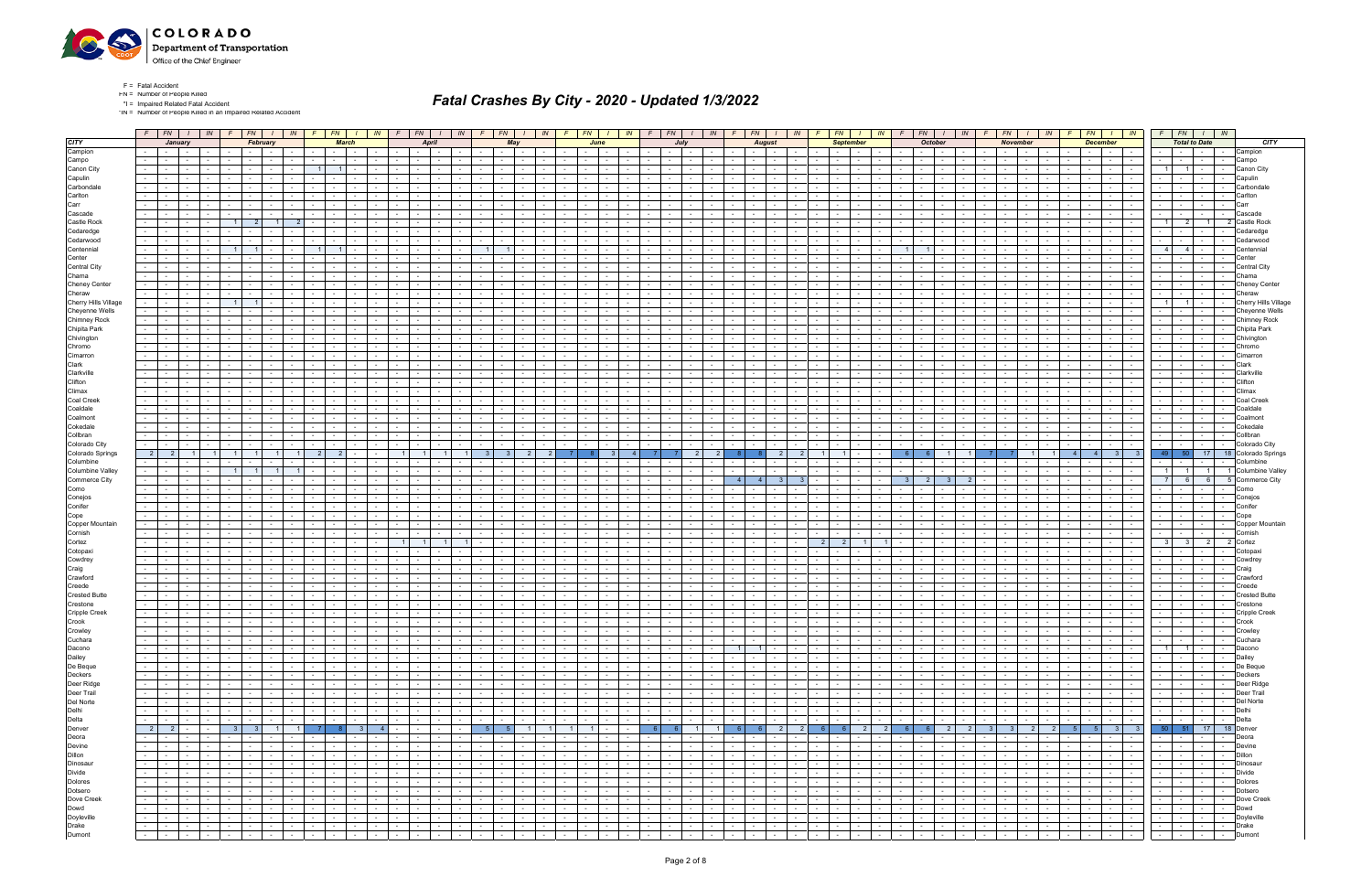

\*IN = Number of People Killed in an Impaired Related Accident

|                                                                                                                                                                                                                                                                                                           |                  |                                                     |                                 | $F$ $FN$ $I$ $IN$ |                      | $F$ $FN$ $I$ $N$                                 |                          |                                |                              |              |                 |                             |                                                |                   |                          |                 |                               |                 |                                              |                      |                                            |                          |                                           |               |                                    |                 |                             |                             |                                                |                          | F   FN   I   IN   F   FN   I   IN   F   FN   I   IN   F   FN   I   IN   F   FN   I   IN |                                                                                                               |                             | $F \parallel$        | $FN$ $I$ $IN$ $F$                        |                                   |                                          |                                 | $FN$ $I$ $IN$                     |                                    | $F$ $FN$ $I$ $IN$                                                                                                                                                                                                                                                                                                                                                                                                                                                               |        |                                |
|-----------------------------------------------------------------------------------------------------------------------------------------------------------------------------------------------------------------------------------------------------------------------------------------------------------|------------------|-----------------------------------------------------|---------------------------------|-------------------|----------------------|--------------------------------------------------|--------------------------|--------------------------------|------------------------------|--------------|-----------------|-----------------------------|------------------------------------------------|-------------------|--------------------------|-----------------|-------------------------------|-----------------|----------------------------------------------|----------------------|--------------------------------------------|--------------------------|-------------------------------------------|---------------|------------------------------------|-----------------|-----------------------------|-----------------------------|------------------------------------------------|--------------------------|-----------------------------------------------------------------------------------------|---------------------------------------------------------------------------------------------------------------|-----------------------------|----------------------|------------------------------------------|-----------------------------------|------------------------------------------|---------------------------------|-----------------------------------|------------------------------------|---------------------------------------------------------------------------------------------------------------------------------------------------------------------------------------------------------------------------------------------------------------------------------------------------------------------------------------------------------------------------------------------------------------------------------------------------------------------------------|--------|--------------------------------|
| <b>CITY</b>                                                                                                                                                                                                                                                                                               |                  |                                                     | January                         |                   |                      | February                                         |                          |                                |                              | <b>March</b> |                 |                             | <b>April</b>                                   |                   |                          | May             |                               |                 |                                              | June                 |                                            |                          | July                                      |               |                                    | <b>August</b>   |                             |                             | <b>September</b>                               |                          |                                                                                         | <b>October</b>                                                                                                |                             |                      | <b>November</b>                          |                                   |                                          | <b>December</b>                 |                                   |                                    | <b>Total to Date</b>                                                                                                                                                                                                                                                                                                                                                                                                                                                            |        | <b>CITY</b>                    |
| Dunton                                                                                                                                                                                                                                                                                                    |                  | $\sim$ $\sim$                                       | $\sim 10^{-11}$                 |                   |                      | <b>Service</b>                                   |                          | $\sim$                         | <b>Contract Contract</b>     |              |                 |                             |                                                |                   |                          | $\sim$          |                               |                 | $\sim$                                       |                      | $\sim$                                     |                          | $\sim$ $-$                                | $\sim$        |                                    | $\sim$ $-$      |                             |                             | $\sim$ 100 $\mu$<br>$\sim$                     |                          |                                                                                         | $\sim$                                                                                                        |                             |                      | $\sim$                                   |                                   |                                          | the contract of                 | <b>Contract</b><br>$\sim 10^{-1}$ | $\sim$ $-$                         | <b>Service</b><br>$\sim 100$                                                                                                                                                                                                                                                                                                                                                                                                                                                    | Dunton |                                |
| Dupont                                                                                                                                                                                                                                                                                                    |                  |                                                     |                                 |                   |                      |                                                  |                          |                                |                              |              |                 |                             |                                                |                   |                          |                 |                               |                 |                                              |                      |                                            |                          |                                           |               |                                    |                 |                             |                             |                                                |                          |                                                                                         |                                                                                                               |                             |                      |                                          |                                   |                                          | $\sim$                          | $\sim$                            | $\sim$                             |                                                                                                                                                                                                                                                                                                                                                                                                                                                                                 |        | Dupont                         |
| Durango                                                                                                                                                                                                                                                                                                   |                  |                                                     | $\sim$                          |                   |                      |                                                  |                          |                                |                              |              |                 |                             |                                                |                   |                          |                 |                               |                 |                                              |                      |                                            |                          |                                           |               |                                    |                 |                             |                             |                                                |                          |                                                                                         |                                                                                                               |                             |                      |                                          |                                   |                                          |                                 |                                   |                                    |                                                                                                                                                                                                                                                                                                                                                                                                                                                                                 |        | Durango                        |
| Eads                                                                                                                                                                                                                                                                                                      |                  |                                                     | $\sim$ $-$                      |                   |                      |                                                  |                          |                                |                              |              |                 |                             |                                                |                   |                          |                 |                               |                 |                                              |                      |                                            |                          |                                           |               |                                    |                 |                             |                             |                                                |                          |                                                                                         |                                                                                                               |                             |                      |                                          |                                   |                                          | $\sim$ 100 $\mu$                |                                   | $\sim$                             |                                                                                                                                                                                                                                                                                                                                                                                                                                                                                 | Eads   |                                |
| Eagle                                                                                                                                                                                                                                                                                                     |                  |                                                     | $\sim$                          |                   |                      |                                                  |                          |                                |                              |              |                 |                             |                                                |                   |                          |                 |                               |                 |                                              |                      |                                            |                          |                                           |               |                                    |                 |                             |                             |                                                |                          |                                                                                         |                                                                                                               |                             |                      |                                          |                                   |                                          |                                 |                                   |                                    |                                                                                                                                                                                                                                                                                                                                                                                                                                                                                 |        | Eagle                          |
| East Conon                                                                                                                                                                                                                                                                                                |                  |                                                     |                                 |                   |                      |                                                  |                          |                                |                              |              |                 |                             |                                                |                   |                          |                 |                               |                 |                                              |                      |                                            |                          |                                           |               |                                    |                 |                             |                             |                                                |                          |                                                                                         |                                                                                                               |                             |                      |                                          |                                   |                                          |                                 |                                   |                                    |                                                                                                                                                                                                                                                                                                                                                                                                                                                                                 |        | East Conon                     |
| East Portal                                                                                                                                                                                                                                                                                               |                  |                                                     |                                 |                   |                      |                                                  |                          |                                |                              |              |                 |                             |                                                |                   |                          |                 |                               |                 |                                              |                      |                                            |                          |                                           |               |                                    |                 |                             |                             |                                                |                          |                                                                                         |                                                                                                               |                             |                      |                                          |                                   |                                          |                                 |                                   |                                    |                                                                                                                                                                                                                                                                                                                                                                                                                                                                                 |        |                                |
| Eastlake                                                                                                                                                                                                                                                                                                  |                  |                                                     |                                 |                   |                      |                                                  |                          |                                |                              |              |                 |                             |                                                |                   |                          |                 |                               |                 |                                              |                      |                                            |                          |                                           |               |                                    |                 |                             |                             |                                                |                          |                                                                                         |                                                                                                               |                             |                      |                                          |                                   |                                          |                                 |                                   |                                    |                                                                                                                                                                                                                                                                                                                                                                                                                                                                                 |        | Fastlakı                       |
| Eaton                                                                                                                                                                                                                                                                                                     |                  |                                                     | $\sim$                          |                   |                      |                                                  |                          |                                |                              |              |                 |                             |                                                |                   |                          |                 |                               |                 |                                              |                      |                                            |                          |                                           |               |                                    |                 |                             |                             |                                                |                          |                                                                                         |                                                                                                               |                             |                      |                                          |                                   |                                          |                                 |                                   |                                    |                                                                                                                                                                                                                                                                                                                                                                                                                                                                                 |        | ∃aton                          |
| Echo Lake                                                                                                                                                                                                                                                                                                 |                  |                                                     |                                 |                   |                      |                                                  |                          |                                |                              |              |                 |                             |                                                |                   |                          |                 |                               |                 |                                              |                      |                                            |                          |                                           |               |                                    |                 |                             |                             |                                                |                          |                                                                                         |                                                                                                               |                             |                      |                                          |                                   |                                          |                                 |                                   |                                    |                                                                                                                                                                                                                                                                                                                                                                                                                                                                                 |        | Echo Lak∈                      |
| Eckley                                                                                                                                                                                                                                                                                                    |                  |                                                     |                                 |                   |                      |                                                  |                          |                                |                              |              |                 |                             |                                                |                   |                          |                 |                               |                 |                                              |                      |                                            |                          |                                           |               |                                    |                 |                             |                             |                                                |                          |                                                                                         |                                                                                                               |                             |                      |                                          |                                   |                                          |                                 |                                   |                                    |                                                                                                                                                                                                                                                                                                                                                                                                                                                                                 |        | Ecklev                         |
| Edgewater                                                                                                                                                                                                                                                                                                 |                  |                                                     | $\sim$                          |                   |                      |                                                  |                          |                                |                              |              |                 |                             |                                                |                   |                          |                 |                               |                 |                                              |                      |                                            |                          |                                           |               |                                    |                 |                             |                             |                                                |                          |                                                                                         |                                                                                                               |                             |                      |                                          |                                   |                                          |                                 |                                   | $\overline{1}$                     |                                                                                                                                                                                                                                                                                                                                                                                                                                                                                 |        | Edgewate                       |
| Edwards                                                                                                                                                                                                                                                                                                   |                  |                                                     |                                 |                   |                      |                                                  |                          |                                |                              |              |                 |                             |                                                |                   |                          |                 |                               |                 |                                              |                      |                                            |                          |                                           |               |                                    |                 |                             |                             |                                                |                          |                                                                                         |                                                                                                               |                             |                      |                                          |                                   |                                          |                                 |                                   |                                    |                                                                                                                                                                                                                                                                                                                                                                                                                                                                                 |        | Edward                         |
| Egnar                                                                                                                                                                                                                                                                                                     |                  |                                                     |                                 |                   |                      |                                                  |                          |                                |                              |              |                 |                             |                                                |                   |                          |                 |                               |                 |                                              |                      |                                            |                          |                                           |               |                                    |                 |                             |                             |                                                |                          |                                                                                         |                                                                                                               |                             |                      |                                          |                                   |                                          |                                 |                                   |                                    |                                                                                                                                                                                                                                                                                                                                                                                                                                                                                 |        | Eanar                          |
| El Moro                                                                                                                                                                                                                                                                                                   |                  |                                                     | $\sim$                          |                   |                      |                                                  |                          |                                |                              |              |                 |                             |                                                |                   |                          |                 |                               |                 |                                              |                      |                                            |                          |                                           |               |                                    |                 |                             |                             |                                                |                          |                                                                                         |                                                                                                               |                             |                      |                                          |                                   |                                          |                                 |                                   |                                    |                                                                                                                                                                                                                                                                                                                                                                                                                                                                                 |        | El Moro                        |
| El Rancho                                                                                                                                                                                                                                                                                                 |                  |                                                     |                                 |                   |                      |                                                  |                          |                                |                              |              |                 |                             |                                                |                   |                          |                 |                               |                 |                                              |                      |                                            |                          |                                           |               |                                    |                 |                             |                             |                                                |                          |                                                                                         |                                                                                                               |                             |                      |                                          |                                   |                                          |                                 |                                   |                                    |                                                                                                                                                                                                                                                                                                                                                                                                                                                                                 |        | l Ranch)                       |
| Elbert                                                                                                                                                                                                                                                                                                    |                  |                                                     |                                 |                   |                      |                                                  |                          |                                |                              |              |                 |                             |                                                |                   |                          |                 |                               |                 |                                              |                      |                                            |                          |                                           |               |                                    |                 |                             |                             |                                                |                          |                                                                                         |                                                                                                               |                             |                      |                                          |                                   |                                          |                                 |                                   | - 1 I<br>$\blacksquare$            |                                                                                                                                                                                                                                                                                                                                                                                                                                                                                 |        | Elbert                         |
| Eldora                                                                                                                                                                                                                                                                                                    |                  |                                                     | $\sim$                          |                   |                      |                                                  |                          |                                |                              |              |                 |                             |                                                |                   |                          |                 |                               |                 |                                              |                      |                                            |                          |                                           |               |                                    |                 |                             |                             |                                                |                          |                                                                                         |                                                                                                               |                             |                      |                                          |                                   |                                          |                                 |                                   |                                    |                                                                                                                                                                                                                                                                                                                                                                                                                                                                                 |        | Eldora                         |
| <b>Eldorado Springs</b>                                                                                                                                                                                                                                                                                   |                  |                                                     |                                 |                   |                      |                                                  |                          |                                |                              |              |                 |                             |                                                |                   |                          |                 |                               |                 |                                              |                      |                                            |                          |                                           |               |                                    |                 |                             |                             |                                                |                          |                                                                                         |                                                                                                               |                             |                      |                                          |                                   |                                          |                                 |                                   |                                    |                                                                                                                                                                                                                                                                                                                                                                                                                                                                                 |        | <b>Eldorado Springs</b>        |
| Elizabeth                                                                                                                                                                                                                                                                                                 |                  |                                                     |                                 |                   |                      |                                                  |                          |                                |                              |              |                 |                             |                                                |                   |                          |                 |                               |                 |                                              |                      |                                            |                          |                                           |               |                                    |                 |                             |                             |                                                |                          |                                                                                         |                                                                                                               |                             |                      |                                          |                                   |                                          |                                 |                                   |                                    |                                                                                                                                                                                                                                                                                                                                                                                                                                                                                 |        | Elizabeth                      |
| Elk Springs                                                                                                                                                                                                                                                                                               |                  |                                                     |                                 |                   |                      |                                                  |                          |                                |                              |              |                 |                             |                                                |                   |                          |                 |                               |                 |                                              |                      |                                            |                          |                                           |               |                                    |                 |                             |                             |                                                |                          |                                                                                         |                                                                                                               |                             |                      |                                          |                                   |                                          |                                 |                                   |                                    |                                                                                                                                                                                                                                                                                                                                                                                                                                                                                 |        | <b>Elk Springs</b>             |
| Ellicott                                                                                                                                                                                                                                                                                                  |                  |                                                     |                                 |                   |                      |                                                  |                          |                                |                              |              |                 |                             |                                                |                   |                          |                 |                               |                 |                                              |                      |                                            |                          |                                           |               |                                    |                 |                             |                             |                                                |                          |                                                                                         |                                                                                                               |                             |                      |                                          |                                   |                                          |                                 |                                   |                                    |                                                                                                                                                                                                                                                                                                                                                                                                                                                                                 |        | Ellicott                       |
| Empire<br>Englewood                                                                                                                                                                                                                                                                                       |                  |                                                     |                                 |                   |                      |                                                  |                          |                                |                              |              |                 |                             |                                                |                   |                          |                 |                               |                 |                                              |                      |                                            |                          |                                           |               |                                    |                 |                             |                             |                                                |                          |                                                                                         |                                                                                                               |                             |                      |                                          |                                   |                                          |                                 |                                   | -31                                |                                                                                                                                                                                                                                                                                                                                                                                                                                                                                 |        | Empire<br>Englewood            |
| Erie                                                                                                                                                                                                                                                                                                      |                  |                                                     |                                 |                   |                      |                                                  |                          |                                |                              |              |                 |                             |                                                |                   |                          |                 |                               |                 |                                              |                      |                                            |                          |                                           |               |                                    |                 |                             |                             |                                                |                          |                                                                                         |                                                                                                               |                             |                      |                                          |                                   |                                          |                                 |                                   |                                    |                                                                                                                                                                                                                                                                                                                                                                                                                                                                                 | Erie   |                                |
| Estes Park                                                                                                                                                                                                                                                                                                |                  |                                                     |                                 |                   |                      |                                                  |                          |                                |                              |              |                 |                             |                                                |                   |                          |                 |                               |                 |                                              |                      |                                            |                          |                                           |               |                                    |                 |                             |                             |                                                |                          |                                                                                         |                                                                                                               |                             |                      |                                          |                                   |                                          |                                 |                                   | 11                                 |                                                                                                                                                                                                                                                                                                                                                                                                                                                                                 |        | <b>Estes Park</b>              |
| Evans                                                                                                                                                                                                                                                                                                     |                  |                                                     |                                 |                   |                      |                                                  |                          |                                |                              |              |                 |                             |                                                |                   |                          |                 |                               |                 |                                              |                      |                                            |                          |                                           |               |                                    |                 |                             |                             |                                                |                          |                                                                                         |                                                                                                               |                             |                      |                                          |                                   |                                          |                                 | 11                                | $\overline{1}$                     |                                                                                                                                                                                                                                                                                                                                                                                                                                                                                 |        |                                |
| Evergreen                                                                                                                                                                                                                                                                                                 |                  |                                                     |                                 |                   |                      |                                                  |                          |                                |                              |              |                 |                             |                                                |                   |                          |                 |                               |                 |                                              |                      |                                            |                          |                                           |               |                                    |                 |                             |                             |                                                |                          |                                                                                         |                                                                                                               |                             |                      |                                          |                                   |                                          |                                 |                                   |                                    |                                                                                                                                                                                                                                                                                                                                                                                                                                                                                 |        | Everaree                       |
| Fairplay                                                                                                                                                                                                                                                                                                  |                  |                                                     |                                 |                   |                      |                                                  |                          |                                |                              |              |                 |                             |                                                |                   |                          |                 |                               |                 |                                              |                      |                                            |                          |                                           |               |                                    |                 |                             |                             |                                                |                          |                                                                                         |                                                                                                               |                             |                      |                                          |                                   |                                          |                                 |                                   |                                    |                                                                                                                                                                                                                                                                                                                                                                                                                                                                                 |        | Fairplay                       |
| Falcon                                                                                                                                                                                                                                                                                                    |                  |                                                     |                                 |                   |                      |                                                  |                          |                                |                              |              |                 |                             |                                                |                   |                          |                 |                               |                 |                                              |                      |                                            |                          |                                           |               |                                    |                 |                             |                             |                                                |                          |                                                                                         |                                                                                                               |                             |                      |                                          |                                   |                                          |                                 |                                   |                                    |                                                                                                                                                                                                                                                                                                                                                                                                                                                                                 |        | <sup>=</sup> alcor             |
| Farisita                                                                                                                                                                                                                                                                                                  |                  |                                                     |                                 |                   |                      |                                                  |                          |                                |                              |              |                 |                             |                                                |                   |                          |                 |                               |                 |                                              |                      |                                            |                          |                                           |               |                                    |                 |                             |                             |                                                |                          |                                                                                         |                                                                                                               |                             |                      |                                          |                                   |                                          |                                 |                                   |                                    |                                                                                                                                                                                                                                                                                                                                                                                                                                                                                 |        | Farisita                       |
| Federal Heights                                                                                                                                                                                                                                                                                           |                  |                                                     |                                 |                   |                      |                                                  |                          |                                |                              |              |                 |                             |                                                |                   |                          |                 |                               |                 |                                              |                      |                                            |                          |                                           |               |                                    |                 |                             |                             |                                                |                          |                                                                                         |                                                                                                               |                             |                      |                                          |                                   |                                          |                                 |                                   | $1 \mid$                           |                                                                                                                                                                                                                                                                                                                                                                                                                                                                                 |        | Federal Heights                |
| Firestone                                                                                                                                                                                                                                                                                                 |                  |                                                     |                                 |                   |                      |                                                  |                          |                                |                              |              |                 |                             |                                                |                   |                          |                 |                               |                 |                                              |                      |                                            |                          |                                           |               |                                    |                 |                             |                             |                                                |                          |                                                                                         |                                                                                                               |                             |                      |                                          |                                   |                                          |                                 |                                   | 11                                 |                                                                                                                                                                                                                                                                                                                                                                                                                                                                                 |        | -ireston                       |
| Firstview                                                                                                                                                                                                                                                                                                 |                  |                                                     | $\sim$                          |                   |                      |                                                  | $\sim$                   |                                |                              |              |                 |                             |                                                |                   |                          |                 |                               |                 |                                              |                      |                                            |                          |                                           |               |                                    |                 |                             |                             |                                                |                          |                                                                                         |                                                                                                               |                             |                      |                                          |                                   |                                          |                                 |                                   | $\sim$                             |                                                                                                                                                                                                                                                                                                                                                                                                                                                                                 |        | Firstview                      |
| Flagler                                                                                                                                                                                                                                                                                                   |                  |                                                     |                                 |                   |                      |                                                  |                          |                                |                              |              |                 |                             |                                                |                   |                          |                 |                               |                 |                                              |                      |                                            |                          |                                           |               |                                    |                 |                             |                             |                                                |                          |                                                                                         |                                                                                                               |                             |                      |                                          |                                   |                                          |                                 |                                   |                                    |                                                                                                                                                                                                                                                                                                                                                                                                                                                                                 |        |                                |
| Fleming                                                                                                                                                                                                                                                                                                   |                  |                                                     |                                 |                   |                      |                                                  |                          |                                |                              |              |                 |                             |                                                |                   |                          |                 |                               |                 |                                              |                      |                                            |                          |                                           |               |                                    |                 |                             |                             |                                                |                          |                                                                                         |                                                                                                               |                             |                      |                                          |                                   |                                          |                                 |                                   | $\sim$                             |                                                                                                                                                                                                                                                                                                                                                                                                                                                                                 |        | Flemina                        |
| Florence                                                                                                                                                                                                                                                                                                  |                  |                                                     | $\sim$                          |                   |                      |                                                  | $\overline{\phantom{a}}$ |                                |                              |              |                 |                             |                                                |                   |                          |                 |                               |                 |                                              |                      |                                            |                          |                                           |               |                                    |                 |                             |                             |                                                |                          |                                                                                         |                                                                                                               |                             |                      |                                          |                                   |                                          | $\sim$ 100 $\mu$<br>$\sim$      | $\sim$ $-$                        | $1 \vert$<br>$\blacksquare$        | $\overline{1}$                                                                                                                                                                                                                                                                                                                                                                                                                                                                  |        | Florenc                        |
| Florissant                                                                                                                                                                                                                                                                                                |                  |                                                     |                                 |                   |                      |                                                  |                          |                                |                              |              |                 |                             |                                                |                   |                          |                 |                               |                 |                                              |                      |                                            |                          |                                           |               |                                    |                 |                             |                             |                                                |                          |                                                                                         |                                                                                                               |                             |                      |                                          |                                   |                                          |                                 |                                   |                                    |                                                                                                                                                                                                                                                                                                                                                                                                                                                                                 |        |                                |
| <b>Fort Collins</b>                                                                                                                                                                                                                                                                                       |                  |                                                     |                                 |                   |                      |                                                  |                          |                                |                              |              |                 |                             |                                                |                   | 2 <sup>1</sup>           |                 |                               |                 |                                              |                      |                                            |                          |                                           |               | $\overline{1}$                     |                 |                             |                             |                                                |                          |                                                                                         |                                                                                                               |                             | 2                    |                                          |                                   |                                          |                                 |                                   | 10 <sup>1</sup><br>10              | 4 <sup>1</sup>                                                                                                                                                                                                                                                                                                                                                                                                                                                                  |        | <b>Fort Collins</b>            |
| Fort Garland                                                                                                                                                                                                                                                                                              |                  |                                                     | $\sim$                          |                   |                      |                                                  |                          |                                |                              |              |                 |                             |                                                |                   |                          |                 |                               |                 |                                              |                      |                                            |                          |                                           |               |                                    |                 |                             |                             |                                                |                          |                                                                                         |                                                                                                               |                             |                      |                                          |                                   |                                          | $\sim$<br>$\sim$                | $\sim$ 100 $\mu$                  |                                    |                                                                                                                                                                                                                                                                                                                                                                                                                                                                                 |        | Fort Garlan                    |
| Fort Lewis                                                                                                                                                                                                                                                                                                |                  |                                                     |                                 |                   |                      |                                                  |                          |                                |                              |              |                 |                             |                                                |                   |                          |                 |                               |                 |                                              |                      |                                            |                          |                                           |               |                                    |                 |                             |                             |                                                |                          |                                                                                         |                                                                                                               |                             |                      |                                          |                                   |                                          |                                 |                                   |                                    |                                                                                                                                                                                                                                                                                                                                                                                                                                                                                 |        | Fort Lewi:                     |
| Fort Lupton                                                                                                                                                                                                                                                                                               |                  |                                                     |                                 |                   |                      |                                                  |                          |                                |                              |              |                 |                             |                                                |                   |                          |                 |                               |                 |                                              |                      |                                            |                          |                                           |               |                                    |                 |                             |                             |                                                |                          |                                                                                         |                                                                                                               |                             |                      |                                          |                                   |                                          |                                 |                                   | 4 <sup>1</sup><br>4                | $\overline{1}$                                                                                                                                                                                                                                                                                                                                                                                                                                                                  |        | Fort Luptor                    |
| Fort Lyon                                                                                                                                                                                                                                                                                                 |                  |                                                     | $\sim$ $-$                      |                   |                      |                                                  | $\sim$                   | $\sim$                         |                              |              |                 |                             |                                                |                   |                          |                 |                               |                 |                                              |                      |                                            |                          |                                           |               |                                    |                 |                             |                             | $\sim$                                         |                          |                                                                                         | $\sim$                                                                                                        |                             |                      |                                          |                                   |                                          | $\sim$ 10 $\pm$<br>$\sim$       | $\sim 10^{-1}$                    | $\sim$                             |                                                                                                                                                                                                                                                                                                                                                                                                                                                                                 |        | Fort Lvon                      |
| Fort Morgan                                                                                                                                                                                                                                                                                               |                  |                                                     |                                 |                   |                      |                                                  |                          |                                |                              |              |                 |                             |                                                |                   |                          |                 |                               |                 |                                              |                      |                                            |                          |                                           |               |                                    |                 |                             |                             |                                                |                          |                                                                                         |                                                                                                               |                             |                      |                                          |                                   |                                          |                                 |                                   | 2 <sup>1</sup><br>$\overline{2}$   |                                                                                                                                                                                                                                                                                                                                                                                                                                                                                 |        | Fort Morga                     |
| Fosston                                                                                                                                                                                                                                                                                                   |                  |                                                     | $\sim$                          |                   |                      |                                                  | $\sim$                   |                                |                              |              |                 |                             |                                                |                   |                          |                 |                               |                 |                                              |                      |                                            |                          |                                           |               |                                    |                 |                             |                             |                                                |                          |                                                                                         |                                                                                                               |                             |                      |                                          |                                   |                                          | $\sim$                          |                                   | $\sim$ $-$                         |                                                                                                                                                                                                                                                                                                                                                                                                                                                                                 |        | Fosstor                        |
| Fountain                                                                                                                                                                                                                                                                                                  |                  | $\overline{1}$                                      | $\sim$ $-$                      |                   |                      | $\overline{1}$                                   |                          |                                |                              |              |                 | 1 <sup>1</sup>              | $1 \vert$                                      |                   | 11                       |                 |                               |                 |                                              |                      |                                            |                          |                                           |               |                                    |                 |                             |                             |                                                |                          |                                                                                         |                                                                                                               |                             |                      |                                          |                                   |                                          |                                 | $\sim$                            | 4 4                                | 11                                                                                                                                                                                                                                                                                                                                                                                                                                                                              |        | Fountain                       |
| Fowler                                                                                                                                                                                                                                                                                                    |                  |                                                     |                                 |                   |                      |                                                  |                          |                                |                              |              |                 |                             |                                                |                   |                          |                 |                               |                 |                                              |                      |                                            |                          |                                           |               |                                    |                 |                             |                             |                                                |                          |                                                                                         |                                                                                                               |                             |                      |                                          |                                   |                                          |                                 |                                   |                                    |                                                                                                                                                                                                                                                                                                                                                                                                                                                                                 |        |                                |
| Foxfield                                                                                                                                                                                                                                                                                                  |                  |                                                     | $\sim$                          |                   |                      |                                                  |                          |                                |                              |              |                 |                             |                                                |                   |                          |                 |                               |                 |                                              |                      |                                            |                          |                                           |               |                                    |                 |                             |                             |                                                |                          |                                                                                         |                                                                                                               |                             |                      |                                          |                                   |                                          |                                 |                                   | $\sim$                             |                                                                                                                                                                                                                                                                                                                                                                                                                                                                                 |        | Foxfielc                       |
| Foxton                                                                                                                                                                                                                                                                                                    |                  |                                                     |                                 |                   |                      |                                                  |                          |                                |                              |              |                 |                             |                                                |                   |                          |                 |                               |                 |                                              |                      |                                            |                          |                                           |               |                                    |                 |                             |                             |                                                |                          |                                                                                         |                                                                                                               |                             |                      |                                          |                                   |                                          |                                 |                                   |                                    |                                                                                                                                                                                                                                                                                                                                                                                                                                                                                 |        | Foxton                         |
| Franktown                                                                                                                                                                                                                                                                                                 |                  |                                                     |                                 |                   |                      |                                                  |                          |                                |                              |              |                 |                             |                                                |                   |                          |                 |                               |                 |                                              |                      |                                            |                          |                                           |               |                                    |                 |                             |                             |                                                |                          |                                                                                         |                                                                                                               |                             |                      |                                          |                                   |                                          |                                 |                                   |                                    |                                                                                                                                                                                                                                                                                                                                                                                                                                                                                 |        | Franktowi                      |
| Fraser                                                                                                                                                                                                                                                                                                    |                  |                                                     |                                 |                   |                      |                                                  |                          |                                |                              |              |                 |                             |                                                |                   |                          |                 |                               |                 |                                              |                      |                                            |                          |                                           |               |                                    |                 |                             |                             |                                                |                          |                                                                                         |                                                                                                               |                             |                      |                                          |                                   |                                          |                                 |                                   |                                    |                                                                                                                                                                                                                                                                                                                                                                                                                                                                                 |        | Frasei                         |
| Frederick<br>Frisco                                                                                                                                                                                                                                                                                       |                  |                                                     | $\sim$<br>$\sim$ $-$            |                   |                      |                                                  |                          |                                |                              |              |                 |                             |                                                |                   |                          |                 |                               |                 |                                              |                      |                                            |                          |                                           |               |                                    |                 |                             |                             |                                                |                          |                                                                                         |                                                                                                               |                             |                      |                                          |                                   |                                          | $\sim$ $-$                      | $\sim 10^{-11}$                   | $\overline{2}$<br>11<br>$\sim$ $-$ |                                                                                                                                                                                                                                                                                                                                                                                                                                                                                 |        | Frederick<br>Frisco            |
| Fruita                                                                                                                                                                                                                                                                                                    |                  | <b>Contract Contract</b>                            | $\sim 10^{-11}$                 | $\sim$            | $\sim$ 10 $\pm$      | $\sim$ $\sim$                                    | $\sim$                   | $\sim$                         | $\sim$ $-$                   |              |                 |                             | $\sim 100$<br>$\sim$                           | $\sim$            | $\sim$                   | $\sim 10^{-11}$ |                               | $\sim$          | $\sim$                                       | $\sim 100$           | $\sim$                                     |                          |                                           |               |                                    | $\sim 10^{-11}$ | $\sim$                      | $\sim$                      | $\sim$                                         |                          | $\sim$                                                                                  | $\sim$                                                                                                        |                             |                      |                                          |                                   |                                          | $\sim 100$<br>$\sim 10^{-1}$    | $\sim$ $-$                        | $\sim$ $-$                         | $\sim 10^{-10}$<br>$\sim$                                                                                                                                                                                                                                                                                                                                                                                                                                                       | Fruita |                                |
| Galatea                                                                                                                                                                                                                                                                                                   |                  | $\sim$ $-$                                          | <b>Contract</b>                 | $\sim 10^{-11}$   |                      |                                                  |                          | $\sim$ $\sim$ $\sim$<br>$\sim$ | $\mathbf{1}$ $\mathbf{1}$    | $\sim$       |                 | $\sim$                      | the contract of                                |                   | $-1 - 1 - 1 - 1$         |                 | and the contract of the con-  |                 | and the state of the state of the            |                      | and the state of the state                 | $\sim 100$               | $\sim$<br>$ -$                            | $\sim$        |                                    | <b>Contract</b> | $\sim$ 1 $\sim$ 1 $\sim$    |                             | .                                              |                          | <b>Contract</b>                                                                         | $\sim$ $-$                                                                                                    |                             |                      |                                          | the contract of                   | $\sim$ $\sim$ $\sim$ $\sim$              |                                 |                                   |                                    | -   -   -   -   Galatea                                                                                                                                                                                                                                                                                                                                                                                                                                                         |        |                                |
|                                                                                                                                                                                                                                                                                                           |                  |                                                     | the contract of                 |                   |                      | the contract of the con-                         |                          |                                | $-1 - 1$                     | $\sim$       |                 | $-1$ $-1$                   | $\sim 10^{-1}$                                 | $\sim 10^{-10}$   | <b>Committee</b>         |                 | and the state of the state of |                 | the contract of                              |                      | <b>Contract Contract</b>                   | <b>Contract Contract</b> | $\sim$ $-$<br>$\sim$ 100 $\mu$            | $\sim$        | $\sim$ $\sim$ $\sim$ $\sim$        | <b>Contract</b> |                             |                             |                                                |                          | $\sim$<br><b>Contract</b>                                                               | $\sim$ $-$                                                                                                    |                             | $\sim$ $\sim$ $\sim$ |                                          | the contract of                   |                                          |                                 | .                                 |                                    |                                                                                                                                                                                                                                                                                                                                                                                                                                                                                 |        |                                |
|                                                                                                                                                                                                                                                                                                           |                  |                                                     | the contract of                 | $\sim 10^{-11}$   | $\sim$ $\sim$        | and the state                                    |                          | $\sim$                         | $-1 - 1$                     | $\sim$       | $\sim$ $ \sim$  | $\sim$                      | $\sim$ $-$                                     | <b>Contract</b>   | <b>Second Control</b>    |                 | $\sim$ $\sim$ $\sim$ $\sim$   | $\sim 100$      | <b>Contract Contract</b>                     |                      | the contract of                            | <b>Contract</b>          | $\sim$<br>$\sim$ $\sim$ $\sim$            | $\sim$        | $\sim$ $\sim$<br>$\sim$ $-$        |                 | <b>Service</b> Service      | $\sim 10^{-11}$             | <b>Contract Contract</b>                       | <b>Contract Contract</b> | $\sim$<br>$\sim 10^{-10}$                                                               | $\sim 10^{-11}$                                                                                               | $\sim$ 100 $\sim$<br>$\sim$ | $-1$                 |                                          | the contract of                   | $\sim 10^{-11}$                          |                                 | <b>Second Second Second</b>       |                                    |                                                                                                                                                                                                                                                                                                                                                                                                                                                                                 | Garcia |                                |
|                                                                                                                                                                                                                                                                                                           |                  |                                                     | the contract of                 | $\sim$            |                      | .                                                |                          | $\sim$                         | $-1 - 1$                     | $\sim$       | $\sim$          | $\sim$                      | $\mathbf{1}$ $\mathbf{1}$<br>$\sim 10^{-1}$    | $\sim 10^{-11}$   | the contract of          |                 | and the state of the state of |                 | <b>Contract Contract</b>                     |                      | <b>Contract Contract</b>                   | $\sim$ $\sim$            | $\sim$<br>$\sim$ $\sim$ $\sim$            | $\sim$        | $\sim 10^{-11}$<br>$\sim$          |                 | the contract                | $\sim 10^{-11}$             | المستوات والمنابذ                              | <b>Contract Contract</b> | $\sim$<br><b>Contract</b>                                                               | <b>Contract Contract</b>                                                                                      | $\sim$                      |                      | the contract of the contract of          |                                   | $\sim 10^{-11}$                          |                                 | $-$ 1 $-$ 1 $-$                   |                                    | $-1 - 1 - 1 -$                                                                                                                                                                                                                                                                                                                                                                                                                                                                  |        | Garden City                    |
|                                                                                                                                                                                                                                                                                                           | $\sim$ 100 $\mu$ |                                                     | the contract of                 | $\sim 100$        |                      | the contract of the contract of                  | $\sim$                   |                                | $-1 - 1$                     | $\sim$       | $\sim$ $-$      | $\sim$ $\sim$ $\sim$ $\sim$ | $\sim 10^{-1}$                                 | $\sim 10^{-11}$   | the contract of the con- |                 | the contract of the con-      |                 | and the state of the state                   |                      | the contract of the con-                   | <b>Contract</b>          | $\sim$<br>$\sim$ $\sim$ $\sim$            | $\sim$ $-$    | $\sim$ $\sim$ $\sim$<br>$\sim$ $-$ |                 |                             | <b>Contract</b>             |                                                |                          | $\sim$<br><b>Contract</b>                                                               | and the state                                                                                                 | $\sim$                      | $ -$                 |                                          | the contract of                   | $\sim 10^{-11}$                          |                                 |                                   |                                    | $\overline{\phantom{a}}$ $\overline{\phantom{a}}$ $\overline{\phantom{a}}$ $\overline{\phantom{a}}$ $\overline{\phantom{a}}$ $\overline{\phantom{a}}$ $\overline{\phantom{a}}$ $\overline{\phantom{a}}$ $\overline{\phantom{a}}$ $\overline{\phantom{a}}$ $\overline{\phantom{a}}$ $\overline{\phantom{a}}$ $\overline{\phantom{a}}$ $\overline{\phantom{a}}$ $\overline{\phantom{a}}$ $\overline{\phantom{a}}$ $\overline{\phantom{a}}$ $\overline{\phantom{a}}$ $\overline{\$ |        |                                |
|                                                                                                                                                                                                                                                                                                           |                  |                                                     | the contract of the con-        |                   |                      | $-1 - 1 - 1 - 1$                                 |                          |                                | $-1 - 1$                     | $\sim$       |                 | $\sim$                      | $\sim$ $-$<br>$\sim$ $-$                       | $\sim 100$        | the contract of          |                 | <b>Contract Contract</b>      | $\sim 10^{-11}$ | the contract of                              |                      | the contract                               | $\sim 100$               | $\sim$<br>$\sim 100$                      | $\sim$        | $\sim$ $\sim$ $\sim$<br>$\sim$     |                 | <b>Service</b>              | $\sim 10^{-11}$             | and the contract of the con-                   |                          | $\sim$<br><b>Contract</b>                                                               | $\sim$ $-$                                                                                                    | <b>Contract Contract</b>    |                      | $-1 - 1 - 1 - 1$                         |                                   | $\sim$                                   |                                 |                                   |                                    | $     -$ Garfield                                                                                                                                                                                                                                                                                                                                                                                                                                                               |        |                                |
|                                                                                                                                                                                                                                                                                                           |                  | $\sim$ $\sim$                                       | <b>Contract</b>                 | $\sim$ 10 $\pm$   | $\sim 10^{-11}$      | and the state of the state                       |                          | $\sim$                         | <b>Service Control</b>       | $\sim$       |                 |                             | $\sim$ $-$<br>$\sim$ $-$                       | $\sim$ 100 $\mu$  | $\sim$ $-$               | <b>Contract</b> | $\sim 10^{-10}$               | $\sim 10^{-11}$ | $\sim$ $  -$<br>$\sim 100$                   |                      | and the state                              | <b>Service</b>           | $\sim$ $-$<br>$\sim 10^{-11}$             | $\sim$        | <b>Contract</b><br>$\sim 10^{-1}$  | $\sim$ $-$      | $\sim 10^{-11}$             | $\sim 10^{-11}$             | the contract of                                | $\sim 100$               | $\sim$ $-$<br><b>Contract</b>                                                           | $\sim 10$                                                                                                     | . .                         | <b>Contract</b>      | $\sim$                                   | <b>Contract</b>                   | $\sim$                                   |                                 | $-1 - 1 - 1 - 1$                  |                                    | -   -   -   -   Garo Park                                                                                                                                                                                                                                                                                                                                                                                                                                                       |        |                                |
|                                                                                                                                                                                                                                                                                                           | $\sim 100$       |                                                     | the contract of                 | $\sim 100$        |                      | the contract of the con-                         |                          | $\sim$                         | the contract of the con-     | $\sim$ $-$   | $\sim$ $-$      |                             |                                                | $\sim 10^{-11}$   | the company              |                 | and the state                 |                 | <b>Contract Contract</b>                     |                      | the contract                               | <b>Contract Contract</b> | $\sim$<br>$  -$                           | $\sim$        | $\sim$<br>$\sim$ $\sim$            |                 | $-1 - 1$                    | $\sim$ $\sim$ $\sim$ $\sim$ | $-1 - 1 - 1 - 1$                               |                          | $\sim$<br><b>Contract</b>                                                               | the contract of                                                                                               | $\sim$                      |                      | $-1 - 1 - 1 - 1$                         |                                   | <b>Contract</b>                          |                                 | the contract of the con-          |                                    | $    -$ Gateway                                                                                                                                                                                                                                                                                                                                                                                                                                                                 |        |                                |
|                                                                                                                                                                                                                                                                                                           |                  |                                                     | the contract of the con-        |                   |                      | $-1 - 1 - 1 - 1$                                 |                          |                                | $-1 - 1$                     | $\sim$       |                 | $\sim$                      | $\sim$ $  -$<br>$\sim$ $-$                     | $\sim 100$        | the contract of          |                 | <b>Contract Contract</b>      | $\sim 10^{-11}$ | the contract of                              |                      | the contract                               | <b>Contract</b>          | $\sim$<br>$\sim 100$                      | $\sim$        | $\sim$ $\sim$<br>$\sim$            |                 | $\sim$ $\sim$ $\sim$        | $\sim 10^{-11}$             | the contract of                                | <b>Contract Contract</b> | $\sim$<br><b>Contract</b>                                                               | $\sim$ $-$                                                                                                    | $\sim$ 100 $\sim$           | $ -$                 | the contract of                          |                                   | $\sim$                                   |                                 | $-$ 1 $-$ 1 $-$                   |                                    | -   -   -   - Gem Village                                                                                                                                                                                                                                                                                                                                                                                                                                                       |        |                                |
|                                                                                                                                                                                                                                                                                                           |                  | $-1$                                                | <b>Contract</b>                 | $\sim$            | $\sim 100$           | and the state of the state                       |                          | $\sim$                         | <b>Service Control</b>       | $\sim$       |                 |                             | <b>Contract</b><br>$\sim$ $-$                  | $\sim$ 100 $\mu$  | $\sim$ $-$               | <b>Contract</b> | $\sim 10^{-10}$               | $\sim$ $-$      | $\sim$ $\sim$<br>$\sim 10^{-11}$             |                      | and the state                              | $\sim$ 100 $\mu$         | $\sim$<br>$\sim$ 100 $\mu$                | $\sim$        | $\sim 100$<br>$\sim$ $-$           | $\sim$ $\sim$   | $\sim 100$                  | $\sim 10^{-11}$             | $\sim$ $\sim$ $\sim$ $\sim$<br>$\sim 100$      | $\sim$ 100 $\mu$         | $\sim$ $-$<br><b>Contract</b>                                                           | $\sim 10$                                                                                                     | . .                         | $\sim$ $\sim$        | $\sim$ $-$                               | $\sim 10^{-11}$                   | $\sim$                                   | $\sim$ $\sim$                   | <b>Contract Contract</b>          | the contract of the contract of    | المستوات والمنابذ                                                                                                                                                                                                                                                                                                                                                                                                                                                               | Genoa  |                                |
|                                                                                                                                                                                                                                                                                                           | $\sim 100$       |                                                     |                                 |                   |                      | the contract of the con-                         |                          | $\sim$                         | the contract of the con-     | $\sim$ $-$   | $\sim$ $-$      | $\sim$                      | $\mathbf{1}$ and $\mathbf{1}$ and $\mathbf{1}$ | $\sim 10^{-11}$   | <b>Contract Contract</b> |                 | and the state                 |                 | <b>Contract Contract</b>                     |                      | the contract                               | <b>Contract</b>          | $\sim$<br>$ -$                            | $\sim$        | $\sim$ $-$<br>$\sim$ $\sim$ $\sim$ |                 | $\sim$ $\sim$ $\sim$ $\sim$ | $\sim$ $\sim$ $\sim$ $\sim$ | and the state of the state of the state        |                          | $\sim$<br>$\sim 10^{-10}$                                                               | the contract of the con-                                                                                      | $\sim$                      |                      | $-1 - 1 - 1 -$                           |                                   | $\sim 100$                               |                                 | and the first part of the con-    |                                    | -   -   -   - Georgtown                                                                                                                                                                                                                                                                                                                                                                                                                                                         |        |                                |
| Galeton<br>Garcia<br>Garden City<br>Gardener<br>Garfield<br>Garo Park<br>Gardener<br>Georgtown<br>Gilcrest<br>Gill<br>Gilcrest<br>Gill<br>Gilcrest<br>Gilcrest<br>Gilcrest<br>Gilcrest<br>Gilcrest<br>Gilcrest<br>Gilcrest<br>Gilcrest<br>Gilcrest<br>Gilcrest<br>Gilcrest<br>Gilcrest<br>Gilcrest<br>Gil |                  | <b>Contract Contract</b>                            | $\sim 10^{-11}$                 |                   | $\sim 100$           | the contract                                     |                          |                                | the contract of the con-     | $\sim$       |                 |                             | $\sim$ $-$<br>$\sim$                           | $\sim$            | $\sim$ $\sim$            | $\sim 10^{-11}$ | $\sim$ $-$                    | $\sim$ $-$      | $\sim$<br>$\sim 100$                         | <b>Contract</b>      | $\sim$                                     |                          | $\sim$                                    | $\sim$        | $\sim 10^{-10}$<br>$\sim$ $-$      | $\sim$ $\sim$   | $\sim$ $-$                  | <b>Contract</b>             | <b>Contract Contract</b><br>$\sim 10^{-11}$    | $\sim$ 100 $\mu$         | $\sim$<br>$\sim$ $-$                                                                    | $\sim$                                                                                                        | $\sim$                      | $\sim$ 100 $\mu$     | $\sim$ $-$                               | $\sim$ $-$                        | $\sim$                                   | the contract of the contract of | $\sim 10^{-11}$                   | the contract of                    | the contract of                                                                                                                                                                                                                                                                                                                                                                                                                                                                 |        | Gilcrest                       |
|                                                                                                                                                                                                                                                                                                           |                  |                                                     | the contract of                 | $\sim$            |                      | $-1 - 1 - 1$                                     | $\sim$                   |                                | <b>Second Control</b>        | $\sim$       |                 | $\sim$                      | <b>Contract Contract</b><br>$\sim$ $-$         | $\sim$ $-$        | the contract of          |                 | <b>Contract Contract</b>      | $\sim 10^{-11}$ | $\sim$ $-$<br>$\sim 100$                     |                      | the contract                               | $\sim 100$               | $\sim$<br><b>Contract</b>                 | $\sim$        | <b>Contract</b><br>$\sim$ $-$      |                 | the contract of             | <b>Contract</b>             | the contract of                                | $\sim$                   | $\sim$<br>$\sim 100$                                                                    | $\sim$                                                                                                        | $\overline{\phantom{a}}$    | $\sim 100$           | $\sim$ $-$                               | $\mathbf{I}$                      | $\sim$                                   |                                 |                                   |                                    | - - - - - Gill                                                                                                                                                                                                                                                                                                                                                                                                                                                                  |        |                                |
|                                                                                                                                                                                                                                                                                                           |                  |                                                     | the collection                  | $\sim 10^{-11}$   | $\sim$ $-$           | المحال جال                                       |                          | $\sim 10^{-11}$                | $-1 - 1$                     | $\sim$       | $\sim$ $-$      | $\sim$                      | $\sim$ $-$<br>$\sim$ $-$                       | $\sim 10^{-11}$   | and the co               |                 | the contract of               |                 | <b>Contract Contract</b>                     |                      | <b>Contract Contract</b>                   | <b>Contract</b>          | $\sim$<br>$\sim 100$                      | $\sim$        | $\sim 10^{-1}$<br>$\sim$           |                 | the contract of             | $\sim 10^{-11}$             | and the control                                | <b>Contract</b>          | $\sim$<br>$\sim 10^{-11}$                                                               | the contract of                                                                                               | $\sim$                      | $-1$                 |                                          | the contract of                   | $\sim 10^{-11}$                          |                                 | and the first part of the con-    |                                    | $    -$ Gilman                                                                                                                                                                                                                                                                                                                                                                                                                                                                  |        |                                |
|                                                                                                                                                                                                                                                                                                           |                  |                                                     | the contract of                 | $\sim$            | $\sim 100$           | $\sim$ $\sim$ $\sim$ $\sim$                      |                          |                                | the contract of the con-     | $\sim$       |                 | $\sim$                      | $\sim$ $-$<br>$\sim$                           |                   | and the control          |                 | $\sim$<br>$\sim$ $-$          |                 | the contract of                              | $\sim$ $\sim$ $\sim$ | $\sim$                                     | $\sim$                   | $\sim$<br>$\sim$ 100 $\mu$                | $\sim$        | <b>Contract</b><br>$\sim$ $-$      | $\sim$ $\sim$   | $\sim 10^{-1}$              | $\sim$                      | <b>Contract Contract</b><br>$\sim 10^{-11}$    | $\sim$ 100 $\mu$         | $\sim$<br>$\sim 10^{-1}$                                                                | $\sim 100$                                                                                                    | . .                         | $\sim$ $\sim$        | the contract of                          |                                   |                                          | the contract of                 | $\sim 10^{-11}$                   | the contract of the con-           | and the state                                                                                                                                                                                                                                                                                                                                                                                                                                                                   |        | Glade Park                     |
|                                                                                                                                                                                                                                                                                                           |                  |                                                     | the contract of the con-        | $\sim 10^{-1}$    |                      | the contract of the contract of the con-         | $\sim$                   |                                | the contract of the con-     | $\sim$       | $\sim$ $-$      | $\sim$                      | <b>Contract</b><br>$\sim$ $-$                  | $\sim 100$        | the contract of          |                 | $\sim$ $\sim$ $\sim$          | $\sim 10^{-11}$ | $ -$<br>$\sim 100$                           |                      | <b>Contract Contract</b>                   | $\sim 10^{-11}$          | $\sim$<br>$\sim$ $-$                      | $\sim$        | <b>Contract</b><br>$\sim$ $-$      |                 | <b>Contract Contract</b>    | $\sim 10^{-10}$             | the company of                                 | $\sim 100$               | $\sim$<br><b>Contract</b>                                                               | $\sim$ 10 $\pm$                                                                                               | $\sim$<br>$\sim$            | <b>Contract</b>      |                                          | the contract of                   | $\sim 100$                               |                                 | $-1 - 1 - 1 - 1$                  | and the contract of the con-       | the contract of the con-                                                                                                                                                                                                                                                                                                                                                                                                                                                        |        | Gladstone                      |
|                                                                                                                                                                                                                                                                                                           |                  |                                                     | the contract of                 | $\sim 100$        |                      | $-1 - 1 - 1 - 1$                                 |                          | $\sim$ $-$                     | $-1 - 1$                     | $\sim$       |                 | $\sim$                      | $\sim$ $\sim$ $\sim$<br>$\sim$ $-$             | $\sim 100$        | <b>Second Second</b>     |                 | $\sim$ $  -$                  | <b>Contract</b> | the contract of                              |                      | the contract                               | <b>Contract</b>          | $\sim$<br><b>Service</b>                  | $\sim$ $-$    | $\sim 10^{-11}$<br>$\sim$ $-$      |                 | the contract                | $\sim 10^{-11}$             | and the con-                                   | <b>Contract</b>          | $\sim$<br>$\sim 10^{-10}$                                                               | $\sim$ $-$                                                                                                    | $\sim 100$<br>$\sim$        | $\sim$ $\sim$        |                                          | the contract of                   | $\sim$ $-$                               |                                 | $-1 - 1 - 1 - 1$                  |                                    | - - - - - Glen Haven                                                                                                                                                                                                                                                                                                                                                                                                                                                            |        |                                |
|                                                                                                                                                                                                                                                                                                           |                  |                                                     | the contract of                 | $\sim$            |                      | the contract of the contract of the con-         |                          |                                | the property of the property | $\sim$       |                 | $\sim$                      | $\sim$ $  -$<br>$\sim$                         |                   | and the state            |                 | $\sim$<br>$\sim$ $-$          |                 | the contract of                              |                      | the contract of                            |                          | $\sim$<br>$\sim$ 100 $\mu$                | $\sim$        | <b>Contract</b><br>$\sim$ $-$      | $\sim$ $\sim$   | $\sim 10^{-1}$              | $\sim$                      | <b>Contract</b><br>$\sim 10^{-11}$             | $\sim$ 100 $\mu$         | $\sim$<br>$\sim 10^{-11}$                                                               | the contract of                                                                                               |                             | $1 \quad 1$          |                                          | <b>Contract Contract Contract</b> |                                          |                                 |                                   |                                    | $1 \t1 \t1$                                                                                                                                                                                                                                                                                                                                                                                                                                                                     |        | Glendale                       |
|                                                                                                                                                                                                                                                                                                           |                  |                                                     | the contract of the con-        | $\sim 100$        |                      | $-1 - 1 - 1 - 1$                                 | $\sim$                   |                                | the contract of the con-     | $\sim$       | $\sim$ $-$      | $\sim$                      | $\sim$ $-$<br>$\sim$ $-$                       | $\sim$ $ \sim$    | the contract of          |                 | the contract of the con-      |                 | the contract                                 |                      | <b>Contract Contract</b>                   | $\sim 10^{-11}$          | $\sim$<br><b>Service</b>                  | $\sim$ $-$    | <b>Contract</b><br>$\sim$ $-$      |                 | $\sim$ $\sim$ $\sim$ $\sim$ | <b>Contract</b>             | and the control                                | <b>Contract</b>          | $\sim$<br><b>Contract</b>                                                               | and the control                                                                                               | $\sim$                      | $-1$                 |                                          | the company's com-                | $\sim$ $\sim$ $\sim$ $\sim$              |                                 | .                                 |                                    | - - - - - Glendevey                                                                                                                                                                                                                                                                                                                                                                                                                                                             |        |                                |
|                                                                                                                                                                                                                                                                                                           |                  |                                                     | the contract of the contract of | <b>Contract</b>   |                      | the contract of the contract of the con-         |                          | $\sim 10^{-11}$                | the property of the con-     | $\sim$       | $\sim$          |                             | $-1 - 1 - 1 - 1$                               | $\sim$ $-$        | <b>Contract Contract</b> |                 | the contract of               |                 | <b>Contract Contract</b>                     |                      | the contract of                            | $\sim$ $\sim$ $\sim$     | $\sim$ $-$<br>$\sim$ $\sim$ $\sim$ $\sim$ | $\sim$ $-$    | the contract of                    |                 | the contract of             |                             | and the change of the con-                     |                          | $\sim 10^{-1}$                                                                          | .                                                                                                             |                             | $\sim$               | the contract of the contract of the con- |                                   | .                                        |                                 |                                   |                                    |                                                                                                                                                                                                                                                                                                                                                                                                                                                                                 |        | -   -   -   - Glenwood Springs |
|                                                                                                                                                                                                                                                                                                           |                  | $\sim$ $\sim$                                       | <b>Contract</b>                 | $\sim$            | $\sim$ $\sim$ $\sim$ | and the state                                    |                          |                                | $-1$ $-1$                    | $\sim$       |                 | $\sim$                      | $\sim$ $-$<br>$\sim$ $-$                       | $\sim$ 100 $\sim$ | the contract of          |                 | $\sim 10^{-11}$               | $\sim 10^{-11}$ | and the state                                |                      | and the state                              | <b>Contract</b>          | $\sim$ $-$<br>$\sim$ $\sim$               | $\sim$        | $\sim$<br><b>Contract</b>          | $\sim$ $\sim$   | $\sim 10^{-11}$             | $\sim 10^{-11}$             | $\sim$ $\sim$ $\sim$ $\sim$<br><b>Contract</b> | <b>Contract</b>          | $\sim$ $-$<br><b>Contract</b>                                                           | the contract of                                                                                               | $\sim$                      | $\sim$ $\sim$ $\sim$ |                                          | the contract of                   |                                          |                                 | $1 \quad 1 \quad - \quad -$       |                                    | 1   1   -   - Golden                                                                                                                                                                                                                                                                                                                                                                                                                                                            |        |                                |
|                                                                                                                                                                                                                                                                                                           | <b>Contract</b>  |                                                     | the collection                  | $\sim 10^{-11}$   |                      | and the contract                                 |                          | $\sim$ $-$                     | the contract of the          | $\sim$       | $\sim 10^{-11}$ | the contract of the con-    |                                                | $\sim$ $-$        | the contract of          |                 | <b>Contract Contract</b>      |                 | <b>Contract Contract</b>                     |                      | <b>Service</b>                             | <b>Contract</b>          | $\sim$<br>$\sim$ $\sim$ $\sim$            | $\sim$ $-$    | <b>Second Control</b>              |                 | $-1 - 1 - 1 - 1$            |                             | .                                              |                          | $\sim 10^{-1}$                                                                          | 1999 - 1999 - 1999 - 1999 - 1999 - 1999 - 1999 - 1999 - 1999 - 1999 - 1999 - 1999 - 1999 - 1999 - 1999 - 1999 | $\sim$                      |                      | and the contract of the con-             |                                   | the contract of the contract of the con- |                                 |                                   |                                    | $    -$ Goodrich                                                                                                                                                                                                                                                                                                                                                                                                                                                                |        |                                |
| Gould<br>Granada                                                                                                                                                                                                                                                                                          |                  | $\sim$ $\sim$ $\sim$ $\sim$<br>$-1 - 1 - 1 - 1 - 1$ | <b>Contract</b>                 | $\sim 10^{-1}$    | $\sim 10^{-1}$       | the contract of<br>and the product of the second |                          | $\sim 100$                     | the property of              | $\sim$       | $\sim 100$      | $\sim$<br>$-1 - 1 - 1 - 1$  | <b>Contract Contract</b>                       | $\sim 10^{-11}$   | <b>Contract Contract</b> |                 | and the state                 |                 | <b>Carl Carl</b><br><b>Contract Contract</b> |                      | <b>Service</b><br><b>Contract Contract</b> | $\sim 10^{-11}$          | $\sim$<br>$\sim 100$                      | $\sim$        | $\sim 10^{-1}$<br>$\sim$ $\sim$    |                 |                             | $\sim$                      | the collection<br>.                            | <b>Contract</b>          | $\sim$<br><b>Contract</b><br>$\sim$                                                     | $\sim 10^{-1}$<br>1949   1949   1949                                                                          | $\sim$<br><b>Contract</b>   |                      |                                          | the contract of                   | $\sim$ $\sim$<br>.                       |                                 | المحال والمحال                    | <b>Contract Contract</b>           | the contract of                                                                                                                                                                                                                                                                                                                                                                                                                                                                 | Gould  |                                |
|                                                                                                                                                                                                                                                                                                           |                  |                                                     |                                 |                   |                      |                                                  |                          | <b>Contract</b>                | the contract of the con-     |              | <b>Contract</b> |                             |                                                |                   |                          |                 |                               |                 |                                              |                      |                                            | $\sim$ $ -$              | $\sim$ $\sim$                             | the company's |                                    |                 |                             |                             |                                                |                          |                                                                                         |                                                                                                               |                             | $\sim 10^{-11}$      |                                          |                                   |                                          |                                 |                                   |                                    |                                                                                                                                                                                                                                                                                                                                                                                                                                                                                 |        |                                |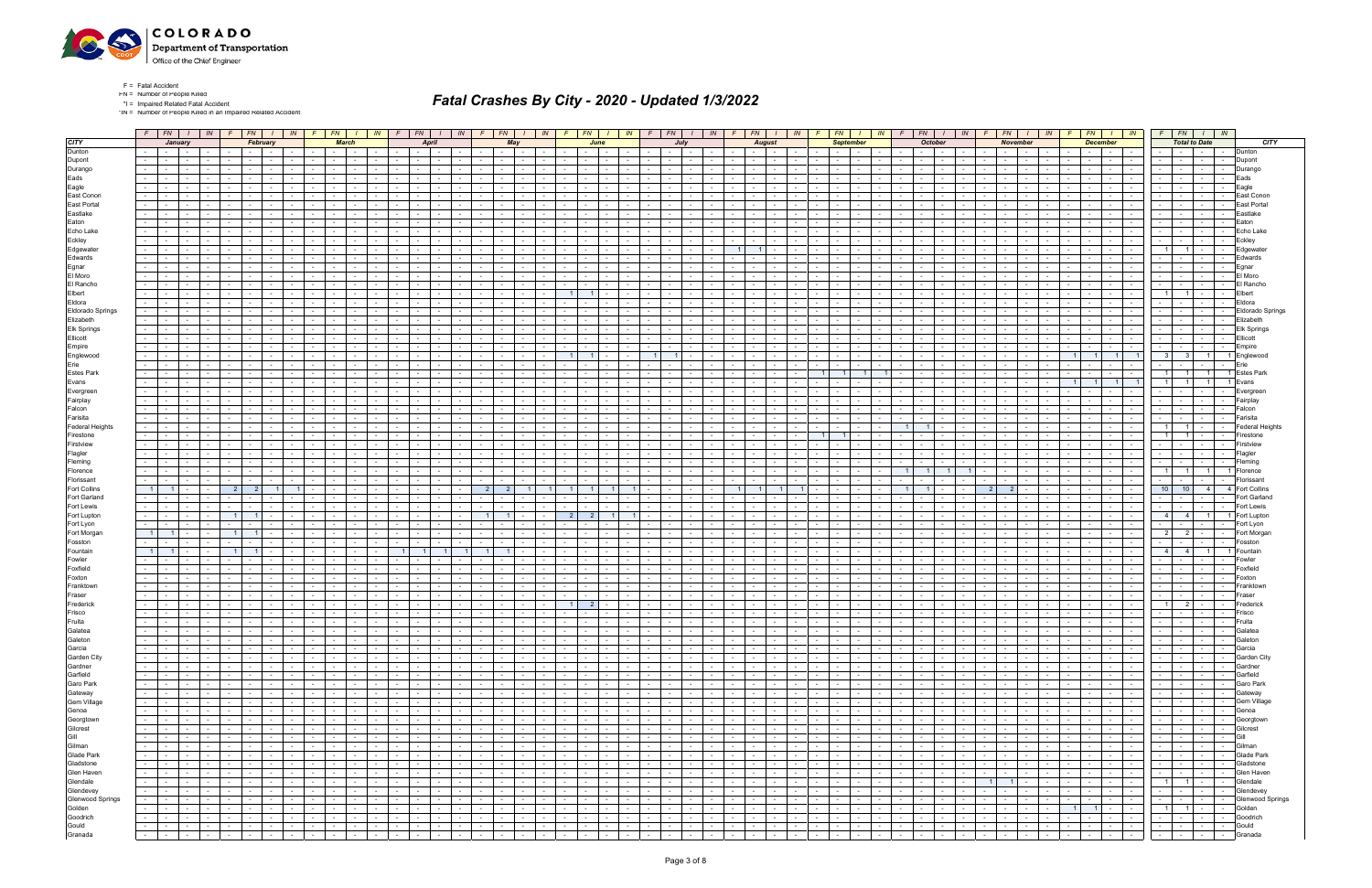

\*IN = Number of People Killed in an Impaired Related Accident

| <b>CITY</b>                     |                  | $F$ $FN$ $I$                                    | January                       | IN                                          |                                             | $F$   $FN$   $I$<br>February | IN                              | F                    | FN<br><b>March</b>          | $\sqrt{1}$ $\sqrt{N}$                                                                                                                                                                                                                             |            | $F \mid FN$<br>$1 \mid W$<br>April                                                            |                             |                                                  | $FN$ $I$ $IN$<br>May                                 |        | FN                                                                   | June                            | IN                           | F –                                      | FN 1<br>July                  | IN                                             | $F$   $FN$   $1$                                                                                              | <b>August</b>      | IN                                 |                                                    | FN  <br><b>September</b>                      | $IN$ $F$                                               |                                                       | $FN$ $\vert$ $\vert$<br><b>October</b>       | <i>IN</i>                              | FN                                                         | $1 \parallel IN$<br><b>November</b>                                                                                                                                                                                            |                                    | <b>December</b>                           | $FN$ $I$ $IN$                                                                                                   |                  | $F$ $FN$ $I$ $IN$<br><b>Total to Date</b>                                                                                        |                          |                | <b>CITY</b>                     |
|---------------------------------|------------------|-------------------------------------------------|-------------------------------|---------------------------------------------|---------------------------------------------|------------------------------|---------------------------------|----------------------|-----------------------------|---------------------------------------------------------------------------------------------------------------------------------------------------------------------------------------------------------------------------------------------------|------------|-----------------------------------------------------------------------------------------------|-----------------------------|--------------------------------------------------|------------------------------------------------------|--------|----------------------------------------------------------------------|---------------------------------|------------------------------|------------------------------------------|-------------------------------|------------------------------------------------|---------------------------------------------------------------------------------------------------------------|--------------------|------------------------------------|----------------------------------------------------|-----------------------------------------------|--------------------------------------------------------|-------------------------------------------------------|----------------------------------------------|----------------------------------------|------------------------------------------------------------|--------------------------------------------------------------------------------------------------------------------------------------------------------------------------------------------------------------------------------|------------------------------------|-------------------------------------------|-----------------------------------------------------------------------------------------------------------------|------------------|----------------------------------------------------------------------------------------------------------------------------------|--------------------------|----------------|---------------------------------|
| Granby                          |                  |                                                 | the collection                |                                             |                                             |                              |                                 |                      |                             |                                                                                                                                                                                                                                                   |            | $\sim$ $-$                                                                                    |                             | $\sim$                                           | $\sim$ 10 $\pm$                                      |        |                                                                      |                                 |                              |                                          | the contract of               |                                                | <b>Service</b>                                                                                                | $\sim$             |                                    |                                                    | $\sim$                                        |                                                        |                                                       |                                              |                                        | $\sim$                                                     | <b>Service</b><br>$\sim$                                                                                                                                                                                                       |                                    | $\sim$                                    | <b>Contract</b>                                                                                                 | $\sim$ 100 $\mu$ | $\sim$                                                                                                                           |                          | $\sim$         | Granby                          |
| <b>Grand Junction</b>           |                  | $\sim$                                          | $\sim$                        |                                             |                                             |                              |                                 |                      |                             |                                                                                                                                                                                                                                                   |            | $\overline{1}$<br>$\overline{1}$                                                              |                             | $\sim$                                           |                                                      |        | $\overline{2}$<br>2 <sup>1</sup>                                     |                                 |                              |                                          |                               |                                                | $\overline{1}$                                                                                                |                    |                                    |                                                    |                                               |                                                        |                                                       |                                              |                                        |                                                            |                                                                                                                                                                                                                                |                                    |                                           |                                                                                                                 | 4 <sup>1</sup>   | 4 <sup>1</sup>                                                                                                                   |                          | $\sim$         | <b>Grand Junction</b>           |
| <b>Grand Lake</b>               | $\sim 100$       | $\sim$ $-$                                      | $\sim$                        |                                             |                                             |                              |                                 |                      |                             |                                                                                                                                                                                                                                                   |            |                                                                                               |                             | $\sim$                                           |                                                      |        |                                                                      |                                 |                              | $\sim$                                   |                               |                                                |                                                                                                               |                    |                                    |                                                    |                                               |                                                        |                                                       |                                              |                                        | $\sim$                                                     |                                                                                                                                                                                                                                |                                    | $\sim$                                    |                                                                                                                 |                  |                                                                                                                                  |                          | $\sim$         | <b>Grand Lake</b>               |
| <b>Grand Valley</b>             |                  |                                                 |                               |                                             |                                             |                              |                                 |                      |                             |                                                                                                                                                                                                                                                   |            |                                                                                               |                             |                                                  |                                                      |        |                                                                      |                                 |                              |                                          |                               |                                                |                                                                                                               |                    |                                    |                                                    |                                               |                                                        |                                                       |                                              |                                        |                                                            |                                                                                                                                                                                                                                |                                    |                                           |                                                                                                                 |                  |                                                                                                                                  |                          |                | <b>Grand Valley</b>             |
| Granite                         |                  |                                                 |                               |                                             |                                             |                              |                                 |                      |                             |                                                                                                                                                                                                                                                   |            |                                                                                               |                             |                                                  |                                                      |        |                                                                      |                                 |                              |                                          |                               |                                                |                                                                                                               |                    |                                    |                                                    |                                               |                                                        |                                                       |                                              |                                        |                                                            |                                                                                                                                                                                                                                |                                    |                                           |                                                                                                                 |                  |                                                                                                                                  |                          |                | Granite                         |
| Grant                           |                  |                                                 |                               |                                             |                                             |                              |                                 |                      |                             |                                                                                                                                                                                                                                                   |            |                                                                                               |                             |                                                  |                                                      |        |                                                                      |                                 |                              |                                          |                               |                                                |                                                                                                               |                    |                                    |                                                    |                                               |                                                        |                                                       |                                              |                                        |                                                            |                                                                                                                                                                                                                                |                                    |                                           |                                                                                                                 |                  |                                                                                                                                  |                          | $\sim$         | Grant                           |
| <b>Great Divide</b>             |                  | $\sim$                                          | $\sim$                        |                                             |                                             |                              |                                 |                      |                             |                                                                                                                                                                                                                                                   |            |                                                                                               |                             |                                                  |                                                      |        | 3 <sup>1</sup>                                                       |                                 |                              | 2 <sup>1</sup><br>2                      |                               |                                                |                                                                                                               |                    |                                    |                                                    |                                               |                                                        |                                                       |                                              |                                        |                                                            |                                                                                                                                                                                                                                |                                    |                                           | 11                                                                                                              | 12               | 12                                                                                                                               | 7 <sup>1</sup>           |                | <b>Great Divide</b><br>7 Greele |
| Greeley<br>Green Mountain Falls | $\sim 100$       | $\sim$                                          |                               |                                             |                                             |                              |                                 |                      |                             |                                                                                                                                                                                                                                                   |            |                                                                                               |                             | $\sim$                                           |                                                      |        |                                                                      |                                 |                              |                                          |                               |                                                |                                                                                                               |                    |                                    |                                                    |                                               |                                                        |                                                       |                                              |                                        |                                                            |                                                                                                                                                                                                                                |                                    |                                           |                                                                                                                 |                  |                                                                                                                                  |                          |                | Green Mountain Falls            |
| Greenwood Village               | $\sim$           |                                                 |                               |                                             |                                             |                              |                                 |                      |                             |                                                                                                                                                                                                                                                   |            |                                                                                               |                             |                                                  |                                                      |        |                                                                      |                                 |                              |                                          |                               |                                                |                                                                                                               |                    |                                    |                                                    |                                               |                                                        |                                                       |                                              |                                        |                                                            |                                                                                                                                                                                                                                |                                    |                                           |                                                                                                                 | $\overline{2}$   |                                                                                                                                  |                          |                | Greenwood Village               |
| Greystone                       | $\sim$           |                                                 |                               |                                             |                                             |                              |                                 |                      |                             |                                                                                                                                                                                                                                                   |            |                                                                                               |                             |                                                  |                                                      |        |                                                                      |                                 |                              |                                          |                               |                                                |                                                                                                               |                    |                                    |                                                    |                                               |                                                        |                                                       |                                              |                                        |                                                            |                                                                                                                                                                                                                                |                                    |                                           |                                                                                                                 |                  |                                                                                                                                  |                          |                | Greystone                       |
| Grover                          | $\sim$           |                                                 | $\sim$                        |                                             |                                             |                              |                                 |                      |                             |                                                                                                                                                                                                                                                   |            |                                                                                               |                             |                                                  |                                                      |        |                                                                      |                                 |                              |                                          |                               |                                                |                                                                                                               |                    |                                    |                                                    |                                               |                                                        |                                                       |                                              |                                        |                                                            |                                                                                                                                                                                                                                |                                    |                                           |                                                                                                                 |                  |                                                                                                                                  |                          |                | Grover                          |
| Guffey                          |                  |                                                 |                               |                                             |                                             |                              |                                 |                      |                             |                                                                                                                                                                                                                                                   |            |                                                                                               |                             |                                                  |                                                      |        |                                                                      |                                 |                              |                                          |                               |                                                |                                                                                                               |                    |                                    |                                                    |                                               |                                                        |                                                       |                                              |                                        |                                                            |                                                                                                                                                                                                                                |                                    |                                           |                                                                                                                 |                  |                                                                                                                                  |                          |                | Guffey                          |
| Gulnare                         | $\sim$           |                                                 |                               |                                             |                                             |                              |                                 |                      |                             |                                                                                                                                                                                                                                                   |            |                                                                                               |                             |                                                  |                                                      |        |                                                                      |                                 |                              |                                          |                               |                                                |                                                                                                               |                    |                                    |                                                    |                                               |                                                        |                                                       |                                              |                                        |                                                            |                                                                                                                                                                                                                                |                                    |                                           |                                                                                                                 |                  |                                                                                                                                  |                          |                | Gulnare                         |
| Gunnison                        | $\sim$           |                                                 | $\overline{\phantom{a}}$      |                                             |                                             |                              |                                 |                      |                             |                                                                                                                                                                                                                                                   |            |                                                                                               |                             |                                                  |                                                      |        |                                                                      |                                 |                              |                                          |                               |                                                |                                                                                                               |                    |                                    |                                                    |                                               |                                                        |                                                       |                                              |                                        |                                                            |                                                                                                                                                                                                                                |                                    |                                           |                                                                                                                 |                  |                                                                                                                                  |                          |                | Gunniso                         |
| Gypsum                          |                  |                                                 |                               |                                             |                                             |                              |                                 |                      |                             |                                                                                                                                                                                                                                                   |            |                                                                                               |                             |                                                  |                                                      |        |                                                                      |                                 |                              |                                          |                               |                                                |                                                                                                               |                    |                                    |                                                    |                                               |                                                        |                                                       |                                              |                                        |                                                            |                                                                                                                                                                                                                                |                                    |                                           |                                                                                                                 |                  |                                                                                                                                  |                          |                |                                 |
| <b>Hahns Peak</b>               | $\sim$           |                                                 |                               |                                             |                                             |                              |                                 |                      |                             |                                                                                                                                                                                                                                                   |            |                                                                                               |                             |                                                  |                                                      |        |                                                                      |                                 |                              |                                          |                               |                                                |                                                                                                               |                    |                                    |                                                    |                                               |                                                        |                                                       |                                              |                                        |                                                            |                                                                                                                                                                                                                                |                                    |                                           |                                                                                                                 |                  |                                                                                                                                  |                          |                | Hahns Peal                      |
| Hale                            |                  |                                                 |                               |                                             |                                             |                              |                                 |                      |                             |                                                                                                                                                                                                                                                   |            |                                                                                               |                             |                                                  |                                                      |        |                                                                      |                                 |                              |                                          |                               |                                                |                                                                                                               |                    |                                    |                                                    |                                               |                                                        |                                                       |                                              |                                        |                                                            |                                                                                                                                                                                                                                |                                    |                                           |                                                                                                                 |                  |                                                                                                                                  |                          |                |                                 |
| Hamilton<br>Hartman             | $\sim 100$       |                                                 |                               |                                             |                                             |                              |                                 |                      |                             |                                                                                                                                                                                                                                                   |            |                                                                                               |                             |                                                  |                                                      |        |                                                                      |                                 |                              |                                          |                               |                                                |                                                                                                               |                    |                                    |                                                    |                                               |                                                        |                                                       |                                              |                                        |                                                            |                                                                                                                                                                                                                                |                                    |                                           |                                                                                                                 |                  |                                                                                                                                  |                          |                | Hamilto                         |
| Hartsel                         |                  |                                                 |                               |                                             |                                             |                              |                                 |                      |                             |                                                                                                                                                                                                                                                   |            |                                                                                               |                             |                                                  |                                                      |        |                                                                      |                                 |                              |                                          |                               |                                                |                                                                                                               |                    |                                    |                                                    |                                               |                                                        |                                                       |                                              |                                        |                                                            |                                                                                                                                                                                                                                |                                    |                                           |                                                                                                                 |                  |                                                                                                                                  |                          |                | Hartse                          |
| Hasty                           |                  |                                                 |                               |                                             |                                             |                              |                                 |                      |                             |                                                                                                                                                                                                                                                   |            |                                                                                               |                             |                                                  |                                                      |        |                                                                      |                                 |                              |                                          |                               |                                                |                                                                                                               |                    |                                    |                                                    |                                               |                                                        |                                                       |                                              |                                        |                                                            |                                                                                                                                                                                                                                |                                    |                                           |                                                                                                                 |                  |                                                                                                                                  |                          |                | Hastv                           |
| Haswell                         | $\sim 100$       |                                                 |                               |                                             |                                             |                              |                                 |                      |                             |                                                                                                                                                                                                                                                   |            |                                                                                               |                             |                                                  |                                                      |        |                                                                      |                                 |                              |                                          |                               |                                                |                                                                                                               |                    |                                    |                                                    |                                               |                                                        |                                                       |                                              |                                        |                                                            |                                                                                                                                                                                                                                |                                    |                                           |                                                                                                                 |                  |                                                                                                                                  |                          |                | Haswe                           |
| Hawley                          |                  |                                                 |                               |                                             |                                             |                              |                                 |                      |                             |                                                                                                                                                                                                                                                   |            |                                                                                               |                             |                                                  |                                                      |        |                                                                      |                                 |                              |                                          |                               |                                                |                                                                                                               |                    |                                    |                                                    |                                               |                                                        |                                                       |                                              |                                        |                                                            |                                                                                                                                                                                                                                |                                    |                                           |                                                                                                                 |                  |                                                                                                                                  |                          |                | Hawley                          |
| Haxton                          | $\sim$           |                                                 |                               |                                             |                                             |                              |                                 |                      |                             |                                                                                                                                                                                                                                                   |            |                                                                                               |                             |                                                  |                                                      |        |                                                                      |                                 |                              |                                          |                               |                                                |                                                                                                               |                    |                                    |                                                    |                                               |                                                        |                                                       |                                              |                                        |                                                            |                                                                                                                                                                                                                                |                                    |                                           |                                                                                                                 |                  |                                                                                                                                  |                          |                | Haxton                          |
| Hayden                          |                  |                                                 |                               |                                             |                                             |                              |                                 |                      |                             |                                                                                                                                                                                                                                                   |            |                                                                                               |                             |                                                  |                                                      |        |                                                                      |                                 |                              |                                          |                               |                                                |                                                                                                               |                    |                                    |                                                    |                                               |                                                        |                                                       |                                              |                                        |                                                            |                                                                                                                                                                                                                                |                                    |                                           |                                                                                                                 |                  |                                                                                                                                  |                          |                | Havder                          |
| Heartstrong                     |                  |                                                 |                               |                                             |                                             |                              |                                 |                      |                             |                                                                                                                                                                                                                                                   |            |                                                                                               |                             |                                                  |                                                      |        |                                                                      |                                 |                              |                                          |                               |                                                |                                                                                                               |                    |                                    |                                                    |                                               |                                                        |                                                       |                                              |                                        |                                                            |                                                                                                                                                                                                                                |                                    |                                           |                                                                                                                 |                  |                                                                                                                                  |                          |                | Heartstror                      |
| Heaney                          | $\sim$ 100 $\mu$ | $\sim$                                          |                               |                                             |                                             |                              |                                 |                      |                             |                                                                                                                                                                                                                                                   |            |                                                                                               |                             | $\sim$                                           |                                                      |        |                                                                      |                                 |                              | $\sim$                                   | $\sim$                        |                                                |                                                                                                               |                    |                                    |                                                    |                                               |                                                        |                                                       |                                              |                                        |                                                            |                                                                                                                                                                                                                                |                                    |                                           |                                                                                                                 |                  |                                                                                                                                  |                          |                | Heane                           |
| Henderson                       |                  |                                                 |                               |                                             |                                             |                              |                                 |                      |                             |                                                                                                                                                                                                                                                   |            |                                                                                               |                             |                                                  |                                                      |        |                                                                      |                                 |                              |                                          |                               |                                                |                                                                                                               |                    |                                    |                                                    |                                               |                                                        |                                                       |                                              |                                        |                                                            |                                                                                                                                                                                                                                |                                    |                                           |                                                                                                                 |                  |                                                                                                                                  |                          |                | lenderso                        |
| Hereford<br>Hermosa             | $\sim$           |                                                 |                               |                                             |                                             |                              |                                 |                      |                             |                                                                                                                                                                                                                                                   |            |                                                                                               |                             | $\sim$                                           |                                                      |        |                                                                      |                                 |                              |                                          |                               |                                                |                                                                                                               |                    |                                    |                                                    |                                               |                                                        |                                                       |                                              |                                        |                                                            |                                                                                                                                                                                                                                |                                    |                                           |                                                                                                                 |                  |                                                                                                                                  |                          |                |                                 |
| Hesperus                        |                  |                                                 |                               |                                             |                                             |                              |                                 |                      |                             |                                                                                                                                                                                                                                                   |            |                                                                                               |                             |                                                  |                                                      |        |                                                                      |                                 |                              |                                          |                               |                                                |                                                                                                               |                    |                                    |                                                    |                                               |                                                        |                                                       |                                              |                                        |                                                            |                                                                                                                                                                                                                                |                                    |                                           |                                                                                                                 |                  |                                                                                                                                  |                          |                |                                 |
| Hiawatha                        |                  |                                                 |                               |                                             |                                             |                              |                                 |                      |                             |                                                                                                                                                                                                                                                   |            |                                                                                               |                             |                                                  |                                                      |        |                                                                      |                                 |                              |                                          |                               |                                                |                                                                                                               |                    |                                    |                                                    |                                               |                                                        |                                                       |                                              |                                        |                                                            |                                                                                                                                                                                                                                |                                    |                                           |                                                                                                                 |                  |                                                                                                                                  |                          |                |                                 |
| <b>Hideaway Park</b>            | $\sim 100$       | $\sim$ 100 $\mu$                                | $\sim$                        |                                             |                                             |                              |                                 |                      |                             |                                                                                                                                                                                                                                                   |            | $\sim$<br>$\sim$ $\sim$                                                                       |                             | $\sim$                                           | $\sim$                                               |        |                                                                      |                                 |                              | $\sim$                                   | $\sim$                        |                                                | $\sim$<br>$\sim$                                                                                              | $\sim$             |                                    |                                                    |                                               |                                                        |                                                       |                                              |                                        |                                                            |                                                                                                                                                                                                                                |                                    | $\sim$                                    |                                                                                                                 | $\sim$ 100 $\mu$ | $\sim$                                                                                                                           |                          | $\sim$         | Hideaway Park                   |
| <b>Highlands Ranch</b>          |                  |                                                 |                               |                                             |                                             |                              |                                 |                      |                             |                                                                                                                                                                                                                                                   |            |                                                                                               |                             |                                                  |                                                      |        |                                                                      |                                 |                              |                                          |                               |                                                |                                                                                                               |                    |                                    |                                                    |                                               |                                                        |                                                       |                                              |                                        |                                                            |                                                                                                                                                                                                                                |                                    |                                           |                                                                                                                 |                  |                                                                                                                                  |                          |                | Highlands Ranch                 |
| Hillrose                        | $\sim$           | $\sim$                                          | $\sim$                        |                                             |                                             |                              |                                 |                      |                             |                                                                                                                                                                                                                                                   |            |                                                                                               |                             |                                                  |                                                      |        |                                                                      |                                 |                              |                                          |                               |                                                |                                                                                                               |                    |                                    |                                                    |                                               |                                                        |                                                       |                                              |                                        |                                                            |                                                                                                                                                                                                                                |                                    |                                           |                                                                                                                 |                  |                                                                                                                                  |                          | $\sim$         | Hillrose                        |
| Hillside                        | $\sim$           | $\sim 100$                                      | $\sim$                        |                                             |                                             |                              |                                 |                      |                             |                                                                                                                                                                                                                                                   |            | $\sim$<br>$\sim$ $\sim$                                                                       |                             | $\sim$                                           | $\sim$                                               |        |                                                                      |                                 |                              | $\sim$ $-$                               | $\sim$ $-$                    |                                                | $\sim$<br>$\sim$                                                                                              | $\sim$             |                                    |                                                    |                                               |                                                        |                                                       |                                              |                                        | $\sim$                                                     |                                                                                                                                                                                                                                |                                    | $\sim$                                    |                                                                                                                 | $\sim$ 100 $\mu$ |                                                                                                                                  |                          | $\sim$         | Hillside                        |
| Hoehne                          |                  |                                                 |                               |                                             |                                             |                              |                                 |                      |                             |                                                                                                                                                                                                                                                   |            |                                                                                               |                             |                                                  |                                                      |        |                                                                      |                                 |                              |                                          |                               |                                                |                                                                                                               |                    |                                    |                                                    |                                               |                                                        |                                                       |                                              |                                        |                                                            |                                                                                                                                                                                                                                |                                    |                                           |                                                                                                                 |                  |                                                                                                                                  |                          |                | Hoehn                           |
| Holly                           | $\sim$           |                                                 |                               |                                             |                                             |                              |                                 |                      |                             |                                                                                                                                                                                                                                                   |            |                                                                                               |                             |                                                  |                                                      |        |                                                                      |                                 |                              |                                          |                               |                                                |                                                                                                               |                    |                                    |                                                    |                                               |                                                        |                                                       |                                              |                                        |                                                            |                                                                                                                                                                                                                                |                                    |                                           |                                                                                                                 |                  |                                                                                                                                  |                          |                | Holly                           |
| Holyoke<br>Homelake             | $\sim 100$       | $\sim$ $-$                                      | $\sim$                        |                                             |                                             |                              |                                 |                      |                             |                                                                                                                                                                                                                                                   |            | $\sim$                                                                                        |                             | $\sim$                                           |                                                      |        |                                                                      |                                 |                              | $\sim$                                   | $\sim$ $-$                    |                                                | $\sim$                                                                                                        | $\sim$             |                                    |                                                    |                                               |                                                        |                                                       |                                              |                                        | $\sim$                                                     |                                                                                                                                                                                                                                |                                    | $\sim$                                    | $\sim$                                                                                                          |                  | $\sim$                                                                                                                           |                          | $\sim$         | Holvoke                         |
| Hooper                          |                  | $\sim$ $-$                                      | $\sim$                        |                                             |                                             |                              |                                 |                      |                             |                                                                                                                                                                                                                                                   |            |                                                                                               |                             |                                                  |                                                      |        |                                                                      |                                 |                              |                                          |                               |                                                |                                                                                                               |                    |                                    |                                                    |                                               |                                                        |                                                       |                                              |                                        |                                                            |                                                                                                                                                                                                                                |                                    |                                           |                                                                                                                 |                  |                                                                                                                                  |                          |                | Hooper                          |
| Hot Sulphur Springs             | $\sim$           |                                                 |                               |                                             |                                             |                              |                                 |                      |                             |                                                                                                                                                                                                                                                   |            |                                                                                               |                             |                                                  |                                                      |        |                                                                      |                                 |                              |                                          |                               |                                                |                                                                                                               |                    |                                    |                                                    |                                               |                                                        |                                                       |                                              |                                        |                                                            |                                                                                                                                                                                                                                |                                    |                                           |                                                                                                                 |                  |                                                                                                                                  |                          |                | Hot Sulphur Springs             |
| Hotchkiss                       | $\sim$           |                                                 |                               |                                             |                                             |                              |                                 |                      |                             |                                                                                                                                                                                                                                                   |            |                                                                                               |                             |                                                  |                                                      |        |                                                                      |                                 |                              |                                          |                               |                                                |                                                                                                               |                    |                                    |                                                    |                                               |                                                        |                                                       |                                              |                                        |                                                            |                                                                                                                                                                                                                                |                                    |                                           |                                                                                                                 |                  |                                                                                                                                  |                          |                | Hotchkiss                       |
| Howard                          | $\sim$           |                                                 |                               |                                             |                                             |                              |                                 |                      |                             |                                                                                                                                                                                                                                                   |            |                                                                                               |                             |                                                  |                                                      |        |                                                                      |                                 |                              |                                          |                               |                                                |                                                                                                               |                    |                                    |                                                    |                                               |                                                        |                                                       |                                              |                                        |                                                            |                                                                                                                                                                                                                                |                                    |                                           |                                                                                                                 |                  |                                                                                                                                  |                          | $\sim$         | Howard                          |
| Hoyt                            |                  |                                                 |                               |                                             |                                             |                              |                                 |                      |                             |                                                                                                                                                                                                                                                   |            |                                                                                               |                             |                                                  |                                                      |        |                                                                      |                                 |                              |                                          |                               |                                                |                                                                                                               |                    |                                    |                                                    |                                               |                                                        |                                                       |                                              |                                        |                                                            |                                                                                                                                                                                                                                |                                    |                                           |                                                                                                                 |                  |                                                                                                                                  |                          |                |                                 |
| Hudson                          |                  |                                                 |                               |                                             |                                             |                              |                                 |                      |                             |                                                                                                                                                                                                                                                   |            |                                                                                               |                             |                                                  |                                                      |        |                                                                      |                                 |                              |                                          |                               |                                                |                                                                                                               |                    |                                    |                                                    |                                               |                                                        |                                                       |                                              |                                        |                                                            |                                                                                                                                                                                                                                |                                    |                                           |                                                                                                                 |                  |                                                                                                                                  |                          |                | Hudson                          |
| Hugo                            | $\sim$           |                                                 |                               |                                             |                                             |                              |                                 |                      |                             |                                                                                                                                                                                                                                                   |            |                                                                                               |                             |                                                  |                                                      |        |                                                                      |                                 |                              |                                          |                               |                                                |                                                                                                               |                    |                                    |                                                    |                                               |                                                        |                                                       |                                              |                                        |                                                            |                                                                                                                                                                                                                                |                                    |                                           |                                                                                                                 |                  |                                                                                                                                  |                          | $\sim$         | Hugo                            |
| Hygiene<br>Idaho Springs        |                  |                                                 |                               |                                             |                                             |                              |                                 |                      |                             |                                                                                                                                                                                                                                                   |            |                                                                                               |                             |                                                  |                                                      |        |                                                                      |                                 |                              |                                          |                               |                                                |                                                                                                               |                    |                                    |                                                    |                                               |                                                        |                                                       |                                              |                                        |                                                            |                                                                                                                                                                                                                                |                                    |                                           |                                                                                                                 |                  |                                                                                                                                  |                          |                |                                 |
| Idalia                          | $\sim$           |                                                 |                               |                                             |                                             |                              |                                 |                      |                             |                                                                                                                                                                                                                                                   |            |                                                                                               |                             |                                                  |                                                      |        |                                                                      |                                 |                              |                                          |                               |                                                |                                                                                                               |                    |                                    |                                                    |                                               |                                                        |                                                       |                                              |                                        |                                                            |                                                                                                                                                                                                                                |                                    |                                           |                                                                                                                 |                  |                                                                                                                                  |                          |                | <b>Idaho Springs</b>            |
| Idledale                        |                  |                                                 |                               |                                             |                                             |                              |                                 |                      |                             |                                                                                                                                                                                                                                                   |            |                                                                                               |                             |                                                  |                                                      |        |                                                                      |                                 |                              |                                          |                               |                                                |                                                                                                               |                    |                                    |                                                    |                                               |                                                        |                                                       |                                              |                                        |                                                            |                                                                                                                                                                                                                                |                                    |                                           |                                                                                                                 |                  |                                                                                                                                  |                          |                | Idledal                         |
| Ignacio                         | $\sim$           | $\sim$ $-$                                      | $\sim$                        |                                             | $\sim$                                      |                              |                                 |                      |                             | $\sim$                                                                                                                                                                                                                                            | $\sim$ $-$ | $\sim$<br>$\sim$ $ \sim$<br>$\sim$<br>$\sim$                                                  |                             | $\sim$                                           | $\sim$                                               |        | $\sim$                                                               |                                 |                              | $\sim$<br>$\sim$                         | $\sim$ $-$                    |                                                | $\sim$<br>$\sim$                                                                                              | $\sim$             |                                    |                                                    |                                               |                                                        |                                                       |                                              | $\sim$                                 | $\sim$                                                     | $\sim$                                                                                                                                                                                                                         |                                    | $\sim$                                    | $\sim$ $-$                                                                                                      | $\sim$ $-$       | $\sim$                                                                                                                           |                          | $\sim$         | Ignacio                         |
| <b>Illiff</b>                   | $\sim$           | $\sim 10^{-11}$                                 | $\sim$                        | $\sim$                                      | $\sim$                                      |                              |                                 |                      |                             |                                                                                                                                                                                                                                                   | $\sim$     | $\sim$                                                                                        |                             | $\sim$                                           |                                                      |        |                                                                      |                                 |                              | $\sim 100$<br>$\sim$ $-$                 | $\sim$                        |                                                | $\sim$<br>$\sim$                                                                                              | $\sim$             |                                    |                                                    |                                               |                                                        |                                                       |                                              |                                        | $\sim$                                                     |                                                                                                                                                                                                                                |                                    | $\sim$                                    |                                                                                                                 |                  |                                                                                                                                  |                          |                |                                 |
| Indian Hills                    |                  |                                                 |                               |                                             |                                             |                              |                                 |                      |                             | the contract of the con-                                                                                                                                                                                                                          |            | the contract of<br>the contract of the con-                                                   |                             | $\sim$ $\sim$ $\sim$<br>$\sim$ $-$               | $\sim$ $\sim$ $\sim$ $\sim$                          |        | $-1$                                                                 | the contract of the contract of |                              | $\sim$ $-$                               | the contract of the           | $-1 - 1 - 1 - 1 -$                             |                                                                                                               |                    | $\sim$ $\sim$ $\sim$ $\sim$        | $\sim$                                             | $\sim$ $-1$<br>$\sim$                         | $\mathbf{1}$ $\mathbf{1}$                              | $\sim$ 100 $\mu$                                      |                                              | $\sim 100$                             | $\sim$ $\sim$ $\sim$                                       |                                                                                                                                                                                                                                |                                    | $\sim$ $-$                                | $1 - 1 - 1$                                                                                                     |                  | $-1 - 1 - 1 - 1$                                                                                                                 |                          | $\sim$ $-$     | Indian Hills                    |
| Jamestown                       |                  | $-1 - 1$                                        | $\sim 100$                    | <b>Contract</b>                             | $\sim$                                      | <b>Common</b><br>$\sim$      | $\sim$ $-$                      | $\sim 100$           | <b>Contract</b>             | the contract of                                                                                                                                                                                                                                   |            | the contract of<br>the contract of                                                            | $\sim 10^{-10}$             | $\sim$ $-$                                       |                                                      | $\sim$ | $-1$                                                                 | the contract of                 | $\sim$ $ \sim$               | $\sim$ $\sim$                            | and the state of the state of |                                                |                                                                                                               | $\sim 10^{-11}$    | <b>Contract</b>                    | $\sim$                                             | $\sim 100$<br>$\sim$                          | $\sim$ $-$                                             | $\sim$<br><b>Contract</b>                             |                                              | $\sim$ $-$                             | the contract of the con-                                   | the contract of                                                                                                                                                                                                                | <b>Contract</b>                    | the contract of the con-                  | $\sim 10^{-11}$                                                                                                 |                  | .                                                                                                                                |                          |                | Jamestown                       |
| Jansen                          |                  |                                                 |                               | <b>Contract</b>                             | $    -$                                     | $\sim$                       | <b>Contract</b>                 |                      |                             |                                                                                                                                                                                                                                                   |            | the contract of<br>the contract of                                                            |                             | the contract of                                  | $\sim$ $\sim$ $\sim$ $\sim$                          |        | .                                                                    |                                 | $\sim$ $-$                   |                                          |                               | $\sim 10^{-10}$                                | the contract of the contract of the con-                                                                      |                    | <b>Contract</b>                    | $\sim$ $-$                                         | $\sim$<br>$\sim$ $\sim$ $\sim$                | $\mathbf{r}$ and $\mathbf{r}$                          | $\sim$                                                | the contract of                              | $\sim 10^{-11}$                        | the contract of the con-                                   | the contract of                                                                                                                                                                                                                |                                    |                                           |                                                                                                                 |                  | .                                                                                                                                |                          |                | Jansen                          |
| Jaroso<br>Jefferson             |                  | .                                               |                               | <b>Contract</b>                             |                                             | $\sim$ $-$                   | $\mathbf{I}$ and $\mathbf{I}$   | $\sim$ $\sim$ $\sim$ | $\sim 10^{-11}$             | and the state                                                                                                                                                                                                                                     |            | <b>Contract Contract</b><br>and the state of the state of                                     |                             |                                                  |                                                      |        | $-1 - 1$                                                             | $\sim 10^{-11}$                 | $\sim$ $-$                   | the contract of the contract of the con- |                               | $\sim 10^{-10}$                                |                                                                                                               | $\sim 10^{-11}$    | <b>Contract</b>                    | the contract of the contract of                    |                                               | <b>Service Contracts</b>                               | $\sim$ $-$<br>$\sim$ $\sim$ $\sim$                    | $\sim$ $-$                                   | $\sim 10^{-11}$                        | <b>Contract Contract</b>                                   | the contract of                                                                                                                                                                                                                | $\sim 10^{-10}$                    |                                           |                                                                                                                 |                  | $-1 - 1 - 1 - 1 -$                                                                                                               |                          |                | Jaroso                          |
| Joes                            | $\sim 100$       | <b>Andrew Park</b>                              | and the state of the state of | <b>Contract Contract</b>                    | the contract of                             | $\sim$                       | $\sim$ $-$                      | $\sim$ $-$           | $\sim$ $-$                  | the contract of the contract of the contract of the contract of the contract of the contract of the contract of the contract of the contract of the contract of the contract of the contract of the contract of the contract o<br>the contract of |            | .<br>the contract of<br>and the state of the state of                                         | $\sim 100$                  | $\sim 100$                                       | $-1 - 1 - 1 - 1 - 1$<br><b>Contract Contract</b>     | $\sim$ | $\sim$<br>$-1$                                                       | $\sim$ 100 $\mu$                | $\sim 10^{-1}$<br>$\sim$ $-$ | $\sim$ $  -$                             | the contract of               | <b>Contract Contract</b>                       | <b>Contract</b><br><b>Contract Contract</b>                                                                   | $\sim 100$         | <b>Contract</b><br>$\sim 100$      | $\sim$                                             | .<br>$\sim$ 100 $\mu$<br>$\sim$               | <b>Contract</b>                                        | $\sim 10^{-10}$<br>$\sim$<br><b>Contract Contract</b> | and the state of<br><b>Contract Contract</b> | $\sim$ $-$                             | $\sim$ $\sim$ $\sim$<br><b>Contract</b>                    | the contract of the contract of the con-<br>and the state                                                                                                                                                                      | <b>Contract Contract</b>           |                                           | .<br>$\sim$                                                                                                     |                  | and the state of the state of the state of the state of the state of the state of the state of the state of the<br>and the state | <b>Contract Contract</b> |                | Jefferson<br>Joes               |
| Johnson Village                 |                  | $-1 - 1 - 1 - 1$                                |                               | <b>Contract</b>                             | the contract of                             | $\sim$                       | <b>Contract</b>                 | $\sim 10^{-11}$      | <b>Contract Contract</b>    | the contract of                                                                                                                                                                                                                                   |            | the contract of<br>and the state                                                              | $\sim 10^{-10}$             | $\sim 10^{-11}$                                  | $\sim$ $\sim$ $\sim$ $\sim$                          | $\sim$ | $\sim$ $\sim$<br>$\sim 10^{-1}$                                      | <b>Contract</b>                 | $\sim$ $-$                   | the contract of the con-                 |                               | $\sim 10^{-10}$                                | the contract of                                                                                               | $\sim 100$         | <b>Contract</b>                    | $\sim$                                             | <b>Contract</b><br>$\sim$                     | $\sim$ $-$                                             | $\sim$<br><b>Contract</b>                             | <b>Contract Contract</b>                     | $\sim 10^{-11}$                        | the contract of                                            | the contract of                                                                                                                                                                                                                | <b>Contract</b>                    | $-1 - 1 - 1$                              | $\sim$ $-$                                                                                                      |                  |                                                                                                                                  |                          |                | Johnson Village                 |
| Johnstown                       |                  | the product of the second                       |                               |                                             | $-1$ . $-1$                                 |                              | the contract of                 |                      |                             | $-1 - 1 - 1 - 1$                                                                                                                                                                                                                                  |            | $-1 - 1 - 1 - 1 - 1$                                                                          |                             |                                                  | $-1 - 1 - 1 - 1 - 1$                                 |        | the contract of the con-                                             |                                 | $\sim$                       | the contract of the con-                 |                               |                                                |                                                                                                               |                    | $\sim$ $-$                         | $-1 - 1$                                           |                                               | $-1 - 1$                                               | $\sim 10^{-1}$<br>$\sim$ $\sim$                       | النجال جا                                    |                                        |                                                            |                                                                                                                                                                                                                                |                                    |                                           | $-1 - 1 - 1 - 1 - 1$                                                                                            |                  |                                                                                                                                  |                          |                | -   -   -   -  Johnstown        |
| Julesburg                       | $\sim 10^{-11}$  |                                                 | and the state of the state of | <b>Contract Contract</b>                    | the contract of the con-                    | $\sim$                       | $\sim$ $-$                      | $\sim$               | <b>Contract Contract</b>    | and the contract of the con-                                                                                                                                                                                                                      |            | the contract of<br>the contract of the con-                                                   | <b>Contract</b>             | $\sim 10^{-11}$                                  | <b>Contract Contract</b>                             | $\sim$ | <b>Service</b><br>$\sim$                                             | $\sim$ 100 $\mu$                | $\sim$ $-$                   | $\sim$ $\sim$ $\sim$                     | the contract of               | $\sim$ $-$                                     | $\sim$ $-$<br><b>Contract</b>                                                                                 | $\sim 10^{-11}$    | $\sim 100$                         | $\sim$                                             | $\sim 10^{-11}$<br>$\sim$ $-$                 | <b>Contract</b>                                        | $\sim$ $-$<br><b>Contract Contract</b>                | <b>Contract</b>                              | $\sim 100$<br><b>Contract Contract</b> | $\sim 10^{-11}$                                            | and the state of the state of                                                                                                                                                                                                  | <b>Contract Contract</b>           | .                                         | $\sim$                                                                                                          |                  | the contract of                                                                                                                  | and the state            |                | Julesburg                       |
| Karval                          |                  | the contract of the contract of the con-        |                               | $\sim 10^{-11}$                             | the contract of                             | $\sim$                       | <b>Contract</b>                 | $\sim$ $-$           | <b>Contract Contract</b>    | the contract of                                                                                                                                                                                                                                   |            | the contract of<br>and the state                                                              | <b>Contract</b>             | $\sim$ $-$                                       | $\sim$ $\sim$ $\sim$ $\sim$                          | $\sim$ | $\sim$ $\sim$<br>$\sim 10^{-1}$                                      | <b>Contract</b>                 | $\sim$ $-$                   |                                          |                               | $\sim 10^{-10}$                                | and the state of the state of the                                                                             | $\sim 100$         | <b>Contract</b>                    | $\sim$                                             | <b>Contract</b><br>$\sim$                     | $\sim$ $-$                                             | $\sim$<br><b>Contract</b>                             | <b>Contract</b>                              | $\sim 10^{-11}$                        | the contract of                                            | the contract of                                                                                                                                                                                                                | <b>Contract</b>                    | the contract of the con-                  | $\sim$ $-$                                                                                                      |                  | the contract of the con-                                                                                                         |                          |                | Karval                          |
| Kassler                         |                  | the product of the second                       |                               |                                             | <b>Contract Contract State</b>              | $\sim$                       | المستقبل                        | $\sim$ $\sim$        |                             | <b>Committee Street Section</b>                                                                                                                                                                                                                   |            | the contract of<br><b>Contract Contract</b>                                                   |                             |                                                  | .                                                    |        | the contract of the con-                                             |                                 | $\sim$                       |                                          |                               | $\sim 10^{-10}$                                | .                                                                                                             |                    | $\sim 10^{-10}$                    | $\sim 100$                                         | $\mathbf{I}$ $\mathbf{I}$                     | the contract of                                        | $\sim$ $-$<br>$\sim$ $\sim$                           | $\sim$ $\sim$                                | $\sim 10^{-11}$                        | the contract of                                            | <b>Committee</b>                                                                                                                                                                                                               | $\sim 10^{-10}$                    |                                           | .                                                                                                               |                  | -   -   -   -   Kassler                                                                                                          |                          |                |                                 |
| Keenesburg                      | $\sim 100$       |                                                 | and the state                 | $\sim$                                      | the contract of                             | $\sim$                       | $\sim$ $-$                      | $\sim 10^{-10}$      | $\sim 10^{-10}$             | the collection                                                                                                                                                                                                                                    |            | $\sim$ $\sim$ $\sim$<br>$\sim 100$<br>the contract of the contract of the                     | $\sim 10^{-10}$             | $\sim 100$                                       | .                                                    | $\sim$ | $\sim$ $\sim$<br>$\sim$                                              | <b>Contract</b>                 | $\sim$                       | $\sim$ $\sim$ $\sim$                     | and the control               | <b>Contract Contract</b>                       | $\sim 10^{-10}$<br><b>Contract</b>                                                                            | $\sim 10^{-11}$    | <b>Contract</b>                    | $\sim$                                             | $\sim$<br><b>Contract Contract</b>            | $\mathbf{I}$ and $\mathbf{I}$                          | $\sim$ $\sim$ $\sim$<br>$\sim$                        | <b>Contract Contract</b>                     | $\sim$ $-$                             | $\sim$ $\sim$<br>$\sim 10^{-11}$                           | the contract of                                                                                                                                                                                                                | <b>Contract Contract</b>           | and the contract of the contract of       | $\sim$ $-$                                                                                                      |                  | <b>Contract Contract</b>                                                                                                         | the contract             |                | Keenesburg                      |
| Kelim                           |                  | $-1 - 1 - 1 - 1$                                |                               | $\sim 10^{-11}$                             | the contract of                             | $\sim$                       | <b>Contract</b>                 | $\sim$ $\sim$        | $\sim 10^{-11}$             | the contract of                                                                                                                                                                                                                                   |            | the contract of<br>and the state of the state                                                 | <b>Contract</b>             | $\sim 10^{-10}$                                  | $\sim$ 100 $\pm$ 100 $\pm$                           | $\sim$ | $-1$                                                                 | and the contract of the con-    | $\sim$ $-$                   | the contract of the con-                 |                               | $\sim 10^{-10}$                                | .                                                                                                             |                    | <b>Contract</b>                    | $\sim 100$                                         | $\sim$ $-$                                    | the contract of the con-                               | $\sim$ $-$<br>$\sim 10^{-11}$                         | $\sim$ $\sim$ $\sim$                         | $\sim 10^{-11}$                        | $\sim$ $\sim$ $\sim$ $\sim$                                | the contract of                                                                                                                                                                                                                | <b>Contract</b>                    | $\sim$ $\sim$ $\sim$ $\sim$ $\sim$ $\sim$ |                                                                                                                 |                  | and the state of the state of                                                                                                    | <b>Contract Contract</b> |                | Kelim                           |
| Keota                           |                  | the contract of the contract of the con-        |                               | $\sim 10^{-10}$                             | <b>Contract</b>                             | $\sim 10^{-10}$<br>$\sim$    | <b>Contract</b>                 | $\sim 100$           |                             | المحال جال جا                                                                                                                                                                                                                                     |            | <b>Contract Contract</b><br>the contract of                                                   |                             | the contract of                                  | 1949 - Personal Property Corp.                       |        | $-1 - 1$                                                             | $\sim 100$ km s $^{-1}$         | $\sim$ $-$                   |                                          |                               | $\sim$ $\sim$ $\sim$                           | .                                                                                                             |                    | <b>Contract</b>                    | $\sim$                                             | $\sim$ $\sim$ $\sim$ $\sim$<br>$\sim 10^{-1}$ | $\sim 100$ km s $^{-1}$                                | $\sim 10^{-11}$<br>$\sim$ $\sim$ $\sim$               | $\sim 10^{-11}$                              | $\sim 10^{-11}$                        | the contract of                                            | and the control                                                                                                                                                                                                                | $\sim 10^{-10}$                    |                                           | .                                                                                                               |                  | the contract of                                                                                                                  | and the state            |                | Keota                           |
| Kersey<br>Keystone              |                  | $-1 - 1 - 1 - 1$<br><b>Second Second Second</b> |                               | <b>Contract Contract</b><br>$\sim 10^{-11}$ | the contract of the con-<br>the contract of | $\sim$<br>$\sim$             | <b>Contract</b><br>$\mathbf{I}$ | $\sim$ $\sim$ $\sim$ | $\sim$ $-$<br>$-1 - 1$      | the contract of<br><b>Contract Contract</b>                                                                                                                                                                                                       |            | and the con-<br>and the state of the state of<br><b>Carl Park</b><br><b>Contract Contract</b> |                             | $\sim$ $\sim$ $\sim$<br><b>Contract Contract</b> | and the state of the state of the state<br>1940 F.H. |        | the contract of the contract of the con-<br>the contract of the con- |                                 | $\sim$ $-$<br>$\sim$         | .                                        |                               | $\sim 10^{-10}$<br>$\sim$ $\sim$ $\sim$ $\sim$ | <b>Carolina College</b>                                                                                       | $\sim 10^{-11}$    | <b>Contract</b><br>$\sim 10^{-11}$ | the contract of the contract of<br>the contract of |                                               | the contract of the contract of the<br>the contract of | $\sim$<br>$  -$<br>$\sim 10^{-11}$<br>$\sim$ $\sim$   | $\sim$ $\sim$ $\sim$<br><b>Carl Carl</b>     | <b>Contract</b>                        | $\sim$ $\sim$ $\sim$<br><b>Contract</b><br>the contract of | and the state of the state<br><b>Committee</b>                                                                                                                                                                                 | <b>Contract</b><br>$\sim 10^{-10}$ |                                           | .<br>.                                                                                                          |                  | the contract of<br>-   -   -   -   Keystone                                                                                      | .                        |                | Kersey                          |
| Kim                             |                  | $-1 - 1 - 1$                                    |                               | <b>Contract</b>                             | $\sim 10^{-11}$                             | <b>Common</b><br>$\sim$      | $\sim 10^{-11}$                 | $\sim$               | $ -$                        | <b>Contract Contract</b>                                                                                                                                                                                                                          |            | the contract of<br>and the state                                                              |                             | the control of the                               | $\sim$ $\sim$ $\sim$                                 |        | the contract of                                                      | <b>Contract</b>                 | $\sim$ $-$                   |                                          |                               | $\sim 10^{-11}$                                | and the state of the state                                                                                    |                    | <b>Contract</b>                    | $\sim$                                             | $\sim$<br>$\sim$ $-$                          | $\sim$ $-$                                             | $\sim$<br><b>Contract</b>                             | $\sim$ $-$                                   | $\sim 10^{-11}$                        | <b>Carl Carl Carl</b>                                      | the contract of                                                                                                                                                                                                                | $\sim 10^{-11}$                    |                                           | .                                                                                                               |                  | <b>Contract Contract</b>                                                                                                         | <b>Contract Contract</b> |                | Kim                             |
| Kiowa                           |                  | $-1 - 1 - 1 - 1$                                |                               | $\sim$                                      | $-1 - 1$                                    | $\sim$                       | $\mathbf{1}$ and $\mathbf{1}$   | $\sim$ $\sim$ $\sim$ | $\sim$ $\sim$ $\sim$ $\sim$ | the contract of                                                                                                                                                                                                                                   |            | and the control<br>and the state of the state of                                              |                             | $\sim$ $\sim$ $\sim$                             | .                                                    |        | the contract of the contract of the con-                             |                                 | $\sim$ $-$                   | .                                        |                               | $\sim 10^{-10}$                                | and the characters of the con-                                                                                |                    | <b>Contract</b>                    | the contract of the contract of                    |                                               | the contract of                                        | $\sim$<br>$  -$                                       | $\sim$ $\sim$ $\sim$                         | <b>Contract</b>                        | the contract of the contract of the                        | and the state of the state                                                                                                                                                                                                     | <b>Contract</b>                    |                                           |                                                                                                                 |                  |                                                                                                                                  |                          |                | Kiowa                           |
| Kirk                            |                  | <b>Second Second Second</b>                     |                               | $\sim 10^{-11}$                             |                                             |                              | <b>Second Control</b>           |                      |                             | the contract of the contract of                                                                                                                                                                                                                   |            | <b>Contract Contract</b><br><b>Contract Contract</b>                                          |                             |                                                  | the collection of the collection                     |        | the contract of the con-                                             |                                 | $\sim$                       | the contract of the con-                 |                               | $\sim$ $-$                                     |                                                                                                               | 1940   1940   1940 | $\sim 10^{-11}$                    | the contract of                                    |                                               | <b>Service</b> Service                                 | $\sim 10^{-10}$<br>$\sim$ $\sim$ $\sim$               | <b>Carl Carl</b>                             |                                        | <b>Contract Contract</b>                                   | <b>Committee</b>                                                                                                                                                                                                               | $\sim$ $\sim$ $\sim$               |                                           | .                                                                                                               |                  | and the state of the state of the state of the state of the state of the state of the state of the state of the                  |                          |                | Kirk                            |
| Kit Carson                      |                  | the property of the con-                        |                               | $\sim 10^{-10}$                             | the contract of                             | $\sim$                       | <b>Contract</b>                 |                      |                             |                                                                                                                                                                                                                                                   |            | the contract of<br>and the state                                                              |                             |                                                  | the contract of the contract of the con-             |        | $-1 - 1 - 1$                                                         |                                 | $\sim$ $-$                   | and the later                            |                               | $\sim 10^{-10}$                                | 1989 - 1989 - 1989 - 1989 - 1989 - 1989 - 1989 - 1989 - 1989 - 1989 - 1989 - 1989 - 1989 - 1989 - 1989 - 1989 |                    | <b>Contract</b>                    | the contract of                                    |                                               | the contract of                                        | $\sim 10^{-11}$<br>$\sim$ $\sim$ $\sim$               | $\sim 10^{-11}$                              | $\sim$ $-$                             | $-1 - 1$                                                   | <b>Contract Contract</b>                                                                                                                                                                                                       | $\sim 10^{-10}$                    |                                           | .                                                                                                               |                  | the contract of                                                                                                                  | 1 - 1 -                  |                | <b>Kit Carson</b>               |
| Kittredge                       |                  |                                                 | $\sim 100$                    |                                             | the contract of                             | $\sim$                       | <b>Contract</b>                 | $\sim$ $\sim$ $\sim$ | $\sim 10^{-10}$             | the contract of                                                                                                                                                                                                                                   |            | the contract of<br>the collection                                                             | $\sim$ $\sim$ $\sim$ $\sim$ | $\sim 10^{-11}$                                  | $\sim$ $-$                                           | $\sim$ | $\sim$ $\sim$                                                        | the contract of the con-        | $\sim 10^{-1}$               | the contract of the con-                 |                               | <b>Contract Contract Street</b>                | .                                                                                                             |                    | <b>Contract</b>                    | $-1 - 1$                                           |                                               | the contract of                                        | $\sim$ $-$<br><b>Contract</b>                         | <b>Contract Contract</b>                     | $\sim$ $-$                             | the contract of                                            | and the state of the state                                                                                                                                                                                                     | <b>Contract</b>                    | $-1 - 1 - 1$                              | $\sim$ $-$                                                                                                      |                  | the contract of the contract of the                                                                                              |                          |                | -   - Kittredge                 |
| Kline                           |                  | <b>Andrew Park</b>                              |                               | $\sim$ $-$                                  | the contract of                             |                              | the contract of                 |                      |                             |                                                                                                                                                                                                                                                   |            | <b>Contract Contract</b><br>and the state                                                     |                             |                                                  | $-1 - 1 - 1 - 1 - 1$                                 |        | $-1 - 1 - 1 - 1$                                                     |                                 | $\sim 10^{-1}$               |                                          |                               |                                                |                                                                                                               |                    | $\sim 10^{-10}$                    |                                                    |                                               |                                                        | $\sim 10^{-11}$                                       | 1950 - 1950                                  |                                        |                                                            | the contract of the contract of the contract of the contract of the contract of the contract of the contract of the contract of the contract of the contract of the contract of the contract of the contract of the contract o |                                    |                                           | and the state of the state of the state of the state of the state of the state of the state of the state of the |                  |                                                                                                                                  |                          |                | Kline                           |
| Kornman                         | $\sim 10^{-1}$   | <b>Contract Contract</b>                        | $\sim 10^{-1}$                | $\sim 10^{-11}$                             | $\sim$ $-$                                  | $\sim$<br>$\sim$             | $\sim$                          | $\sim$               | $\sim 10^{-11}$             | <b>Service State</b>                                                                                                                                                                                                                              |            | $\sim$ $-$<br>$\sim 10^{-10}$<br>and the state                                                | $\sim 10^{-11}$             | $\sim$ $-$                                       | $\sim 10^{-10}$                                      | $\sim$ | $\sim$ $-$<br>$\sim 10^{-11}$                                        | $\sim 10^{-11}$                 | $\sim$ $-$                   | $\sim$ $-$                               | and the state                 | $\sim 10^{-11}$                                | $\sim 10^{-11}$<br><b>Contract</b>                                                                            | $\sim 10^{-1}$     | $\sim 10^{-11}$                    | $\sim$                                             | $\sim$<br>$\sim$ $-$                          | $\sim 10^{-11}$                                        | $\sim$<br>$\sim 10^{-11}$                             | $\sim 10^{-11}$                              | $\sim$ $\sim$<br>$\sim$ $-$            | $\sim 10^{-11}$                                            | the contract                                                                                                                                                                                                                   | $\sim 10^{-11}$                    | $\sim$ $-$                                | <b>Contract Contract</b><br>$\sim$                                                                              | $\sim$ $\sim$    | $\sim$                                                                                                                           | $\sim$ $\sim$ $\sim$     | $\sim 10^{-1}$ | Kornman                         |
| Kremmling                       |                  | $-1 - 1 - 1 - 1$                                |                               |                                             | .                                           |                              | $-1 - 1 - 1$                    |                      |                             |                                                                                                                                                                                                                                                   |            |                                                                                               |                             |                                                  | the contract of the contract of the con-             |        | the contract of the contract of the con-                             |                                 |                              | .                                        |                               |                                                |                                                                                                               |                    | <b>Contract</b>                    |                                                    |                                               |                                                        | <b>Contract</b>                                       | the contract of the contract of              | <b>Contract Contract</b>               |                                                            |                                                                                                                                                                                                                                |                                    |                                           | $-$ 1 $-$ 1 $-$ 1 $-$                                                                                           |                  | $-1$ $-1$                                                                                                                        |                          |                | - <b>Kremmling</b>              |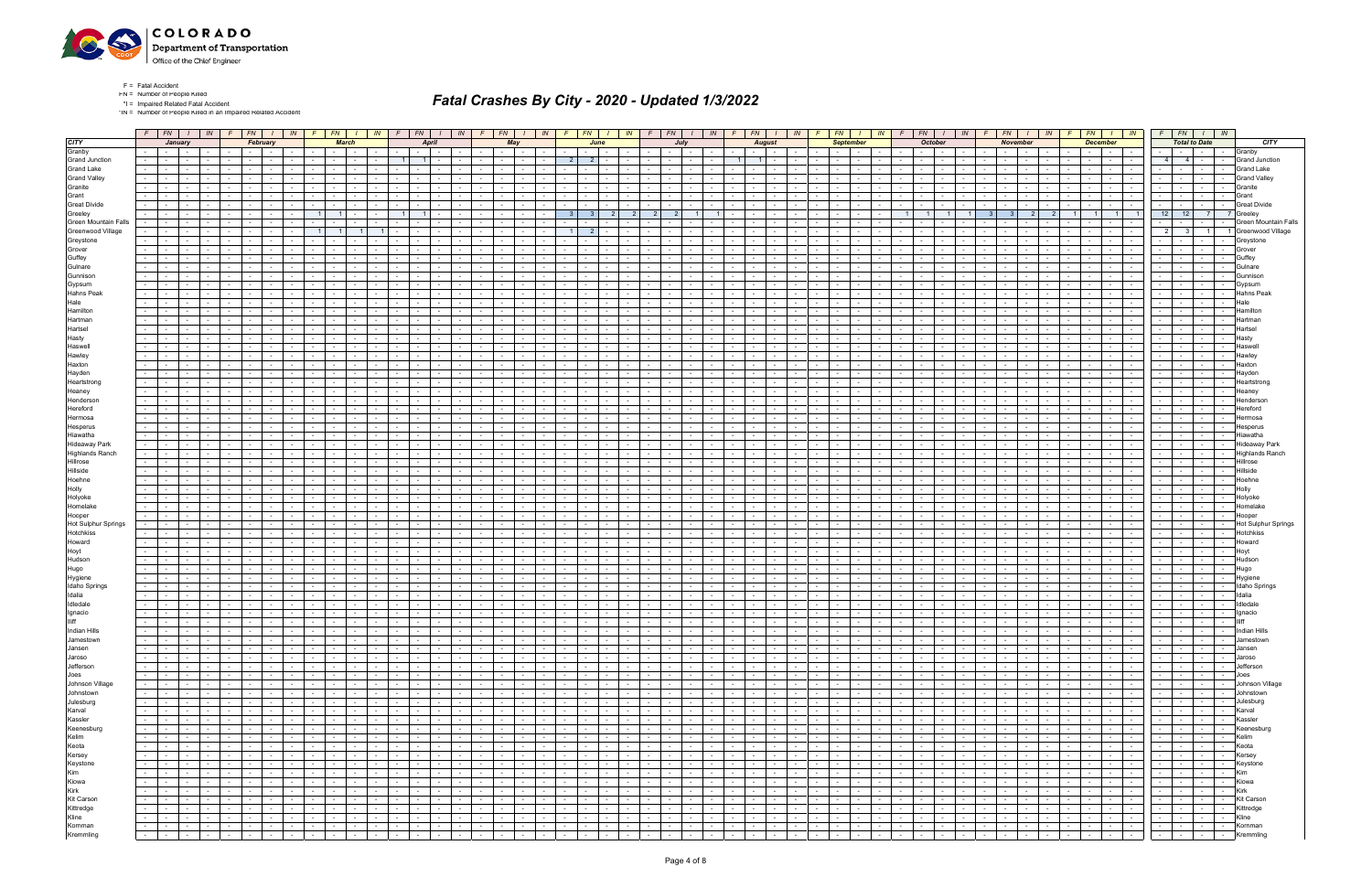

\*IN = Number of People Killed in an Impaired Related Accident

|                     |                     |                          |                                     | $F$ $FN$ $I$ $N$ | $F$ $FN$ $I$<br>IN                                            | $F$ $FN$<br>IN                                                                | $F$   $FN$   $I$                            | IN                                     | $F$ $FN$ $I$                                | IN             | $F$ $FN$ $I$                |                                        | IN              |                      | $F$   $FN$   $I$   $IN$                |            |                      | $F$ $FN$ $I$                            | IN                                  | $F$ $FN$ $I$<br>IN                                         | $F$   $FN$   $I$                                               | $FN$   $1$<br>IN<br>F                                                                                                                                                                                                          | IN              | $F \parallel$                                       | $FN$ $I$ $IN$                   | $F$ $FN$ $I$ $N$                    |                             |        |                        |
|---------------------|---------------------|--------------------------|-------------------------------------|------------------|---------------------------------------------------------------|-------------------------------------------------------------------------------|---------------------------------------------|----------------------------------------|---------------------------------------------|----------------|-----------------------------|----------------------------------------|-----------------|----------------------|----------------------------------------|------------|----------------------|-----------------------------------------|-------------------------------------|------------------------------------------------------------|----------------------------------------------------------------|--------------------------------------------------------------------------------------------------------------------------------------------------------------------------------------------------------------------------------|-----------------|-----------------------------------------------------|---------------------------------|-------------------------------------|-----------------------------|--------|------------------------|
|                     |                     |                          | January                             |                  | February                                                      | <b>March</b>                                                                  | <b>April</b>                                |                                        | May                                         |                |                             | June                                   |                 |                      | July                                   |            |                      | <b>August</b>                           |                                     | <b>September</b>                                           | <b>October</b>                                                 | <b>November</b>                                                                                                                                                                                                                |                 |                                                     | <b>December</b>                 |                                     | <b>Total to Date</b>        |        |                        |
|                     |                     | $\sim$ $\sim$ $\sim$     | $\sim 100$                          |                  | $\sim 10^{-11}$                                               |                                                                               |                                             |                                        | $\sim$                                      |                |                             |                                        |                 |                      |                                        |            |                      | $\sim$                                  |                                     | $\sim$                                                     |                                                                |                                                                                                                                                                                                                                |                 | $\sim$ $-$                                          |                                 |                                     |                             |        | Kutch                  |
|                     |                     | $\sim$                   |                                     |                  |                                                               |                                                                               |                                             |                                        | $\sim$                                      |                |                             |                                        |                 |                      |                                        |            |                      |                                         |                                     |                                                            |                                                                |                                                                                                                                                                                                                                |                 |                                                     | $\sim$<br>$\sim$                |                                     |                             | $\sim$ | La Garita              |
|                     | $\sim 10$           | $\sim$ $\sim$            | $\sim$                              |                  | $\sim$                                                        | $\sim$                                                                        | $\sim$ 10 $\pm$                             |                                        | $\sim$<br>$\sim$                            |                | $\sim$                      |                                        |                 |                      | $\sim$                                 |            |                      |                                         | $\sim$                              | $\sim$<br>$\sim$                                           |                                                                |                                                                                                                                                                                                                                |                 | $\sim$ $-$                                          | $\sim$                          | $\sim$                              | $\sim$                      | $\sim$ | La Jara                |
|                     |                     |                          |                                     |                  |                                                               |                                                                               |                                             |                                        |                                             |                |                             |                                        |                 |                      |                                        |            |                      |                                         |                                     |                                                            |                                                                |                                                                                                                                                                                                                                |                 |                                                     |                                 |                                     |                             |        | a Junta                |
|                     |                     |                          |                                     |                  |                                                               |                                                                               |                                             |                                        |                                             |                |                             |                                        |                 |                      |                                        |            |                      |                                         |                                     |                                                            |                                                                |                                                                                                                                                                                                                                |                 |                                                     |                                 |                                     |                             |        | a Salle                |
|                     | $\sim 10$           |                          | $\sim$                              |                  |                                                               |                                                                               |                                             |                                        |                                             |                |                             |                                        |                 |                      |                                        |            |                      |                                         |                                     |                                                            |                                                                |                                                                                                                                                                                                                                |                 |                                                     |                                 |                                     |                             |        |                        |
|                     |                     |                          |                                     |                  |                                                               |                                                                               |                                             |                                        |                                             |                |                             |                                        |                 |                      |                                        |            |                      |                                         |                                     |                                                            |                                                                |                                                                                                                                                                                                                                |                 |                                                     |                                 |                                     |                             |        | .afavette              |
|                     |                     |                          |                                     |                  |                                                               |                                                                               |                                             |                                        |                                             |                |                             |                                        |                 |                      |                                        |            |                      |                                         |                                     |                                                            |                                                                |                                                                                                                                                                                                                                |                 |                                                     |                                 |                                     |                             |        |                        |
|                     |                     |                          |                                     |                  |                                                               |                                                                               |                                             |                                        |                                             |                |                             |                                        |                 |                      |                                        |            |                      |                                         |                                     |                                                            |                                                                |                                                                                                                                                                                                                                |                 |                                                     |                                 |                                     |                             |        | Laird                  |
|                     | $\sim 10$           |                          | $\sim$                              |                  |                                                               |                                                                               |                                             |                                        |                                             |                |                             |                                        |                 |                      |                                        |            |                      |                                         |                                     |                                                            |                                                                |                                                                                                                                                                                                                                |                 |                                                     | $\sim$                          | $\sim$                              |                             |        | Lake Citv              |
|                     |                     |                          |                                     |                  |                                                               |                                                                               |                                             |                                        |                                             |                |                             |                                        |                 |                      |                                        |            |                      |                                         |                                     |                                                            |                                                                |                                                                                                                                                                                                                                |                 |                                                     |                                 |                                     |                             |        | Lake Georo             |
|                     | $\sim 100$          |                          | $\sim$                              |                  |                                                               |                                                                               |                                             |                                        |                                             |                |                             |                                        |                 |                      |                                        |            |                      |                                         |                                     |                                                            | - 1 1<br>$\overline{1}$                                        |                                                                                                                                                                                                                                |                 | $\sim$                                              |                                 | $\overline{1}$<br>$\overline{1}$    |                             |        | akeside.               |
|                     | $\overline{1}$      |                          |                                     |                  | 2 <sup>1</sup>                                                |                                                                               |                                             |                                        |                                             |                |                             |                                        |                 |                      |                                        |            |                      | -2                                      |                                     |                                                            | 2 <sup>1</sup>                                                 |                                                                                                                                                                                                                                |                 | 2 <sup>1</sup>                                      | $\blacksquare$                  | 12<br>12                            | 4 <sup>1</sup>              |        | Lakewood               |
|                     |                     |                          |                                     |                  |                                                               |                                                                               |                                             |                                        |                                             |                |                             |                                        |                 |                      |                                        |            |                      |                                         |                                     |                                                            |                                                                |                                                                                                                                                                                                                                |                 |                                                     |                                 |                                     |                             |        | amar                   |
|                     |                     |                          |                                     |                  |                                                               |                                                                               |                                             |                                        |                                             |                |                             |                                        |                 |                      |                                        |            |                      |                                         |                                     |                                                            |                                                                |                                                                                                                                                                                                                                |                 |                                                     |                                 |                                     |                             |        |                        |
|                     |                     |                          |                                     |                  |                                                               |                                                                               |                                             |                                        |                                             |                |                             |                                        |                 |                      |                                        |            |                      |                                         |                                     |                                                            |                                                                |                                                                                                                                                                                                                                |                 |                                                     |                                 |                                     |                             |        | La Plata               |
|                     |                     |                          |                                     |                  |                                                               |                                                                               |                                             |                                        |                                             |                |                             |                                        |                 |                      |                                        |            |                      |                                         |                                     |                                                            |                                                                |                                                                                                                                                                                                                                |                 |                                                     |                                 |                                     |                             |        | _aporte                |
|                     |                     |                          |                                     |                  |                                                               |                                                                               |                                             |                                        |                                             |                |                             |                                        |                 |                      |                                        |            |                      |                                         |                                     |                                                            |                                                                |                                                                                                                                                                                                                                |                 |                                                     |                                 |                                     |                             |        | Last Chance            |
|                     |                     |                          |                                     |                  |                                                               |                                                                               |                                             |                                        |                                             |                |                             |                                        |                 |                      |                                        |            |                      |                                         |                                     |                                                            |                                                                |                                                                                                                                                                                                                                |                 |                                                     |                                 |                                     |                             |        | Larkspur               |
|                     |                     |                          |                                     |                  |                                                               |                                                                               |                                             |                                        |                                             |                |                             |                                        |                 |                      |                                        |            |                      |                                         |                                     |                                                            |                                                                |                                                                                                                                                                                                                                |                 |                                                     |                                 |                                     |                             |        | Las Anima:             |
|                     |                     |                          |                                     |                  |                                                               |                                                                               |                                             |                                        |                                             |                |                             |                                        |                 |                      |                                        |            |                      |                                         |                                     |                                                            |                                                                |                                                                                                                                                                                                                                |                 |                                                     |                                 |                                     |                             |        | Lawson                 |
|                     |                     |                          |                                     |                  |                                                               |                                                                               |                                             |                                        |                                             |                |                             |                                        |                 |                      |                                        |            |                      |                                         |                                     |                                                            |                                                                |                                                                                                                                                                                                                                |                 |                                                     |                                 |                                     |                             |        |                        |
|                     |                     |                          |                                     |                  |                                                               |                                                                               |                                             |                                        |                                             |                |                             |                                        |                 |                      |                                        |            |                      |                                         |                                     |                                                            |                                                                |                                                                                                                                                                                                                                |                 |                                                     |                                 |                                     |                             |        |                        |
|                     |                     |                          |                                     |                  |                                                               |                                                                               |                                             |                                        |                                             |                |                             |                                        |                 |                      |                                        |            |                      |                                         |                                     |                                                            |                                                                |                                                                                                                                                                                                                                |                 |                                                     |                                 |                                     |                             |        | Lazea                  |
|                     |                     |                          |                                     |                  |                                                               |                                                                               |                                             |                                        |                                             |                |                             |                                        |                 |                      |                                        |            |                      |                                         |                                     |                                                            |                                                                |                                                                                                                                                                                                                                |                 |                                                     |                                 |                                     |                             |        | _eadvill               |
|                     |                     |                          |                                     |                  |                                                               |                                                                               |                                             |                                        |                                             |                |                             |                                        |                 |                      |                                        |            |                      |                                         |                                     |                                                            |                                                                |                                                                                                                                                                                                                                |                 |                                                     |                                 |                                     |                             |        | _ebanor                |
|                     |                     |                          |                                     |                  |                                                               |                                                                               |                                             |                                        |                                             |                |                             |                                        |                 |                      |                                        |            |                      |                                         |                                     |                                                            |                                                                |                                                                                                                                                                                                                                |                 |                                                     |                                 |                                     |                             |        | _ewis                  |
|                     | $\sim 100$          | $\sim$                   | $\sim$                              |                  |                                                               |                                                                               | $\sim$                                      |                                        | $\sim$                                      |                | $\overline{\phantom{a}}$    |                                        |                 |                      |                                        |            |                      |                                         | $\sim$                              | $\sim$                                                     |                                                                |                                                                                                                                                                                                                                |                 | $\sim$                                              |                                 | $\sim$                              |                             |        | Limon                  |
|                     |                     |                          |                                     |                  |                                                               |                                                                               |                                             |                                        |                                             |                |                             |                                        |                 |                      |                                        |            |                      |                                         |                                     |                                                            |                                                                |                                                                                                                                                                                                                                |                 |                                                     |                                 |                                     |                             |        |                        |
|                     |                     |                          |                                     |                  |                                                               |                                                                               |                                             |                                        |                                             |                |                             |                                        |                 |                      |                                        |            |                      |                                         |                                     | $\overline{1}$                                             |                                                                |                                                                                                                                                                                                                                |                 |                                                     |                                 | 2 <sup>1</sup><br>- 21              |                             |        | _ittletor              |
|                     |                     |                          | $\sim$                              |                  |                                                               | $\sim$                                                                        | $\sim$                                      |                                        | $\sim$                                      |                |                             |                                        |                 |                      |                                        |            |                      |                                         |                                     |                                                            |                                                                |                                                                                                                                                                                                                                |                 | $\sim$                                              |                                 |                                     |                             |        |                        |
|                     |                     |                          |                                     |                  |                                                               |                                                                               |                                             |                                        |                                             |                |                             |                                        |                 |                      |                                        |            |                      |                                         |                                     |                                                            |                                                                |                                                                                                                                                                                                                                |                 |                                                     |                                 |                                     |                             |        | Lochbuie               |
|                     |                     |                          |                                     |                  |                                                               |                                                                               |                                             |                                        |                                             |                |                             |                                        |                 |                      |                                        |            |                      |                                         |                                     |                                                            |                                                                |                                                                                                                                                                                                                                |                 |                                                     |                                 |                                     |                             |        |                        |
|                     |                     |                          |                                     |                  |                                                               |                                                                               |                                             |                                        |                                             |                |                             |                                        |                 |                      |                                        |            |                      |                                         |                                     |                                                            |                                                                |                                                                                                                                                                                                                                |                 |                                                     |                                 |                                     |                             |        | Log Lane Village       |
|                     | $\sim$              |                          | $\sim$                              |                  |                                                               | $\sim$                                                                        | $\sim$                                      |                                        | $\sim$                                      |                |                             |                                        |                 |                      |                                        |            |                      |                                         |                                     | $\sim$<br>$\sim$                                           |                                                                |                                                                                                                                                                                                                                |                 | $\sim$                                              | $\sim$                          | $\sim$                              | <b>Contract Contract</b>    | $\sim$ | Loma                   |
|                     |                     |                          |                                     |                  |                                                               |                                                                               |                                             |                                        |                                             |                |                             |                                        |                 |                      |                                        |            |                      |                                         |                                     |                                                            |                                                                |                                                                                                                                                                                                                                |                 |                                                     |                                 |                                     |                             |        | _onetree               |
|                     |                     |                          |                                     |                  |                                                               |                                                                               |                                             |                                        |                                             |                |                             |                                        |                 |                      |                                        |            |                      |                                         |                                     |                                                            | 2 <sup>1</sup><br>-2                                           | $\overline{1}$                                                                                                                                                                                                                 |                 |                                                     |                                 | 5<br>- 6                            |                             |        |                        |
|                     | $\sim 10$           |                          | $\sim$                              |                  |                                                               |                                                                               | $\sim$                                      |                                        |                                             |                | $\sim$                      |                                        |                 |                      |                                        |            |                      |                                         |                                     |                                                            |                                                                | $1 -$                                                                                                                                                                                                                          |                 | $\sim$                                              | $\sim$                          | 1 <sup>1</sup>                      |                             |        | l ouisville            |
|                     |                     |                          |                                     |                  |                                                               |                                                                               |                                             |                                        |                                             |                |                             |                                        |                 |                      |                                        |            |                      |                                         |                                     |                                                            |                                                                |                                                                                                                                                                                                                                |                 |                                                     |                                 |                                     |                             |        |                        |
|                     | $\overline{1}$      |                          |                                     |                  |                                                               | $\overline{1}$<br>$\overline{1}$                                              | 2<br>-2                                     |                                        |                                             |                |                             |                                        |                 |                      |                                        |            |                      |                                         |                                     |                                                            |                                                                |                                                                                                                                                                                                                                |                 | 1 I<br>$\overline{1}$                               |                                 | -61<br>6                            | 2                           |        |                        |
|                     |                     |                          |                                     |                  |                                                               |                                                                               |                                             |                                        |                                             |                |                             |                                        |                 |                      |                                        |            |                      |                                         |                                     |                                                            |                                                                |                                                                                                                                                                                                                                |                 |                                                     |                                 |                                     |                             |        |                        |
|                     |                     |                          |                                     |                  |                                                               |                                                                               |                                             |                                        |                                             |                | $\sim$                      |                                        |                 |                      |                                        |            |                      |                                         |                                     |                                                            |                                                                |                                                                                                                                                                                                                                |                 |                                                     |                                 |                                     |                             |        |                        |
|                     |                     |                          |                                     |                  |                                                               |                                                                               |                                             |                                        |                                             |                |                             |                                        |                 |                      |                                        |            |                      |                                         |                                     |                                                            |                                                                |                                                                                                                                                                                                                                |                 |                                                     |                                 |                                     |                             |        |                        |
|                     |                     | $\sim$                   | $\sim$                              |                  |                                                               |                                                                               |                                             |                                        |                                             |                |                             |                                        |                 |                      |                                        |            |                      |                                         |                                     |                                                            |                                                                |                                                                                                                                                                                                                                |                 |                                                     |                                 |                                     |                             |        | Lyons                  |
|                     |                     |                          |                                     |                  |                                                               |                                                                               |                                             |                                        |                                             |                |                             |                                        |                 |                      |                                        |            |                      |                                         |                                     |                                                            |                                                                |                                                                                                                                                                                                                                |                 |                                                     |                                 |                                     |                             |        | Mack                   |
|                     |                     |                          |                                     |                  |                                                               |                                                                               |                                             |                                        |                                             |                |                             |                                        |                 |                      |                                        |            |                      |                                         |                                     |                                                            |                                                                |                                                                                                                                                                                                                                |                 |                                                     |                                 |                                     |                             |        | Maher                  |
|                     |                     |                          | $\sim$                              |                  |                                                               |                                                                               |                                             |                                        |                                             |                |                             |                                        |                 |                      |                                        |            |                      |                                         |                                     |                                                            |                                                                |                                                                                                                                                                                                                                |                 |                                                     |                                 |                                     |                             |        |                        |
|                     |                     |                          |                                     |                  |                                                               |                                                                               |                                             |                                        |                                             |                |                             |                                        |                 |                      |                                        |            |                      |                                         |                                     |                                                            |                                                                |                                                                                                                                                                                                                                |                 |                                                     |                                 |                                     |                             |        | Manassa                |
|                     |                     |                          |                                     |                  |                                                               |                                                                               |                                             |                                        |                                             |                |                             |                                        |                 |                      |                                        |            |                      |                                         |                                     |                                                            |                                                                |                                                                                                                                                                                                                                |                 |                                                     |                                 |                                     |                             |        |                        |
|                     |                     |                          |                                     |                  |                                                               |                                                                               |                                             |                                        |                                             |                |                             |                                        |                 |                      |                                        |            |                      |                                         |                                     |                                                            |                                                                |                                                                                                                                                                                                                                |                 |                                                     |                                 |                                     |                             |        | Mancos                 |
|                     |                     |                          |                                     |                  |                                                               |                                                                               |                                             |                                        |                                             |                |                             |                                        |                 |                      |                                        |            |                      |                                         |                                     |                                                            |                                                                |                                                                                                                                                                                                                                |                 |                                                     |                                 |                                     |                             |        | <b>Manitou Springs</b> |
|                     |                     |                          |                                     |                  |                                                               |                                                                               |                                             |                                        |                                             |                |                             |                                        |                 |                      |                                        |            |                      |                                         |                                     |                                                            |                                                                |                                                                                                                                                                                                                                |                 |                                                     |                                 |                                     |                             |        | Manzanola              |
|                     |                     |                          |                                     |                  |                                                               |                                                                               |                                             |                                        |                                             |                |                             |                                        |                 |                      |                                        |            |                      |                                         |                                     |                                                            |                                                                |                                                                                                                                                                                                                                |                 |                                                     |                                 |                                     |                             |        | Marble                 |
|                     |                     |                          |                                     |                  |                                                               |                                                                               |                                             |                                        |                                             |                |                             |                                        |                 |                      |                                        |            |                      |                                         |                                     |                                                            |                                                                |                                                                                                                                                                                                                                |                 |                                                     |                                 |                                     |                             |        | Marshal                |
|                     |                     |                          |                                     |                  |                                                               |                                                                               |                                             |                                        |                                             |                |                             |                                        |                 |                      |                                        |            |                      |                                         |                                     |                                                            |                                                                |                                                                                                                                                                                                                                |                 |                                                     |                                 |                                     |                             |        | Marve                  |
|                     |                     |                          |                                     |                  |                                                               |                                                                               | $\sim$                                      |                                        |                                             |                |                             |                                        |                 |                      |                                        |            |                      |                                         |                                     |                                                            |                                                                |                                                                                                                                                                                                                                |                 | $\sim$                                              |                                 |                                     |                             |        |                        |
|                     |                     |                          |                                     |                  |                                                               |                                                                               |                                             |                                        |                                             |                |                             |                                        |                 |                      |                                        |            |                      |                                         |                                     |                                                            |                                                                |                                                                                                                                                                                                                                |                 |                                                     |                                 |                                     |                             |        |                        |
|                     |                     |                          |                                     |                  |                                                               |                                                                               |                                             |                                        |                                             |                |                             |                                        |                 |                      |                                        |            |                      |                                         |                                     |                                                            |                                                                |                                                                                                                                                                                                                                |                 |                                                     |                                 |                                     |                             |        |                        |
|                     |                     |                          |                                     |                  |                                                               |                                                                               |                                             |                                        |                                             |                |                             |                                        |                 |                      |                                        |            |                      |                                         |                                     |                                                            |                                                                |                                                                                                                                                                                                                                |                 |                                                     |                                 |                                     |                             |        | Mathesor               |
|                     | $\sim 100$          | <b>Contract Contract</b> | $\sim$ $-$                          |                  | $\sim$<br><b>Contract Contract</b><br>$\sim$                  | $\sim$ $\sim$                                                                 | $\sim$ 10 $\pm$<br>$\sim$                   |                                        | $\sim$<br>$\sim$                            |                | $\sim$ 100 $\sim$<br>$\sim$ |                                        |                 |                      | $\sim$<br>$\sim$ $\sim$                |            |                      | $\sim$ $-$                              | $\sim$                              | $\sim$ $-$<br>$\sim$                                       | <b>Service</b><br>$\sim$                                       | <b>Contract Contract</b><br>$\sim$                                                                                                                                                                                             |                 | $\sim 100$                                          | $\sim$ $ \sim$<br>$\sim$ $\sim$ | <b>Contract</b>                     | <b>Contract Contract</b>    | $\sim$ | Maybel                 |
|                     |                     | <b>Contract Contract</b> | $\sim$ $-$                          |                  | $\sim$ $-$<br>$\sim$                                          | $\sim$ $-$                                                                    | $\sim$<br>$\sim$                            |                                        | $\sim$<br>$\sim$                            |                | $\sim$<br>$\sim$            |                                        |                 |                      | $\sim$                                 |            |                      | $\sim$<br>$\sim$                        | $\sim$                              | $\sim$<br>$\sim$                                           | $\sim$                                                         |                                                                                                                                                                                                                                |                 | $\sim$ $-$                                          |                                 |                                     |                             |        | Mayday                 |
|                     |                     |                          | and the state of the state          | $\sim$ $-$       | $\mathbf{I}$ and $\mathbf{I}$<br>$\sim$<br>$\sim$             | $\mathbf{I}$ $\mathbf{I}$<br>$-1$<br>$\sim$<br><b>Contract Contract</b>       | the contract of                             | and the state of the state of the      |                                             |                | $\sim$ $\sim$ $\sim$        | $\mathbf{I}$ $\mathbf{I}$ $\mathbf{I}$ | $\sim$ $\sim$   | $ -$                 | $\sim$ $-$<br>.                        |            |                      |                                         |                                     | $\mathbf{I}$ $\mathbf{I}$                                  | $\sim$<br>$\mathbf{I}$ $\mathbf{I}$ $\mathbf{I}$<br>$\sim$ $-$ | $1 - 1$<br>the contract of the contract of<br>$\sim$                                                                                                                                                                           | $\sim$ $-$      | the contract of                                     | and the contract of the con-    | .                                   |                             |        | May Valley             |
|                     | $\sim$ 100 $\pm$    |                          | and the state                       | $\sim 10^{-11}$  | $\sim$<br>$\sim$ $\sim$ $\sim$ $\sim$<br>$\sim$ $-$           | $-1 - 1$<br>$\sim$<br>$\sim 10^{-11}$                                         | <b>Contract Contract</b>                    | $-1 - 1 - 1 - 1 = 0$                   |                                             |                | the contract of             | $\sim$ $\sim$ $\sim$ $\sim$            | $\sim$          |                      | $-1 - 1 - 1 - 1$                       | 나는 1       | $\sim$ $\sim$ $\sim$ |                                         | デュリ                                 | $\sim 10^{-10}$                                            | ) 민준이<br>기준<br>$\sim$ $\sim$ $\sim$                            | <b>Contract Contract</b><br>$\sim$<br>$\sim$ $-$                                                                                                                                                                               | $\sim 10^{-11}$ | the contract of                                     | $\sim$ $\sim$ $\sim$            | - - - - Mc Clave                    |                             |        |                        |
|                     | $\sim$              |                          | and the state of the state of       | $\sim$           | <b>Contract Contract</b><br>$\sim$<br>$\sim$                  | $\sim$ $-$<br>$\sim$<br>$\sim$                                                | <b>Service</b><br>$\sim$                    | $\sim 10^{-1}$<br>$\sim$ $-$           | the contract of the con-<br>$\sim 100$      | $\sim$         | the contract of             |                                        |                 | <b>Service</b>       | $\sim 10^{-1}$<br>$\sim$ $-$           | $\sim$     | $\sim$ $-$           | $\sim 10^{-1}$<br><b>Contract</b>       | $\sim$<br>$\sim$ $-$                | <b>Contract</b><br>$\sim 100$<br>$\sim$ $-$                | $\sim$<br><b>Contract Contract</b><br>$\sim$ $-$               | $\sim$ $-$<br>$\sim$<br>$\sim$ $\sim$ $\sim$<br>$\sim$                                                                                                                                                                         | $\sim$ $-$      | the contract of                                     | $\sim$ $-$<br>$\sim 100$        | $\sim$ $\sim$ $\sim$ $\sim$         | and the state of the state  |        | Mc Coy                 |
|                     |                     |                          | $    -$                             | $\sim 10^{-11}$  | $\sim$<br>$\sim$ $\sim$ $\sim$ $\sim$ $\sim$<br>$\sim$        | $\sim$<br>$\mathbf{1}$ and $\mathbf{1}$<br>$\sim$<br>$\sim$ $-$               | $\sim$ $-$                                  | $\sim 10^{-11}$                        | $1 \quad 1$                                 | $\sim$ $-$     | $\sim$ $\sim$ $\sim$        | $\sim$ 100 $\mu$                       | $\sim$          | the contract         | $\mathbf{I}$ $\mathbf{I}$              | $\sim$ $-$ | $\sim$ $\sim$        | the contract of                         | <b>Contract</b>                     | .<br>$\sim$ $-$<br>$\sim 100$                              | $\sim 100$<br>$\sim$ $\sim$ $\sim$                             | $\sim$<br>and the state<br>$\sim 100$                                                                                                                                                                                          | $\sim$ $-$      | the contract of                                     | the contract of                 | $1 \t1 \t1$                         |                             |        | Mead                   |
|                     | $\omega_{\rm{max}}$ |                          |                                     | <b>Contract</b>  |                                                               | $\sim$ $-$                                                                    | and the state<br>$\sim$ $\sim$ $\sim$       | $\sim 10^{-11}$                        |                                             |                |                             |                                        |                 |                      |                                        | $\sim$ $-$ |                      | <b>Carl Address</b>                     | $\sim$ $\sim$ $\sim$                | the contract of the contract of the                        |                                                                | and the control                                                                                                                                                                                                                |                 | and the contract of the contract of the             | and the state                   | -   -   -   - Meeker                |                             |        |                        |
|                     |                     |                          | the contract of                     |                  | $-1 - 1 -$<br>$\sim$ $-$                                      | $-1 - 1$<br>$\sim 10^{-11}$                                                   |                                             |                                        |                                             | $\sim$         | <b>Service</b>              | $\sim 10^{-10}$                        | $\sim$          |                      | .                                      |            |                      |                                         |                                     | $\sim 10^{-10}$                                            | $\sim 10$<br><b>Contract Contract</b>                          | $\sim$<br>$\sim$                                                                                                                                                                                                               | $\sim 10^{-11}$ |                                                     |                                 |                                     |                             |        |                        |
|                     | $\sim 10^{-11}$     |                          | and the state of the state of       | $\sim$           | $-1 - 1$<br>$\sim$                                            | <b>The Contract Contract Contract</b><br>$\sim$<br>$\sim$<br>$\sim$ 100 $\mu$ | $\sim 10^{-11}$<br>$\sim$<br>$\sim$ $-$     | $\sim$ $-$<br>$\sim$ $-$               | $\sim 10^{-11}$<br><b>Contract</b>          | $\sim$         | the contract                | $\sim$                                 | $\sim$          | $\sim$ $\sim$        | $\sim 10^{-1}$<br><b>Contract</b>      | $\sim$     | $\sim 10^{-11}$      | $\sim 10^{-1}$<br>$\sim 10^{-11}$       | $\sim$<br>$\sim$                    | $\sim 10^{-10}$<br>$\sim$ $-$<br>$\sim$                    | $\sim$<br><b>Contract</b><br>$\sim$ $-$                        | $\sim 10^{-1}$<br>$-1$<br>$\sim$                                                                                                                                                                                               | $\sim$          | $\sim$ $\sim$ $\sim$<br>$\sim 10^{-11}$             | the contract of                 | the company of                      | the contract of             |        | <b>Meeker Park</b>     |
|                     | $\sim 100$          |                          | the contract of                     | $\sim 100$       | $\sim$ $-$<br>1. – 1<br>$\sim$<br>$\sim$                      | $\sim$<br>$\mathbf{r}$<br>$\sim$<br>$\sim$                                    | $\sim 100$                                  | <b>Contract</b><br>$\sim 10^{-11}$     | the contract of the con-<br><b>Contract</b> | $\sim$         | the contract of             | <b>Service</b>                         | $\sim$          | <b>Contract</b>      | $\sim$ $-$<br>$\sim 10^{-10}$          | $\sim$ $-$ | $\sim 10^{-11}$      | $\sim 10^{-11}$<br><b>Contract</b>      | $\sim$ 100 $\mu$<br>$\sim 10^{-11}$ | <b>Common</b><br>$\sim 100$<br>$\sim 10^{-11}$             | $\sim$<br>and the state of the state                           | $\sim$<br>$\sim$<br>$\sim$ $\sim$<br>$\sim$ $-$                                                                                                                                                                                | $\sim$ $-$      | the contract of                                     | the contract of the con-        | the contract of the con-            | and the state of the state  |        | Meredith               |
|                     | $\sim 10^{-11}$     |                          | the contract of                     | <b>Contract</b>  | $\sim$<br>$\sim$ $\sim$ $\sim$ $\sim$                         | $\sim$ 100 $\mu$ m $^{-1}$<br>$\sim$<br>$\sim$<br>$\sim$                      | <b>Second Second</b><br>$\sim 100$          | $\sim 10^{-11}$                        | <b>Contract Contract</b><br><b>Contract</b> | $\sim$         | the contract of             | <b>Contract</b>                        | $\sim$          | $\sim 100$           | $\sim$ $-$<br>$\sim$ $-$               | $\sim$     | $\sim$ $-$           | $\sim$ $\sim$ $\sim$<br><b>Contract</b> | <b>Contract</b>                     | the contract of<br>$\sim 100$<br><b>Contract</b>           | $\sim$<br>the collection                                       | $\sim$<br>$\sim$ $-$<br>$\sim$                                                                                                                                                                                                 | $\sim 10^{-11}$ | the contract of                                     | <b>Contract Contract</b>        | -   -   -   - Merino                |                             |        |                        |
|                     | $\sim 100$          |                          | and the state of the state of       | $\sim$           | $\sim$ 1 $\sim$ 1<br>$\sim$                                   | $\mathbf{I}$ and $\mathbf{I}$<br>$\sim$<br>$\sim$                             | $\sim 10^{-11}$<br>$\sim$<br>$\sim$ $-$     | <b>Contract Contract</b><br>$\sim$ $-$ | $\sim 10^{-11}$<br><b>Contract</b>          | $\sim$         | the contract                | $\sim$                                 | $\sim$          | <b>Service</b>       | $\sim 10^{-1}$<br><b>Contract</b>      | $\sim$     | $\sim 10^{-11}$      | $\sim 10^{-1}$<br>$\sim 10^{-11}$       | $\sim 100$<br>$\sim$                | <b>Contract</b><br>$\sim$ $-$<br>$\sim$                    | $\sim$<br><b>Contract</b><br>$\sim$ $-$                        | $\sim 10^{-1}$<br>$-1$<br>$\sim$                                                                                                                                                                                               | $\sim$          | the contract of                                     | and the state                   | <b>Contract Contract</b>            | the contracts               |        | Mesa                   |
|                     | $\sim 100$          |                          | the contract of                     | $\sim 10^{-11}$  | $\sim$ $-$<br>1. – 1<br>$\sim$<br>$\sim$                      | the contract of the con-<br>$\sim$<br>$\sim$                                  | $\sim 100$                                  | <b>Contract</b><br>$\sim 10^{-11}$     | the contract of the con-<br><b>Contract</b> | $\sim$         | the contract of the con-    | <b>Contract</b>                        | $\sim$          | $\sim$ $\sim$ $\sim$ | $\sim$<br>$\sim$ $-$                   | $\sim$ $-$ | <b>Contract</b>      | $\sim$ $-$<br><b>Contract</b>           | $\sim$ 100 $\mu$<br>$\sim 10^{-11}$ | $\sim 10^{-11}$<br>$\sim$ $-$<br>$\sim 10^{-11}$           | $\sim$<br>the contract of the con-                             | $\sim$ $-$<br>$\sim$<br>$\sim$ $\sim$<br>$\sim$ $-$                                                                                                                                                                            | $\sim$ $-$      | the contract of                                     | the contract of the con-        | .                                   |                             |        | Mesita                 |
|                     | $\sim$ $-$          |                          | the contract of                     | <b>Contract</b>  | $\sim$ $-$<br>$\sim$ $-$                                      | $-1 - 1$<br>$\sim 10^{-1}$<br>$\sim$                                          | the contract of<br>$\sim 10^{-11}$          | $\sim 10^{-11}$                        | $      -$                                   | $\sim 10^{-1}$ | the contract of             | $\sim 100$                             | $\sim$          |                      | $1$ 1 1 1 1                            |            |                      | the contract of the contract of         | <b>Contract</b>                     | <b>Contract</b>                                            | $\sim 100$<br>$\sim$ $\sim$ $\sim$ $\sim$                      | and the state<br>$\sim$<br>$\sim$                                                                                                                                                                                              | $\sim 10^{-11}$ | the contract of                                     | the contract of                 | 1 1 1 1 Milliken                    |                             |        |                        |
|                     |                     |                          | the contract of the con-            | $\sim$           | $-1 - 1$<br>$\sim$ $-$                                        | the contract of the con-<br>$\sim$                                            | $\sim 10^{-11}$<br>$\sim$                   | $\sim 10^{-1}$<br>$\sim$ $-$           | the contract of the con-<br><b>Contract</b> | $\sim$         | the contract of             | $\sim$ 100 $\mu$                       | $\sim$          | $\sim$ $\sim$        | $\sim 10^{-1}$<br><b>Contract</b>      | $\sim$     | <b>Contract</b>      | $\sim 10^{-10}$<br><b>Contract</b>      | <b>Contract</b>                     | $1 \quad 1 \quad 1 \quad 1$                                | $\sim$ $-$<br>and the state of the state                       | $\sim 10^{-11}$<br>$\sim$<br>$\sim$ $\sim$<br>$\sim$ $-$                                                                                                                                                                       | $\sim 10^{-11}$ |                                                     | the contract of                 | 1   1   1   1   Milner              |                             |        |                        |
|                     |                     |                          |                                     |                  |                                                               |                                                                               |                                             |                                        |                                             |                |                             |                                        |                 |                      |                                        |            |                      |                                         |                                     |                                                            |                                                                |                                                                                                                                                                                                                                |                 |                                                     |                                 |                                     |                             |        |                        |
| Mineral Hot Springs |                     |                          | and a state of                      | $\sim 10^{-11}$  | $-1 - 1 - 1 - 1$<br>$\sim$                                    | the contract of<br>$\sim$<br>$\sim$ $-$                                       | the collection<br>$\sim$ $  -$              | $\sim 10^{-11}$                        | the contract of the contract of             | r sa s         | the contract                | $\sim 100$                             | $\sim$          |                      | the contract of the con-               | $\sim$ $-$ | $\sim$ $\sim$        | the contract of                         | <b>Contract</b>                     | the contract of the contract of the<br>$\sim$ $-$          | $\sim$ $\sim$ $\sim$<br>$\sim$                                 | <b>Contract Contract</b><br>$\sim$<br>$\sim$ $-$                                                                                                                                                                               | $\sim$ $-$      | the contract of                                     | <b>Carl Carl</b>                | -   -   -   -   Mineral Hot Springs |                             |        |                        |
|                     | $\sim 100$          |                          | the contract of                     | $\sim 10^{-11}$  | $\sim$<br>$\sim$ $\sim$ $\sim$ $\sim$<br>$\sim$ $-$<br>$\sim$ | $\sim$<br>$\mathbf{I}$ and $\mathbf{I}$<br>$\sim$<br>$\sim$ $-$               | the contract of the con-<br>$\sim$          | $\sim 10^{-11}$                        | the contract of<br><b>Contract</b>          | $\sim$ $-$     | $\sim$ $\sim$ $\sim$        | $\sim$ 100 $\mu$                       | $\sim$          | $-1$                 | $\sim$ $-$<br><b>Contract</b>          | $\sim$ $-$ | $\sim$ $\sim$        | $\sim$ $  -$<br><b>Contract</b>         | $\sim$ $-$                          | <b>Contract Contract</b><br>$\sim 100$<br>$\sim 10^{-11}$  | $\sim$<br>and the state                                        | $\sim$ $-$<br>$\sim$ 100 $\mu$<br>$\sim$<br>$\sim$ $\sim$                                                                                                                                                                      | $\sim 10^{-11}$ | the contract of                                     | <b>Carl Carl</b>                | $\sim$ $\sim$ $\sim$ $\sim$         | - Minturn                   |        |                        |
|                     | $\sim 100$          |                          | the contract of                     | $\sim 100$       | $-1 - 1$<br>$\sim$                                            | <b>Second Contract</b><br>$\sim$<br>$\sim$                                    | $\sim$ $-$<br>$\sim$                        | <b>Contract</b><br>$\sim 10^{-11}$     | the contract of<br><b>Contract</b>          | $\sim$         | <b>Service State</b>        | <b>Contract</b>                        | $\sim$          | the contract of      | <b>Contract</b>                        | $\sim$     | $\sim 10^{-11}$      | $\sim$ $-$<br><b>Contract</b>           | $\sim 10^{-11}$                     | the contract of<br>$\sim 100$<br>$\sim 10^{-11}$           | $\sim$<br><b>Contract Contract</b>                             | $\sim$ $\sim$ $\sim$<br>$\sim$ $-$<br>$\sim$ $-$<br>$\sim$                                                                                                                                                                     | $\sim$          | the contract of                                     | the contract of                 | .                                   |                             |        | Model                  |
|                     | $\sim 100$          |                          | the contract of                     | <b>Contract</b>  | $-1 - 1 - 1 - 1$<br>$\sim$ $-$                                | $-1 - 1$<br>$\sim$<br>$\sim 10^{-11}$                                         | <b>Contract Contract</b><br>$\sim$ $\sim$   | $\sim 10^{-11}$                        | <b>Second Second</b><br>$\sim 10^{-10}$     | $\sim 10^{-1}$ | the collection              | $\sim 100$                             | $\sim$          | <b>Service</b>       | $\sim$ $\sim$                          | $\sim$     | $-1 - 1$             | $\sim 10^{-11}$                         | $\sim 10^{-11}$                     | the company of the company<br>$\sim 10^{-10}$              | <b>Contract Contract</b><br>$\sim$                             | - 1 - 1<br>$\sim$ 100 $\mu$<br>$\sim$                                                                                                                                                                                          | $\sim$ $-$      |                                                     | te di estima di est             |                                     |                             |        | Moffat                 |
|                     | $\sim 10^{-1}$      |                          | <b>Contract Contract</b>            | $\sim 10^{-11}$  | $\sim$<br>$\sim 10^{-10}$<br>$\sim$ $-$<br>$\sim$             | $\mathbf{I}$<br>$\sim$ $-$<br>$\sim$<br>$\sim$                                | $\sim 10^{-11}$<br>$\sim$                   | $\sim 10^{-11}$<br>$\sim 10^{-11}$     | <b>Contract Contract</b><br>$\sim 10^{-11}$ | $\sim$         | <b>Service</b>              | $\sim 100$                             | $\sim$          | $\sim 100$           | $\sim$<br>$\sim 10^{-11}$              | $\sim$     | $\sim$ $-$           | $\sim 10^{-11}$<br>$\sim 10^{-11}$      | $\sim$ $-$<br>$\sim$                | $\sim$ $\sim$ $\sim$<br>$\sim 10^{-11}$<br>$\sim 10^{-11}$ | $\sim$<br>$\sim 10^{-10}$<br>$\sim 10^{-11}$                   | $\sim$ $-$<br>$\sim$<br>$\sim$<br>$\sim$                                                                                                                                                                                       | $\sim$ $-$      | <b>Second Second</b>                                | <b>Carl Carl</b>                | $-1 - 1$                            | <b>Contract Contract</b>    |        | Molina                 |
|                     | $\sim 10^{-11}$     |                          | the contract of                     | $\sim$ $-$       | $\sim$ $\sim$ $\sim$ $\sim$                                   | the contract of<br>$\sim$<br>$\sim$                                           | the contract of<br>$\sim$                   | $\sim$ $-$                             | the contract of<br>$\sim 100$ km s $^{-1}$  | $\sim$         | <b>Service State</b>        | <b>Contract</b>                        | $\sim$          | the contract         | $\sim 100$ m $^{-1}$                   | $\sim$     | $\sim 100$           | $\sim$ $-$<br><b>Contract</b>           | $\sim 10^{-11}$                     | the contract of<br>$\sim 100$<br>$\sim$ $-$                | $\sim$<br><b>Contract Contract</b>                             | $\sim$ $\sim$ $\sim$<br>$\sim$ $-$<br>$\sim$ $-$<br>$\sim$                                                                                                                                                                     | $\sim$          | the contract of                                     | the contract of                 | the contract of                     | - - Monte Vista             |        |                        |
|                     |                     |                          |                                     |                  | $\sim$ $-$                                                    |                                                                               |                                             |                                        |                                             |                |                             |                                        |                 |                      |                                        |            |                      |                                         |                                     |                                                            |                                                                |                                                                                                                                                                                                                                |                 |                                                     |                                 |                                     |                             |        |                        |
|                     | $\sim 100$          |                          | <b>Contract Contract</b>            | <b>Contract</b>  | $-1 - 1 - 1 - 1$<br>$\sim 100$                                | the contract of<br>$\sim$ $-$<br>$\sim 10^{-11}$                              | <b>Contract Contract</b><br>$\sim 10^{-11}$ | $\sim 10^{-11}$                        | the contract of<br>$\sim 10^{-10}$          | $\sim 10^{-1}$ | the collection              | $\sim 100$                             | $\sim$          | <b>Service</b>       | $\mathbf{1}$ and $\mathbf{1}$          | $\sim$     | $-1 - 1$             | $\sim 10^{-11}$                         | $\sim 10^{-11}$                     | the company of the company<br>$\sim 10^{-10}$              | <b>Contract Contract</b><br>$\sim$                             | - 1 - 1<br>$\sim$ 10 $\pm$<br>$\sim$                                                                                                                                                                                           | $\sim 10^{-11}$ | and the con-                                        | and the state                   | -   -   -   - Montezuma             |                             |        |                        |
|                     | $\sim 100$          |                          | the contract of                     | $\sim 10^{-11}$  | the contract of the con-<br>$\sim 10^{-1}$<br>$\sim$          | $2 \mid 2 \mid 2 \mid$<br>$\overline{2}$                                      | $\sim$ $-$<br><b>Service</b>                | $\sim 10^{-10}$<br>$\sim 10^{-11}$     | the contract of<br>$\sim 10^{-10}$          | 6. Po          | the contract                | $\sim 100$                             | $\sim$          | the contract         | $\mathbf{I}$ $\mathbf{I}$              | $\sim$     | $\sim$ $\sim$ $\sim$ | $\sim 10^{-11}$<br>$\sim 10^{-10}$      | $\sim 10^{-11}$                     | the contract of the contract of the<br>$\sim$ 100 $\mu$    | $\sim$<br><b>Contract Contract</b>                             | $\sim 10^{-1}$<br>$\sim$<br>$\sim$ $-$                                                                                                                                                                                         | $\sim 10^{-11}$ | the contract of                                     | <b>Contract Contract</b>        | 2 2 2 2 Montrose                    |                             |        |                        |
|                     | $\sim$ 1            |                          | and the state of the state          | $\sim 100$       | $-1 - 1 - 1 - 1$<br>$\sim$                                    | the contract of the con-<br>$\sim$ $-$<br>$\sim$ $-$                          | the collection<br>$\sim$ $\sim$ $\sim$      | <b>Contract</b>                        | <b>Contract Contract</b>                    | $\sim 100$     | $\sim$ $\sim$ $\sim$ $\sim$ | $\sim 100$                             | $\sim$          |                      | .                                      | $\sim$ $-$ | $\sim$ $\sim$        | and the control                         | <b>Contract</b>                     | $\sim 10^{-11}$                                            | $-1 - 1 - 1 - 1$                                               | $\sim 100$ m $^{-1}$<br>$\sim$<br>the contract of                                                                                                                                                                              | $\sim 10^{-11}$ | the contract of                                     | and the state                   | $    -$ Monument                    |                             |        |                        |
|                     |                     |                          | the contract of                     | <b>Contract</b>  | the collection of the collection<br>$\sim$ $-$                | the contract of<br>$\sim$<br>$\sim$ $-$                                       | the contract of<br>$\sim$ $  -$             | <b>Contract</b>                        |                                             |                | <b>Service</b> Service      | $\sim 100$                             | $\sim$          |                      |                                        |            |                      |                                         | $\sim$ $\sim$                       | and the district<br>$\sim 10^{-11}$                        | $\sim$ $-$<br>the contract of                                  | $\sim$<br>the contract of<br><b>Contract</b>                                                                                                                                                                                   | $\sim 10^{-11}$ | the contract of                                     | the contract of                 | -   -   -   -   Monument Park       |                             |        |                        |
|                     | $\sim 10^{-11}$     |                          | the contract of                     | $\sim 100$       | $-1 - 1 - 1$<br><b>Contract</b>                               | $\sim 10^{-11}$<br>the contract of<br>$\sim 10^{-11}$                         | <del>- 1. 1. 1. 1.</del>                    |                                        | का सामन                                     |                | .                           |                                        | $\sim 10^{-11}$ |                      | <del>:   :   :   :   :   :   :  </del> |            |                      |                                         | <b>Contract Contract</b>            | <b>Contract Contract</b><br>$\sim 10^{-10}$                | $1$ 1 1 1 1                                                    | the contract of the contract of the contract of the contract of the contract of the contract of the contract of the contract of the contract of the contract of the contract of the contract of the contract of the contract o |                 | $\overline{\phantom{a}}$ . $\overline{\phantom{a}}$ | <b>Contract Contract</b>        | 1   1   1   1   Morrison            |                             |        |                        |
|                     |                     |                          | the contract of the contract of the | $\sim 10^{-10}$  | .                                                             |                                                                               |                                             |                                        |                                             |                |                             |                                        |                 |                      |                                        |            |                      |                                         |                                     | .                                                          | .                                                              | .                                                                                                                                                                                                                              |                 |                                                     |                                 |                                     | -   -   -   - Mountain View |        |                        |
|                     |                     |                          |                                     |                  |                                                               |                                                                               |                                             |                                        |                                             |                |                             |                                        |                 |                      |                                        |            |                      |                                         |                                     |                                                            |                                                                |                                                                                                                                                                                                                                |                 |                                                     |                                 |                                     |                             |        |                        |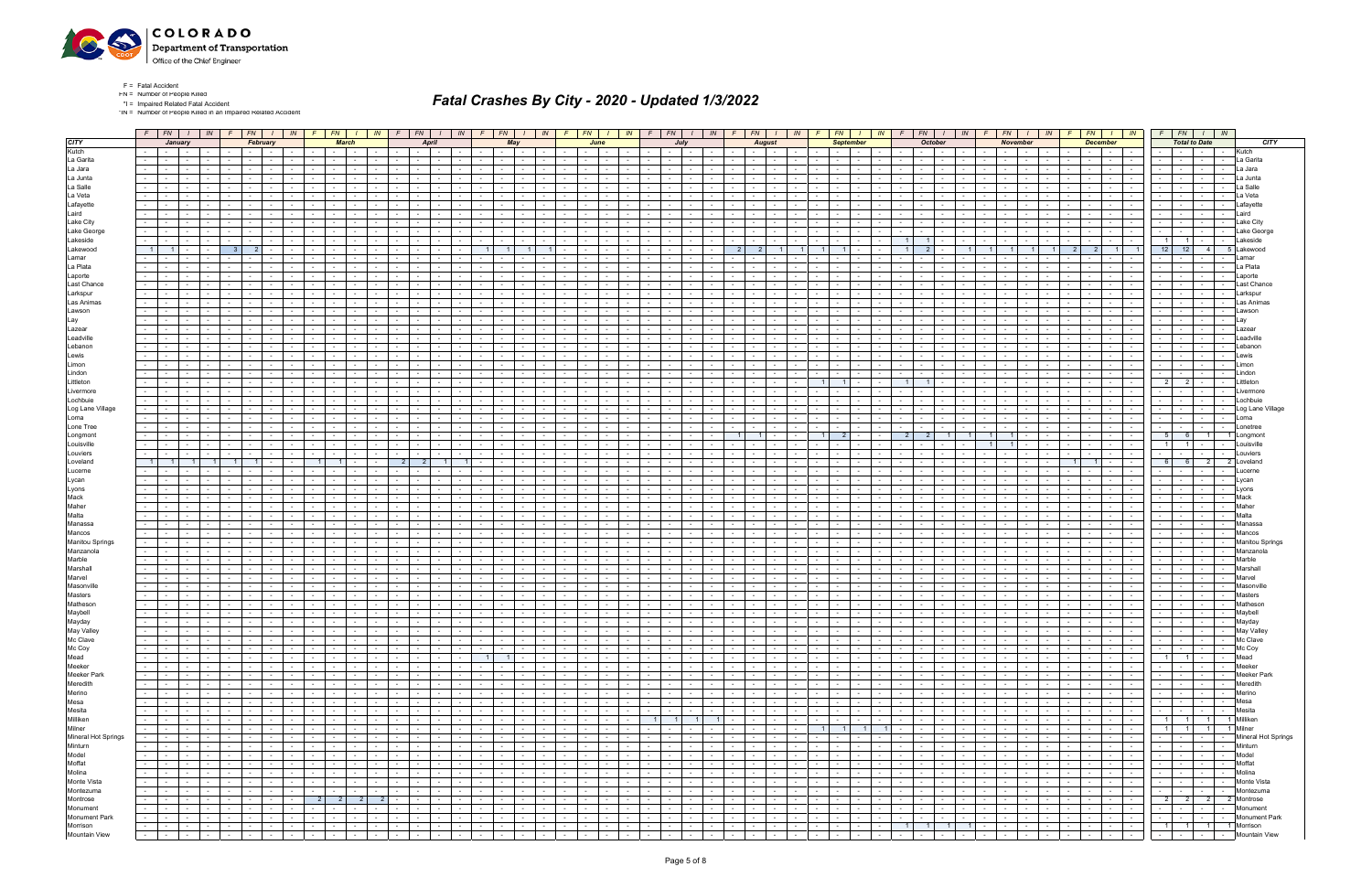

\*IN = Number of People Killed in an Impaired Related Accident

|                      | $F$ $FN$ $I$ $N$                                                                                                     | January                       |                |                          |            | $F$ $FN$ $I$                      | February                        | IN               |            | $F \mid FN$                         | <b>March</b>             |                             | IN                       | $F \mid FN$                         | April                |                             | IN                                      |                          |                          | May                      | $F$ $FN$ $I$ $N$            |                          | $F_N$           | June                 |                                        | $IN$ $F$                                        |                 | $FN$ $I$ $IN$<br>July |                         | $F \mid$             | <b>August</b>   | $FN$ $I$ $IN$ $F$                               |                                   |                | <b>September</b>         | $FN$ $I$ $IN$ $F$                           |                | $FN$ $I$ $IN$<br><b>October</b>    |                                             |                                    | $FN$ $I$ $IN$<br><b>November</b> |                          | F                        | <b>December</b> | $FN$ $I$ $IN$                   |                       | <b>Total to Date</b>     | $F$   $FN$   $I$   $IN$            |                         |
|----------------------|----------------------------------------------------------------------------------------------------------------------|-------------------------------|----------------|--------------------------|------------|-----------------------------------|---------------------------------|------------------|------------|-------------------------------------|--------------------------|-----------------------------|--------------------------|-------------------------------------|----------------------|-----------------------------|-----------------------------------------|--------------------------|--------------------------|--------------------------|-----------------------------|--------------------------|-----------------|----------------------|----------------------------------------|-------------------------------------------------|-----------------|-----------------------|-------------------------|----------------------|-----------------|-------------------------------------------------|-----------------------------------|----------------|--------------------------|---------------------------------------------|----------------|------------------------------------|---------------------------------------------|------------------------------------|----------------------------------|--------------------------|--------------------------|-----------------|---------------------------------|-----------------------|--------------------------|------------------------------------|-------------------------|
| Mount Princeton Hots |                                                                                                                      | <b>Service</b> Service        |                |                          |            | $\sim$ 10 $\pm$                   |                                 |                  |            |                                     | $\sim$ 10 $\pm$          |                             |                          |                                     | $\sim$ $-$           |                             |                                         |                          | $\sim$                   | $\sim$                   | $\sim$                      |                          |                 |                      | $\sim$                                 |                                                 |                 |                       |                         |                      |                 | $\sim$ $-$                                      |                                   |                | $\sim 100$               | $\sim$                                      |                | $\sim$                             |                                             | $\sim$ 100 $\mu$                   | $\sim$                           |                          |                          | $\sim$ $-$      | <b>Contract</b><br>$\sim$       |                       | $\sim 100$               | $\sim$ 100 $\mu$                   | Mount Princeton Hots    |
| Mt Crested Butte     |                                                                                                                      | $\sim$                        | $\sim$         |                          |            |                                   |                                 |                  |            |                                     |                          |                             |                          |                                     | $\sim$               |                             |                                         |                          | $\sim$                   |                          |                             |                          |                 |                      |                                        |                                                 |                 |                       |                         |                      |                 |                                                 |                                   |                |                          |                                             |                |                                    |                                             |                                    |                                  |                          |                          | $\sim$          | $\sim$<br>$\sim$                |                       | $\sim$                   | $\sim$<br>$\sim$                   | Mountain Village        |
|                      | $\sim 100$                                                                                                           | $\sim$                        | $\sim$         |                          |            | $\sim$                            |                                 |                  |            |                                     |                          |                             |                          |                                     | $\sim$               |                             |                                         |                          | $\sim$                   |                          |                             |                          |                 |                      |                                        |                                                 |                 |                       |                         | $\sim$               |                 | $\sim$                                          |                                   |                |                          | $\sim$                                      |                |                                    |                                             |                                    |                                  |                          |                          | $\sim$          | $\sim$ $-$                      |                       | $\sim$                   | $\sim$<br>$\sim$                   | Mt Crested Butte        |
|                      |                                                                                                                      |                               |                |                          |            |                                   |                                 |                  |            |                                     |                          |                             |                          |                                     |                      |                             |                                         |                          |                          |                          |                             |                          |                 |                      |                                        |                                                 |                 |                       |                         |                      |                 |                                                 |                                   |                |                          |                                             |                |                                    |                                             |                                    |                                  |                          |                          |                 |                                 |                       |                          |                                    | Nathrop                 |
|                      |                                                                                                                      |                               | $\overline{a}$ |                          |            |                                   |                                 |                  |            |                                     |                          |                             |                          |                                     |                      |                             |                                         |                          |                          |                          |                             |                          |                 |                      |                                        |                                                 |                 |                       |                         |                      |                 |                                                 |                                   |                |                          |                                             |                |                                    |                                             |                                    |                                  |                          |                          |                 |                                 |                       | $\sim$                   |                                    | Naturita                |
|                      |                                                                                                                      |                               |                |                          |            |                                   |                                 |                  |            |                                     |                          |                             |                          |                                     |                      |                             |                                         |                          |                          |                          |                             |                          |                 |                      |                                        |                                                 |                 |                       |                         |                      |                 |                                                 |                                   |                |                          |                                             |                |                                    |                                             |                                    |                                  |                          |                          |                 |                                 |                       | $\sim$                   |                                    | Nederland               |
|                      |                                                                                                                      |                               |                |                          |            |                                   |                                 |                  |            |                                     |                          |                             |                          |                                     |                      |                             |                                         |                          |                          |                          |                             |                          |                 |                      |                                        |                                                 |                 |                       |                         |                      |                 |                                                 |                                   |                |                          |                                             |                |                                    |                                             |                                    |                                  |                          |                          |                 |                                 |                       |                          |                                    | New Castle              |
|                      |                                                                                                                      |                               |                |                          |            |                                   |                                 |                  |            |                                     |                          |                             |                          |                                     |                      |                             |                                         |                          |                          |                          |                             |                          |                 |                      |                                        |                                                 |                 |                       |                         |                      |                 |                                                 |                                   |                |                          |                                             |                |                                    |                                             |                                    |                                  |                          |                          |                 |                                 |                       | $\sim$                   |                                    | Ninaview                |
|                      |                                                                                                                      | $\sim$                        | $\sim$         |                          |            |                                   |                                 |                  |            |                                     |                          |                             |                          |                                     |                      |                             |                                         |                          |                          |                          |                             |                          |                 |                      |                                        |                                                 |                 |                       |                         | $\sim$               |                 |                                                 |                                   |                |                          | $\sim$                                      |                |                                    |                                             |                                    |                                  |                          |                          |                 | $\sim$<br>$\sim$ $-$            |                       | $\sim$                   | $\sim$<br>$\overline{\phantom{a}}$ | Niwot                   |
|                      |                                                                                                                      |                               |                |                          |            |                                   |                                 |                  |            |                                     |                          |                             |                          |                                     |                      |                             |                                         |                          |                          |                          |                             |                          |                 |                      |                                        |                                                 |                 |                       |                         |                      |                 |                                                 |                                   |                |                          |                                             |                |                                    |                                             |                                    |                                  |                          |                          |                 |                                 |                       |                          |                                    | North Avondal           |
|                      | $\sim 100$                                                                                                           |                               |                |                          |            |                                   |                                 |                  |            |                                     |                          |                             |                          |                                     |                      |                             |                                         |                          |                          |                          |                             |                          |                 |                      |                                        |                                                 |                 |                       |                         | $\overline{1}$       |                 |                                                 |                                   |                |                          |                                             |                |                                    |                                             |                                    |                                  |                          |                          |                 |                                 | $\overline{1}$        | $\overline{1}$           |                                    | Northglenn              |
|                      | $\sim 10$                                                                                                            |                               | $\sim$         |                          |            |                                   |                                 |                  |            |                                     |                          |                             |                          |                                     |                      |                             |                                         |                          |                          |                          |                             |                          |                 |                      |                                        |                                                 |                 |                       |                         |                      |                 |                                                 |                                   |                |                          | $\sim$                                      |                |                                    |                                             |                                    |                                  |                          |                          |                 | $\sim$                          |                       | $\sim$                   | $\sim$                             | North Pole              |
|                      |                                                                                                                      |                               |                |                          |            |                                   |                                 |                  |            |                                     |                          |                             |                          |                                     |                      |                             |                                         |                          |                          |                          |                             |                          |                 |                      |                                        |                                                 |                 |                       |                         |                      |                 |                                                 |                                   |                |                          |                                             |                |                                    |                                             |                                    |                                  |                          |                          |                 |                                 |                       |                          |                                    |                         |
|                      |                                                                                                                      |                               |                |                          |            |                                   |                                 |                  |            |                                     |                          |                             |                          |                                     |                      |                             |                                         |                          |                          |                          |                             |                          |                 |                      |                                        |                                                 |                 |                       |                         |                      |                 |                                                 |                                   |                |                          |                                             |                |                                    |                                             |                                    |                                  |                          |                          |                 |                                 |                       |                          |                                    | Norwood                 |
|                      | $\sim 100$                                                                                                           | $\sim$                        | $\sim$         |                          |            |                                   |                                 |                  |            |                                     |                          |                             |                          |                                     |                      |                             |                                         |                          |                          |                          |                             |                          |                 |                      |                                        |                                                 |                 |                       |                         |                      |                 |                                                 |                                   |                |                          | $\sim$                                      |                |                                    |                                             |                                    |                                  |                          |                          |                 | $\sim$                          |                       | $\sim$                   | $\sim$<br>$\sim$                   | Nucla                   |
|                      | $\sim$                                                                                                               |                               | $\sim$         |                          |            |                                   |                                 |                  |            |                                     |                          |                             |                          |                                     |                      |                             |                                         |                          |                          |                          |                             |                          |                 |                      |                                        |                                                 |                 |                       |                         | $\sim$               |                 | $\sim$                                          |                                   |                |                          | $\sim$                                      |                |                                    |                                             |                                    |                                  |                          |                          |                 | $\sim$                          |                       | $\sim 10^{-1}$           | $\sim$                             | Nunn                    |
|                      |                                                                                                                      |                               |                |                          |            |                                   |                                 |                  |            |                                     |                          |                             |                          |                                     |                      |                             |                                         |                          |                          |                          |                             |                          |                 |                      |                                        |                                                 |                 |                       |                         |                      |                 |                                                 |                                   |                |                          |                                             |                |                                    |                                             |                                    |                                  |                          |                          |                 |                                 | 1 <sup>1</sup>        |                          |                                    | 1 Oak Creek             |
|                      | $\sim 100$                                                                                                           | $\sim$                        | $\sim$         |                          |            |                                   |                                 |                  |            |                                     |                          |                             |                          |                                     |                      |                             |                                         |                          |                          |                          |                             |                          |                 |                      |                                        |                                                 |                 |                       |                         |                      |                 | $\sim$                                          |                                   |                |                          | $\sim$                                      |                |                                    |                                             |                                    |                                  |                          |                          |                 | $\sim$                          |                       | $\sim$                   | $\sim$<br>$\sim$                   | Ohio                    |
|                      |                                                                                                                      |                               |                |                          |            |                                   |                                 |                  |            |                                     |                          |                             |                          |                                     |                      |                             |                                         |                          |                          |                          |                             |                          |                 |                      |                                        |                                                 |                 |                       |                         |                      |                 |                                                 |                                   |                |                          |                                             |                |                                    |                                             |                                    |                                  |                          |                          |                 |                                 | 1                     |                          | $\sim$<br>$\sim$                   | Olathe                  |
|                      |                                                                                                                      |                               |                |                          |            |                                   |                                 |                  |            |                                     |                          |                             |                          |                                     |                      |                             |                                         |                          |                          |                          |                             |                          |                 |                      |                                        |                                                 |                 |                       |                         |                      |                 |                                                 |                                   |                |                          |                                             |                |                                    |                                             |                                    |                                  |                          |                          |                 |                                 |                       | $\sim$                   | $\sim$                             | <b>Olney Springs</b>    |
|                      |                                                                                                                      |                               |                |                          |            |                                   |                                 |                  |            |                                     |                          |                             |                          |                                     |                      |                             |                                         |                          |                          |                          |                             |                          |                 |                      |                                        |                                                 |                 |                       |                         |                      |                 |                                                 |                                   |                |                          |                                             |                |                                    |                                             |                                    |                                  |                          |                          |                 |                                 |                       | $\sim$                   | $\sim$<br>$\sim$                   | Ophir                   |
|                      |                                                                                                                      |                               | $\sim$         |                          |            |                                   |                                 |                  |            |                                     |                          |                             |                          |                                     |                      |                             |                                         |                          |                          |                          |                             |                          |                 |                      |                                        |                                                 |                 |                       |                         |                      |                 |                                                 |                                   |                |                          |                                             |                |                                    |                                             |                                    |                                  |                          |                          |                 |                                 |                       | $\sim$                   | $\sim$<br>$\sim$                   | Orchard                 |
|                      |                                                                                                                      |                               |                |                          |            |                                   |                                 |                  |            |                                     |                          |                             |                          |                                     |                      |                             |                                         |                          |                          |                          |                             |                          |                 |                      |                                        |                                                 |                 |                       |                         |                      |                 |                                                 |                                   |                |                          |                                             |                |                                    |                                             |                                    |                                  |                          |                          |                 |                                 |                       | $\sim$                   | $\sim$                             | <b>Orchard City</b>     |
|                      |                                                                                                                      |                               |                |                          |            |                                   |                                 |                  |            |                                     |                          |                             |                          |                                     |                      |                             |                                         |                          |                          |                          |                             |                          |                 |                      |                                        |                                                 |                 |                       |                         |                      |                 |                                                 |                                   |                |                          |                                             |                |                                    |                                             |                                    |                                  |                          |                          |                 |                                 |                       |                          |                                    |                         |
|                      |                                                                                                                      |                               |                |                          |            |                                   |                                 |                  |            |                                     |                          |                             |                          |                                     |                      |                             |                                         |                          |                          |                          |                             |                          |                 |                      |                                        |                                                 |                 |                       |                         |                      |                 |                                                 |                                   |                |                          |                                             |                |                                    |                                             |                                    |                                  |                          |                          |                 |                                 |                       | $\sim$                   | $\sim$                             | Ordway                  |
|                      |                                                                                                                      |                               |                |                          |            |                                   |                                 |                  |            |                                     |                          |                             |                          |                                     |                      |                             |                                         |                          |                          |                          |                             |                          |                 |                      |                                        |                                                 |                 |                       |                         |                      |                 |                                                 |                                   |                |                          |                                             |                |                                    |                                             |                                    |                                  |                          |                          |                 |                                 |                       | $\sim$                   | $\sim$                             | Otis                    |
|                      |                                                                                                                      |                               |                |                          |            |                                   |                                 |                  |            |                                     |                          |                             |                          |                                     |                      |                             |                                         |                          |                          |                          |                             |                          |                 |                      |                                        |                                                 |                 |                       |                         |                      |                 |                                                 |                                   |                |                          |                                             |                |                                    |                                             |                                    |                                  |                          |                          |                 | $\sim$                          |                       | $\sim$                   | $\sim$                             | Ouray                   |
|                      | $\sim$                                                                                                               | $\sim$                        |                |                          |            |                                   |                                 |                  |            |                                     |                          |                             |                          |                                     |                      |                             |                                         |                          |                          |                          |                             |                          |                 |                      |                                        |                                                 |                 |                       |                         |                      |                 |                                                 |                                   |                |                          |                                             |                |                                    |                                             |                                    |                                  |                          |                          |                 |                                 |                       | $\sim$                   |                                    | Ovid                    |
|                      |                                                                                                                      |                               |                |                          |            |                                   |                                 |                  |            |                                     |                          |                             |                          |                                     |                      |                             |                                         |                          |                          |                          |                             |                          |                 |                      |                                        |                                                 |                 |                       |                         |                      |                 |                                                 |                                   |                |                          |                                             |                |                                    |                                             |                                    |                                  |                          |                          |                 |                                 |                       | $\sim$                   |                                    | Oxford                  |
|                      | $\sim$                                                                                                               | $\sim$                        | $\sim$         |                          |            |                                   |                                 |                  |            |                                     |                          |                             |                          |                                     | $\sim$               |                             |                                         | $\sim$                   | $\sim$                   |                          |                             |                          |                 |                      |                                        |                                                 |                 |                       |                         | $\sim$               |                 | $\sim$                                          |                                   |                |                          | $\sim$                                      |                |                                    |                                             |                                    |                                  |                          |                          | $\sim$          | $\sim 100$                      |                       | $\sim$                   | $\sim$<br>$\sim$                   | Padroni                 |
|                      |                                                                                                                      | $\sim$                        |                |                          |            |                                   |                                 |                  |            |                                     |                          |                             |                          |                                     |                      |                             |                                         |                          |                          |                          |                             |                          |                 |                      |                                        |                                                 |                 |                       |                         |                      |                 |                                                 |                                   |                |                          |                                             |                |                                    |                                             |                                    |                                  |                          |                          |                 |                                 |                       |                          |                                    | Pagoda                  |
|                      |                                                                                                                      |                               |                |                          |            |                                   |                                 |                  |            |                                     |                          |                             |                          |                                     |                      |                             |                                         |                          |                          |                          |                             |                          |                 |                      |                                        |                                                 |                 |                       |                         |                      |                 |                                                 |                                   |                |                          |                                             |                |                                    |                                             |                                    |                                  |                          |                          |                 |                                 |                       |                          |                                    | Pagosa Jct              |
|                      | $\sim 100$                                                                                                           | $\sim$                        | $\sim$         |                          |            |                                   |                                 |                  |            |                                     |                          |                             |                          |                                     | $\sim$               |                             |                                         |                          | $\sim$                   |                          |                             |                          |                 |                      |                                        |                                                 |                 |                       |                         | $\sim$               |                 | $\sim$                                          |                                   |                |                          | $\sim$                                      |                |                                    |                                             |                                    |                                  |                          |                          | $\sim$          | $\sim 10^{-1}$                  |                       | $\sim$                   | $\sim$<br>$\sim$                   | Pagosa Springs          |
|                      |                                                                                                                      |                               |                |                          |            |                                   |                                 |                  |            |                                     |                          |                             |                          |                                     |                      |                             |                                         |                          |                          |                          |                             |                          |                 |                      |                                        |                                                 |                 |                       |                         |                      |                 |                                                 |                                   |                |                          |                                             |                |                                    |                                             |                                    |                                  |                          |                          |                 |                                 |                       |                          |                                    | Palisade                |
|                      |                                                                                                                      |                               |                |                          |            |                                   |                                 |                  |            |                                     |                          |                             |                          |                                     |                      |                             |                                         |                          |                          |                          |                             |                          |                 |                      |                                        |                                                 |                 |                       |                         |                      |                 |                                                 |                                   |                |                          |                                             |                |                                    |                                             |                                    |                                  |                          |                          |                 |                                 |                       |                          |                                    |                         |
|                      |                                                                                                                      |                               |                |                          |            |                                   |                                 |                  |            |                                     |                          |                             |                          |                                     |                      |                             |                                         |                          |                          |                          |                             |                          |                 |                      |                                        |                                                 |                 |                       |                         |                      |                 |                                                 |                                   |                |                          |                                             |                |                                    |                                             |                                    |                                  |                          |                          |                 |                                 |                       | $\sim$                   | $\sim$<br>$\sim$                   | Palmer Lake             |
|                      | $\sim$                                                                                                               | $\sim$                        | $\sim$         |                          |            |                                   |                                 |                  |            |                                     |                          |                             |                          |                                     | $\sim$               |                             |                                         |                          | $\overline{\phantom{a}}$ |                          |                             |                          |                 |                      |                                        |                                                 |                 |                       |                         | $\sim$               |                 | $\sim$                                          |                                   |                |                          | $\sim$                                      |                |                                    |                                             |                                    |                                  |                          |                          | $\sim$          | $\sim$                          |                       | $\sim$                   | $\sim$<br>$\sim$                   | Paoli                   |
|                      |                                                                                                                      |                               |                |                          |            |                                   |                                 |                  |            |                                     |                          |                             |                          |                                     |                      |                             |                                         |                          |                          |                          |                             |                          |                 |                      |                                        |                                                 |                 |                       |                         |                      |                 |                                                 |                                   |                |                          |                                             |                |                                    |                                             |                                    |                                  |                          |                          |                 |                                 |                       | $\sim$                   |                                    | Paonia                  |
|                      | $\sim 100$                                                                                                           |                               |                |                          |            |                                   |                                 |                  |            |                                     |                          |                             |                          |                                     |                      |                             |                                         |                          |                          |                          |                             |                          |                 |                      |                                        |                                                 |                 |                       |                         |                      |                 |                                                 |                                   |                |                          |                                             |                |                                    |                                             |                                    |                                  |                          |                          |                 | $\sim$                          |                       | $\sim$                   |                                    | Parachute               |
|                      | $\sim$                                                                                                               | $\sim$ $-$                    | $\sim$         |                          | $\sim$     |                                   |                                 |                  |            |                                     |                          |                             |                          |                                     | $\sim$               |                             |                                         |                          | $\sim$                   |                          |                             |                          |                 |                      |                                        |                                                 |                 |                       |                         | $\sim$               |                 | $\sim$                                          |                                   |                |                          | $\sim$                                      |                |                                    |                                             |                                    |                                  |                          |                          | $\sim$          | $\sim$                          |                       | $\sim$                   | $\sim$                             | Paradox                 |
|                      |                                                                                                                      | $\sim$                        |                |                          |            |                                   |                                 |                  |            |                                     |                          |                             |                          |                                     |                      |                             |                                         |                          |                          |                          |                             |                          |                 |                      |                                        |                                                 |                 |                       |                         |                      |                 |                                                 |                                   |                |                          |                                             |                |                                    |                                             |                                    |                                  |                          |                          |                 |                                 |                       | $\sim$                   |                                    | Parkdale                |
|                      | $\sim 100$                                                                                                           |                               |                |                          |            |                                   |                                 |                  |            |                                     |                          |                             |                          | 2 <sup>1</sup>                      | 2 <sup>1</sup>       |                             |                                         |                          |                          |                          |                             |                          |                 |                      |                                        | -2                                              |                 |                       |                         |                      |                 |                                                 |                                   |                |                          |                                             |                |                                    |                                             |                                    |                                  |                          |                          |                 | $\sim$                          | 5 <sup>1</sup>        | - 5                      | $\sim$                             | Parker                  |
|                      | $\sim$                                                                                                               | $\sim 100$                    | $\sim$         |                          | $\sim$     |                                   |                                 |                  |            |                                     |                          |                             |                          |                                     | $\sim$ $-$           |                             |                                         |                          | $\sim$                   |                          | $\sim$                      |                          |                 |                      | $\sim$                                 |                                                 |                 |                       |                         | $\sim$               |                 | $\sim$                                          |                                   |                |                          | $\sim$                                      |                |                                    |                                             |                                    |                                  |                          |                          | $\sim$          | $\sim$<br>$\sim$ 100 $\sim$     |                       | $\sim$                   | $\sim$                             | Parlin                  |
|                      |                                                                                                                      |                               |                |                          |            |                                   |                                 |                  |            |                                     |                          |                             |                          |                                     |                      |                             |                                         |                          |                          |                          |                             |                          |                 |                      |                                        |                                                 |                 |                       |                         |                      |                 |                                                 |                                   |                |                          |                                             |                |                                    |                                             |                                    |                                  |                          |                          |                 |                                 |                       |                          |                                    | Parshall                |
|                      | $\sim 10$                                                                                                            | $\sim$                        | $\sim$         |                          |            |                                   |                                 |                  |            |                                     |                          |                             |                          |                                     | $\sim$               |                             |                                         | $\sim$                   | $\sim$                   |                          |                             |                          |                 |                      |                                        |                                                 |                 |                       |                         | $\sim$               |                 | $\sim$                                          |                                   |                |                          | $\sim$                                      |                |                                    |                                             |                                    |                                  |                          |                          | $\sim$          | $\sim$ $-$                      |                       | $\sim$                   | $\sim$<br>$\sim$                   | Peckham                 |
|                      | 1                                                                                                                    | $-1$                          |                |                          |            |                                   |                                 |                  |            |                                     |                          |                             |                          |                                     |                      |                             |                                         |                          |                          |                          |                             |                          |                 |                      |                                        |                                                 |                 |                       |                         |                      |                 |                                                 |                                   |                |                          |                                             |                |                                    |                                             |                                    |                                  |                          |                          |                 |                                 | 1                     | $\overline{1}$           | $\sim$<br>$\sim$                   | Peetz                   |
|                      |                                                                                                                      |                               |                |                          |            |                                   |                                 |                  |            |                                     |                          |                             |                          |                                     |                      |                             |                                         |                          |                          |                          |                             |                          |                 |                      |                                        |                                                 |                 |                       |                         |                      |                 |                                                 |                                   |                |                          |                                             |                |                                    |                                             |                                    |                                  |                          |                          |                 |                                 |                       |                          |                                    | Penrose                 |
|                      |                                                                                                                      |                               |                |                          |            |                                   |                                 |                  |            |                                     |                          |                             |                          |                                     |                      |                             |                                         |                          |                          |                          |                             |                          |                 |                      |                                        |                                                 |                 |                       |                         |                      |                 |                                                 |                                   |                |                          |                                             |                |                                    |                                             |                                    |                                  |                          |                          |                 |                                 |                       |                          |                                    |                         |
|                      | $\sim$ $-$                                                                                                           | $\sim$                        | $\sim$         |                          |            |                                   |                                 |                  |            |                                     |                          |                             |                          |                                     |                      |                             |                                         |                          |                          |                          |                             |                          |                 |                      |                                        |                                                 |                 |                       |                         |                      |                 |                                                 |                                   |                |                          | $\overline{\phantom{a}}$                    |                |                                    |                                             |                                    |                                  |                          |                          |                 |                                 |                       | $\sim$                   | $\sim$                             | Peyton                  |
|                      |                                                                                                                      | $\sim$                        | $\sim$         |                          |            |                                   |                                 |                  |            |                                     |                          |                             |                          |                                     | $\sim$               |                             |                                         |                          | $\overline{\phantom{a}}$ |                          |                             |                          |                 |                      |                                        |                                                 |                 |                       |                         | $\sim$               |                 |                                                 |                                   |                |                          | $\overline{\phantom{a}}$                    |                |                                    |                                             |                                    |                                  |                          |                          |                 | $\sim$                          |                       | $\sim$                   | $\sim$<br>$\sim$                   | Phippsburg              |
|                      |                                                                                                                      |                               |                |                          |            |                                   |                                 |                  |            |                                     |                          |                             |                          |                                     |                      |                             |                                         |                          |                          |                          |                             |                          |                 |                      |                                        |                                                 |                 |                       |                         |                      |                 |                                                 |                                   |                |                          |                                             |                |                                    |                                             |                                    |                                  |                          |                          |                 |                                 |                       | $\sim$                   |                                    | Pierce                  |
|                      |                                                                                                                      | $\sim$                        | $\sim$         |                          |            |                                   |                                 |                  |            |                                     |                          |                             |                          |                                     |                      |                             |                                         |                          |                          |                          |                             |                          |                 |                      |                                        |                                                 |                 |                       |                         |                      |                 |                                                 |                                   |                |                          | $\sim$                                      |                |                                    |                                             |                                    |                                  |                          |                          |                 | $\sim$                          |                       | $\sim$                   | $\sim$<br>$\sim$                   | Pine                    |
|                      |                                                                                                                      |                               | $\sim$         |                          |            |                                   |                                 |                  |            |                                     |                          |                             |                          |                                     |                      |                             |                                         |                          |                          |                          |                             |                          |                 |                      |                                        |                                                 |                 |                       |                         |                      |                 |                                                 |                                   |                |                          |                                             |                |                                    |                                             |                                    |                                  |                          |                          |                 |                                 |                       | $\sim$                   | $\sim$                             | Pine Junction           |
|                      |                                                                                                                      |                               |                |                          |            |                                   |                                 |                  |            |                                     |                          |                             |                          |                                     |                      |                             |                                         |                          |                          |                          |                             |                          |                 |                      |                                        |                                                 |                 |                       |                         |                      |                 |                                                 |                                   |                |                          |                                             |                |                                    |                                             |                                    |                                  |                          |                          |                 | $\sim$                          |                       | $\sim$                   | $\sim$                             | Pinecliffe              |
|                      |                                                                                                                      |                               |                |                          |            |                                   |                                 |                  |            |                                     |                          |                             |                          |                                     |                      |                             |                                         |                          |                          |                          |                             |                          |                 |                      |                                        |                                                 |                 |                       |                         |                      |                 |                                                 |                                   |                |                          |                                             |                |                                    |                                             |                                    |                                  |                          |                          |                 |                                 |                       | $\sim$                   |                                    | Pinewood Springs        |
|                      |                                                                                                                      |                               |                |                          |            |                                   |                                 |                  |            |                                     |                          |                             |                          |                                     |                      |                             |                                         |                          |                          |                          |                             |                          |                 |                      |                                        |                                                 |                 |                       |                         |                      |                 |                                                 |                                   |                |                          |                                             |                |                                    |                                             |                                    |                                  |                          |                          |                 |                                 |                       | $\sim$                   | $\sim$<br>$\sim$                   | Pitkin                  |
|                      | $\sim 10$                                                                                                            | $\sim$ 100 $\mu$              | $\sim$         | $\sim$                   | $\sim$     | $\sim$ $-$                        |                                 |                  |            | $\sim$                              |                          |                             |                          | $\sim$                              | $\sim$               | $\sim$                      |                                         | $\sim$                   | $\sim$                   | $\sim$                   | $\sim$                      |                          |                 |                      |                                        |                                                 |                 | $\sim$                |                         | $\sim$               | $\sim$          | $\sim$                                          |                                   | $\sim$         | $\sim$                   | $\sim$                                      |                | $\sim$                             |                                             | $\sim$                             | $\sim$                           | $\sim$                   |                          | $\sim$          | $\sim 100$<br>$\sim$            | <b>Service</b>        | $\sim 10^{-11}$          | $\sim$<br>$\sim$                   | Placerville             |
|                      | $\sim 10$                                                                                                            | $\sim$ $\sim$                 | $\sim$ $-$     | $\sim$                   | $\sim$     |                                   |                                 |                  |            |                                     |                          |                             |                          |                                     | $\sim$               |                             | $\sim$                                  | $\sim$                   | $\sim$                   | $\sim$                   | $\sim$                      |                          |                 |                      |                                        |                                                 |                 |                       |                         | $\sim$               |                 | $\sim$                                          |                                   |                | $\sim$                   | $\sim$                                      |                |                                    |                                             |                                    |                                  | $\sim$                   |                          | $\sim$          |                                 |                       | $\sim$                   | $\sim$<br>$\sim$                   | Platoro                 |
|                      |                                                                                                                      |                               |                |                          |            |                                   |                                 |                  |            |                                     |                          |                             |                          |                                     |                      |                             |                                         |                          |                          |                          |                             |                          |                 |                      |                                        |                                                 |                 |                       |                         |                      |                 |                                                 |                                   |                |                          |                                             |                |                                    |                                             |                                    |                                  |                          |                          |                 |                                 |                       |                          |                                    |                         |
|                      |                                                                                                                      | $1 \quad 1$                   |                |                          |            |                                   |                                 |                  | $\sim$     |                                     | <b>Contract Contract</b> | $\sim$ 100 $\sim$           | <b>Contract Contract</b> | the contract of                     |                      |                             | and the contract of the contract of the | $\overline{2}$           | $\vert$ 2                |                          | $\vert$ 2                   | $\overline{2}$           | $\sim$          |                      | the contract of                        | $\left  \begin{array}{c} 1 \end{array} \right $ | 3 <sup>1</sup>  | $\blacksquare$        | $\overline{\mathbf{3}}$ | $\sim$ $-$           |                 | $\sim 100$                                      | .                                 |                | $\sim$ 100 $\pm$         | $\sim$<br>. .                               |                | $\sim$ $-$                         | <b>Contract Contract Contract</b>           | <b>Contract Contract</b>           |                                  | the contract of the con- |                          |                 |                                 |                       | $4 \mid 6 \mid$          | 3 5 Platteville                    |                         |
|                      | $\sim$ 1                                                                                                             | and the state of the state    |                | $\sim 10^{-10}$          | $\sim$ $-$ | $\sim$ $-$                        | $\sim$                          | $\sim$ $-$       |            | the contract of                     |                          | $\sim$ $-$                  | $\sim 100$               | the contract of                     |                      | the contract of             |                                         | the contract of          |                          | <b>Contract</b>          | $\sim 10^{-11}$             | $\sim$ $-$               | $\sim$          | $-1$                 | $\sim$ $-$                             | $\sim 10^{-10}$                                 | $\sim$ $-$      | $\sim 10^{-11}$       | $\sim$ $\sim$           | $\sim 10^{-11}$      | $\sim$ $-$      | <b>Contract</b>                                 | $\sim 100$ m $^{-1}$              | $\sim 10^{-1}$ | <b>Contract</b>          | $\sim 100$<br><b>Contract</b>               | $\sim$         | $\sim 100$                         | $-1$<br><b>Contract</b>                     | <b>Contract</b><br>$\sim 10^{-11}$ |                                  | the contract of          | $\sim$ $  -$             |                 | .                               | the contract of       |                          | the collection                     | Pleasant View           |
|                      | $\sim 100$                                                                                                           | the contract of               |                | <b>Contract Contract</b> |            | the contract of                   |                                 |                  |            | the contract of                     |                          | $\sim 10^{-11}$             | $\sim$ $-$               | the contract of                     |                      | <b>Contract Contract</b>    | $\sim$ $-$                              | and the state            |                          | <b>Contract</b>          | $\sim$ $-$                  | <b>Contract</b>          | $\sim$          |                      | $\sim$ $\sim$ $\sim$<br>$\sim$ $ \sim$ | $\sim$ $-$                                      | $\sim$ $-$      | <b>Service</b>        | $\sim$                  | $\sim$ $-$           | <b>Contract</b> | $\sim$ $\sim$                                   | <b>Contract</b>                   | $\sim$         | <b>Contract</b>          | $\sim 100$                                  |                | $\sim$ $-$<br><b>Service</b>       | $\sim 100$                                  |                                    | $\sim$ $\sim$ $\sim$             | the contract of          | <b>Contract Contract</b> |                 | .                               |                       | the contract of          | .                                  | Poncha Springs          |
|                      |                                                                                                                      | the contract of               |                | $\sim$                   |            | the contract of the con-          | $\sim$                          | $\sim$           | $\sim$ $-$ |                                     | <b>Contract Contract</b> | $\sim$ $-$                  | $\sim 10^{-11}$          | $\sim$ $\sim$                       | <b>Contract</b>      | $\sim 10^{-10}$             | $\sim 10^{-11}$                         | and the state            |                          | $\sim 10^{-11}$          | $\sim$                      | $\sim$ $-$               | $\sim$          | $\sim$ $\sim$ $\sim$ | $\sim$ $-$                             | <b>Contract</b>                                 | $\sim 10^{-1}$  | $\sim 10^{-10}$       | $\sim$                  | $\sim 10^{-11}$      | $\sim 10^{-10}$ | $\sim 10^{-11}$                                 | <b>Contract</b>                   | $\sim$         | $\sim 10^{-11}$          | $\sim$ $-$<br>$\sim 100$                    |                | $\sim 10^{-1}$<br>$\sim$ 100 $\mu$ | $\sim$ $-$                                  | $\sim 10^{-11}$                    | $-1$                             | <b>Contract</b>          | $\sim 10^{-10}$          |                 |                                 | and the state         |                          | and the state                      | Portland                |
|                      | $-1 - 1 - 1$                                                                                                         |                               |                | $\sim 10^{-10}$          |            | $-1 - 1 - 1 - 1$                  |                                 | $\sim$ $-$       |            | the contract of the con-            |                          | $\sim$ $\sim$ $\sim$ $\sim$ | <b>Contract</b>          | the collection                      |                      | <b>Contract Contract</b>    |                                         | the contract of          |                          |                          | the collection              |                          | the contract of |                      | the college of                         | <b>Contract</b>                                 | $\sim$ $-$      |                       | $\sim 10^{-11}$         |                      |                 | the contract of the contract of the contract of |                                   | $\sim 100$     | المنجار بجار             | $\mathbf{I}$                                | $\sim$         | $ -$                               | the contract of the con-                    | $\sim$                             | $\sim$ $\sim$ $\sim$             | the contract of          | $\sim$ $\sim$            |                 | .                               |                       | the contract of          | 1949 - Personal Propinsi           | Poudre Park             |
|                      |                                                                                                                      | the contract of the con-      |                | $\sim$ $-$               | $\sim$ $-$ | $\overline{\phantom{a}}$          | $\sim$                          |                  | $\sim$     |                                     | $\sim$ $-$<br>$\sim$     |                             | $\sim$ $-$               | <b>Contract Contract</b>            | $\sim 10^{-11}$      | $\sim$                      | $\sim$                                  | $\sim 10^{-11}$          | $\sim 100$               | $\sim$ $-$               | $\sim$                      | $\sim$ $-$               | $\sim$          |                      | $\sim$                                 | $\sim$                                          | $\sim$          | $\sim$                | $\sim$                  | $\sim$               | $\sim$ $-$      | $\sim 100$                                      | $\sim 100$                        | $\sim$         | $\sim$ $-$               | $\sim$                                      |                | $\sim$                             | $\sim$ $-$                                  | $\sim$                             | <b>Contract Contract</b>         | $\sim 100$               | $\sim$                   | <b>Contract</b> | $\sim$ $-$<br>$\sim$ 100 $\mu$  | the contract of       |                          | the contract                       | Powderhorn              |
|                      | $\sim 100$                                                                                                           | <b>Contract Contract</b>      |                |                          | $\sim$ $-$ | $\mathbf{I}$                      |                                 |                  | $\sim$     | $\sim 100$                          |                          | $\sim$                      | $\sim$ $-$               | the contract of                     |                      | <b>Contract</b>             | $\sim 10^{-11}$                         | the contract             |                          | <b>Contract</b>          | $\sim$                      | <b>Contract Contract</b> | $\sim$          | <b>Contract</b>      | $\sim$                                 |                                                 | $\sim$          | $\sim$ $-$            | $\sim$                  | <b>Contract</b>      | <b>Contract</b> | $\sim$ $-$                                      | <b>Contract</b>                   | $\sim$         | <b>Contract</b>          | $\sim$<br>$\sim$ 100 $\mu$                  |                | $\sim$                             | $\sim$ $-$                                  | $\sim$ $-$                         |                                  | the contract of          | $\sim$                   |                 |                                 | the contract of       |                          | the contract                       | Powder Wash             |
|                      | $\sim 100$                                                                                                           | the contract of               |                | $\sim 10^{-10}$          |            | $-1 - 1$                          | $\sim$                          | $\sim$ $-$       |            | the contract of                     |                          | $\sim 10^{-10}$             | <b>Contract</b>          | <b>Contract Contract</b>            |                      | $\sim$ $\sim$ $\sim$ $\sim$ | $\sim 10^{-11}$                         | the contract of          |                          | $\sim$ $  -$             | $\sim 100$                  | $\sim$ $\sim$            | $\sim$          | $\sim$ $\sim$ $\sim$ | $\sim$                                 | $\sim$ 100 $\mu$                                | $\sim 10^{-1}$  | $\sim 10^{-11}$       | $\sim$ $-$              | $\sim$ $\sim$ $\sim$ | $\sim 10^{-10}$ | <b>Contract</b>                                 | $\sim$ $ \sim$ $\sim$ $\sim$      | $\sim$ $-$     | the contract of          | <b>Contract Contract</b>                    | $\sim$         | <b>Contract</b><br>$\sim$ $-$      | $\sim$ $-$                                  | $\sim$                             | $\sim$ $\sim$                    | the contract of          | $\sim 10^{-10}$          |                 |                                 |                       | the company's            | - Pritchett                        |                         |
|                      |                                                                                                                      | the contract of the con-      |                | $\sim$                   | $\sim$ $-$ | $\overline{\phantom{a}}$          | $\overline{\phantom{a}}$        |                  |            |                                     | $\sim$ $-$<br>$\sim$     |                             | $\sim$ $-$               | $\sim$                              | $\sim 100$           | $\sim$                      | $\sim$                                  | <b>Contract Contract</b> | $\sim$ $-$               | $\sim$                   | $\sim$                      | $\sim$                   | $\sim$          |                      | $\sim$                                 |                                                 | $\sim$          | $\sim$                | $\sim$                  | $\sim$               | $\sim$          | $\sim$ 10 $\pm$                                 | $\sim$                            | $\sim$         | $\sim$                   | $\sim$                                      |                | $\sim$                             | $\sim$                                      | $\sim$                             | $\sim$ $-$                       | $\sim 10^{-1}$           |                          | $\sim$ $-$      | $\sim$ $-$<br>$\sim$ 100 $\mu$  | <b>Service State</b>  |                          | the contract                       | Proctor                 |
|                      |                                                                                                                      |                               |                | $\sim$ $-$               | $\sim$ $-$ | $\mathbf{I}$                      |                                 |                  | $\sim$     | <b>Contract</b>                     |                          |                             | $\sim$ $-$               |                                     |                      | <b>Contract</b>             |                                         |                          |                          | <b>Contract</b>          |                             | <b>Contract Contract</b> | $\sim$          | <b>Contract</b>      | $\sim$ $-$                             | $\sim$ $-$                                      | $\sim$          | $\sim$ $-$            |                         |                      |                 |                                                 | <b>Contract</b>                   | $\sim$         | <b>Contract</b>          | $\sim$ 100 $\mu$                            |                | $\sim$                             | $\sim$ $-$                                  | $\sim$                             |                                  |                          | <b>Contract</b>          |                 |                                 |                       |                          |                                    |                         |
|                      | $\sim$ $\sim$                                                                                                        |                               |                |                          |            |                                   |                                 |                  |            |                                     |                          |                             |                          | the contract of                     |                      |                             | $\sim 10^{-11}$                         | the contract             |                          |                          | $\sim$                      |                          |                 |                      |                                        |                                                 |                 |                       |                         | <b>Contract</b>      | <b>Contract</b> | <b>Contract</b>                                 |                                   |                |                          | $\sim$                                      |                |                                    |                                             |                                    |                                  | the contract of          |                          |                 | .                               | the contract of       |                          | the contract of                    | <b>Prospect Heights</b> |
|                      | $\sim 100$                                                                                                           | the contract of               |                | $\sim 10^{-10}$          |            | the contract of                   | $\sim$                          | $\sim$           |            | $\sim$ $\sim$ $\sim$                | <b>Contract</b>          | $\sim 10^{-11}$             | $\sim 10^{-11}$          | the collection                      |                      | $\sim 10^{-10}$             | $\sim 10^{-11}$                         | the contract of          |                          | $\sim 10^{-11}$          | $\sim$ $-$                  | $-1$                     | $\sim$          | <b>Contract</b>      | $\sim$ $-$                             | $\sim 10^{-11}$                                 | $\sim 10^{-11}$ | <b>Contract</b>       | $\sim 10^{-11}$         | $\sim 10^{-1}$       | $\sim 10^{-10}$ | $\sim 10^{-10}$                                 | <b>Contract Contract Contract</b> | $\sim$         | $\sim 10^{-11}$          | $\sim 100$<br><b>Contract</b>               | $\sim$         | $\sim 10^{-1}$<br><b>Contract</b>  | $\sim$ $-$                                  | $\sim$<br>$\sim 10^{-11}$          |                                  | the contract of          | $\sim 10^{-10}$          |                 | the contract of the contract of |                       | the contract of          | - Prospect Valley                  |                         |
|                      |                                                                                                                      | the contract of               |                | $\sim$ $-$               |            | the contract of                   | $\sim$                          |                  | $\sim$     | $\mathbf{1}$ and $\mathbf{1}$       |                          | $\sim$                      | $\sim$ $-$               | <b>Service</b>                      | $\sim 10^{-11}$      | $\sim$                      |                                         | and the state            |                          | <b>Contract</b>          | $\sim$                      | <b>Service</b>           | $\sim$          | <b>Service</b>       | $\sim$                                 | <b>Contract</b>                                 | $\sim$          | <b>Contract</b>       | $\sim$                  | $\sim$ $-$           | $\sim$          | $\sim 10^{-11}$                                 | $\sim$ 100 $\mu$                  | $\sim$         | <b>Service</b>           | $\sim$ $-$<br>$\sim$                        |                | $\sim$<br>$\sim$ $-$               | $\sim 10^{-11}$                             | <b>Contract</b>                    |                                  | $\sim 10^{-11}$          |                          | <b>Contract</b> | the contract of the con-        |                       | <b>Service</b> State     | the contract                       | Pryor                   |
|                      | $\sim 100$                                                                                                           | the collection                |                | $\sim 10^{-11}$          |            | the contract of                   | $\sim$                          | $\sim$           |            | $1 \quad 1$                         |                          | $\sim 10^{-11}$             | $\sim$ $-$               | the contract of                     |                      | $\sim 100$                  | $\sim 10^{-11}$                         | the contract of          |                          | $\sim 10^{-11}$          | $\sim 100$                  |                          |                 |                      | $4 \mid 4 \mid 2 \mid 2 \mid$          | 3 <sup>1</sup>                                  | 3 <sup>1</sup>  | $\overline{1}$        |                         | $1 -$                | $\sim 10^{-10}$ | <b>Contract</b>                                 | <b>Contract</b>                   |                | $1 \quad 1 \quad -$      | <b>Contract</b>                             |                | $2 \mid 2 \mid -$                  | $\sim$ $-$                                  | $1 \vert$                          | $1 \mid 1 \mid$                  | $\blacksquare$ 1         | $\blacksquare$ 1         |                 | $1 \quad 1 \quad 1$             |                       |                          | 13 13 5 5 Pueblo                   |                         |
|                      | $\sim 100$                                                                                                           | the contract of               |                | $\sim 10^{-10}$          |            | the contract of the con-          | $\sim$                          | $\sim$ 100 $\mu$ |            | the contract of                     |                          | <b>Contract</b>             | $\sim$ $-$               | the contract of the con-            |                      | the contract of             |                                         |                          |                          |                          | $1 \quad 1 \quad - \quad -$ | $\sim$ $\sim$ $\sim$     | $\sim$          | <b>Contract</b>      | $\sim$                                 | $\sim 100$                                      | $\sim$          | $\sim 100$            | $\sim$ $-$              | $\sim 10^{-11}$      |                 |                                                 | $\sim 10^{-10}$                   | $\sim$         | the collection           | <b>Contract</b>                             | $\sim$         | $\sim 100$                         | $\sim 100$<br><b>Contract</b>               | $\sim 10^{-11}$<br>$\sim$          |                                  | the contract of          |                          |                 |                                 |                       |                          | 1 1 - Pueblo West                  |                         |
|                      |                                                                                                                      | and the state of the state of |                | $\sim$                   |            | $-1 - 1$                          | $\sim$                          |                  |            | $\sim$ $\sim$ $\sim$                | <b>Contract Contract</b> | $\sim$                      | $\sim$ 100 $\mu$         | the contract of                     |                      | $\sim$ 100 $\mu$            | $\sim$ 100 $\mu$                        | and the state            |                          | $\sim 10^{-11}$          | $\sim$                      | <b>Service</b>           | $\sim$          | <b>Service</b>       | $\sim$ $-$                             | $\sim 10^{-10}$                                 | $\sim$          | $\sim 10^{-11}$       | $\sim$                  | $\sim$ $-$           | $\sim 10^{-11}$ | $\sim 10^{-11}$                                 | <b>Contract Contract</b>          | $\sim$         | $\sim 10^{-11}$          | $\sim 10^{-11}$<br><b>Contract Contract</b> | $\sim$         | $\sim$ $-$<br>$\sim 10^{-10}$      | $\sim 10^{-11}$                             | $\sim 10^{-11}$                    | $-1$                             | $\sim 10^{-11}$          | $\sim$                   | $\sim$ $-$      | and the state of the state      | the contract of       |                          | and the state                      | <b>Punkin Center</b>    |
|                      | $-1 - 1 - 1 - 1$                                                                                                     |                               |                | <b>Contract</b>          |            | $-1 - 1$                          | $\sim$ $-$                      | $\sim$ $-$       |            | the contract of                     |                          | $\sim$ $-$                  | $\sim$ $-$               | the contract of                     |                      | <b>Contract Contract</b>    | $\sim 10^{-11}$                         | <b>Contract Contract</b> |                          |                          | the contract                | $\sim$ 100 $\pm$         | $\sim$          |                      | the contract of                        | $\sim 10^{-10}$                                 | $\sim$ $ \sim$  | $\sim 10^{-11}$       | $\sim$                  | $\sim 10^{-11}$      | $\sim 10^{-10}$ | <b>Contract Contract</b>                        |                                   | $\sim$         | <b>Contract Contract</b> | $\mathbf{I}$                                | $\sim$         | <b>Contract</b><br>$\sim$          | $\mathbf{1}$                                | $\sim$ $-$<br>$\sim 10^{-11}$      |                                  | the contract of          | $\sim 100$               |                 |                                 |                       | <b>Contract Contract</b> | the collection                     | Purcell                 |
|                      | $\sim 100$                                                                                                           | the contract of               |                | <b>Contract</b>          |            | <b>Contract Contract Contract</b> | $\sim$                          | $\sim$           | $\sim$     | $\mathbf{r}$                        |                          | $\sim$ $-$                  | $\sim$ $ \sim$           | <b>Contract Contract</b>            |                      | $\sim 10^{-10}$             | $\sim 10^{-11}$                         | the collection           |                          | $\sim 10^{-11}$          | $\sim 100$                  | <b>Contract</b>          | $\sim$          | <b>Contract</b>      | $\sim$ $ \sim$                         | $\sim$ $-$                                      | $\sim$ $-$      | $\sim 10^{-11}$       | $\sim$                  | $\sim$ $-$           | <b>Contract</b> | $\sim 10^{-11}$                                 | <b>Contract</b>                   | $\sim$         | $\sim 10^{-11}$          | $\sim 10^{-11}$<br>$\sim 100$               | $\sim$         | $\sim 100$<br>$\sim$ $-$           | $\sim$ $-$                                  | $\sim$<br>$\sim 10^{-11}$          |                                  | the contract of the con- | $\sim 100$               |                 | .                               | <b>Carl Carl Carl</b> |                          | and the state                      | Radium                  |
|                      | $\sim 100$                                                                                                           | and the state of the state of |                | $\sim$ $-$               |            | $-1 - 1$                          | $\sim$                          |                  | $\sim$     |                                     | <b>Contract Contract</b> | $\sim$                      | $\sim$ $-$               | $\sim$ $\sim$ $\sim$                | $\sim 100$ m $^{-1}$ | $\sim$                      | $\sim$                                  | and the state            |                          | $\sim 10^{-11}$          | $\sim$                      | <b>Service</b>           | $\sim$          | <b>Service</b>       | $\sim$ $-$                             | $\sim 10^{-10}$                                 | $\sim$          | $\sim 10^{-11}$       | $\sim$                  | $\sim$ $-$           | <b>Contract</b> | $\sim$ 100 $\mu$                                | <b>Contract Contract</b>          | $\sim$         | $\sim$ 100 $\mu$         | $\sim 10^{-11}$<br>$\sim 100$               | $\sim$         | $\sim$ $-$<br><b>Service</b>       | $\sim 10^{-11}$                             | $\sim 10^{-11}$                    | $-1$                             | $\sim 10^{-11}$          | $\sim$                   |                 |                                 | the contract of       |                          | $\sim 10^{-11}$<br>$\sim 10^{-10}$ | Ramah                   |
|                      |                                                                                                                      |                               |                |                          |            |                                   |                                 |                  |            |                                     |                          |                             |                          |                                     |                      |                             |                                         |                          |                          |                          |                             |                          |                 |                      |                                        |                                                 |                 |                       |                         |                      |                 |                                                 |                                   |                |                          |                                             |                |                                    |                                             |                                    |                                  |                          |                          |                 |                                 |                       |                          |                                    |                         |
|                      | $-1 - 1 - 1 - 1$                                                                                                     |                               |                | <b>Contract</b>          |            | $-1 - 1$                          | $\sim$                          | $\sim$ $-$       |            | the contract of                     |                          | $\sim$ $-$                  | $\sim$ $-$               | the contract of                     |                      | <b>Contract Contract</b>    | $\sim 10^{-11}$                         | <b>Contract Contract</b> |                          |                          | <b>Contract Contract</b>    | $\sim$ $\sim$ $\sim$     | $\sim$ $-$      |                      | <b>Contract Contract</b>               | $\sim 10^{-10}$                                 | $\sim$ $ \sim$  | $\sim 10^{-11}$       | $\sim$ $-$              | $\sim$ $  \sim$      | $\sim 10^{-10}$ | $\sim$ $\sim$ $\sim$ $\sim$                     |                                   | $\sim$ $-$     |                          | the contract of the contract of the con-    | $\sim$         | $\sim 100$                         | the contract of                             | $\sim 10^{-11}$<br><b>Contract</b> |                                  | the contract of          | $\sim 100$               |                 |                                 | <b>Carl Carl Carl</b> |                          | the collection                     | Rand                    |
|                      | $\sim 10^{-11}$                                                                                                      | the collection                |                | $\sim 100$               | $\sim$ $-$ | $\sim$ $-$                        | $\sim$                          | $\sim$           | $\sim$     | <b>Contract Contract</b>            |                          | $\sim$ $ \sim$              | $\sim$ $-$               | the contract of                     |                      | <b>Contract Contract</b>    | $\sim 10^{-11}$                         | the collection           |                          | $\sim 10^{-11}$          | $\sim 100$                  | <b>Contract</b>          | $\sim$          | <b>Contract</b>      | $\sim$ $ \sim$                         | $\sim$ $-$                                      | $\sim$ $-$      | $\sim 10^{-11}$       | $\sim$                  | $\sim 10^{-11}$      | <b>Contract</b> | $\sim$ $-$                                      | <b>Contract Contract</b>          | $\sim$         | <b>Contract</b>          | $\sim 100$<br>$\sim 100$                    | $\sim$         | $\sim 10^{-11}$<br>$\sim$ $-$      | $\sim$ $-$                                  | $\sim$<br>$\sim 10^{-11}$          |                                  | the contract of          | $\sim$ 100 $\mu$         |                 | .                               | the contract of       |                          | <b>Contract Contract</b>           | Rangely                 |
|                      | $\sim$ $\sim$ $\sim$                                                                                                 | the collection                |                | $\sim$ $-$               |            | $-1 - 1$                          | $\sim$                          |                  |            | the contract of                     |                          | $\sim 10^{-10}$             | $\sim$ $-$               | the contract of                     |                      | $\sim 10^{-10}$             | $\sim 10^{-11}$                         | the contract of          |                          | $\sim 10^{-11}$          | $\sim 10^{-1}$              | <b>Contract Contract</b> | $\sim$          | $\sim$ $\sim$ $\sim$ | $\sim$ $-$                             | $\sim 100$                                      | $\sim$ $-$      | $\sim 10^{-11}$       | $\sim$ $-$              | $\sim$ $-$           | $\sim 10^{-10}$ | the contract of                                 |                                   | $\sim$         | $\sim 10^{-11}$          | $\sim 100$<br><b>Contract Contract</b>      | $\sim$         | <b>Contract</b>                    | <b>Contract</b><br><b>Contract Contract</b> | $\sim$<br><b>Contract</b>          |                                  | the contract of          | <b>Contract</b>          |                 | .                               | the contract of       |                          | the contract of                    | Raymer                  |
|                      | $\sim 100$                                                                                                           | and the control               |                | $\sim 10^{-11}$          |            | the contract of                   | $\sim$                          | $\sim 100$       |            | the contract of                     |                          | $\sim$ $\sim$               | <b>Contract</b>          | <b>Second Control</b>               |                      | $\sim$ $\sim$               | $\sim 10^{-11}$                         | <b>Contract Contract</b> |                          |                          | <b>Contract Contract</b>    | $\sim$ $\sim$            | $\sim$          | $\sim$ $\sim$        | $\sim$ $-$                             | <b>Contract</b>                                 | $\sim 10^{-11}$ | $\sim 100$            | $\sim$ $-$              | $\sim 10^{-1}$       | $\sim 10^{-10}$ | المحال مال من                                   |                                   |                |                          | $-1 - 1 - 1 - 1$                            | $\sim$         | $\sim$<br><b>Contract</b>          | $\sim 10^{-11}$                             | $\sim 10^{-11}$<br>$\sim 100$      |                                  | <b>Contract Contract</b> | $\sim 10^{-11}$          |                 | $-1 - 1 - 1 - 1$                | <b>Service</b> State  |                          | <b>Contract Contract</b>           | Raymond                 |
|                      | $\sim 100$                                                                                                           | the contract of               |                | $\sim 10^{-11}$          | $\sim$ $-$ | $\sim 100$ m $^{-1}$              | $\sim$                          | $\sim$           | $\sim$     | $\mathbf{1}$ and $\mathbf{1}$       |                          | $\sim$ $-$                  | $\sim 10^{-11}$          | the collection                      |                      | $\sim 10^{-10}$             | $\sim$ $-$                              | <b>Contract Contract</b> |                          | $\sim 10^{-11}$          | $\sim 10^{-1}$              | $\sim 10^{-11}$          | $\sim$          | $\sim 100$           | $\sim$                                 | $\sim 10^{-11}$                                 | $\sim 10^{-1}$  | $\sim 10^{-11}$       | $\sim$                  | $\sim 10^{-1}$       | $\sim 10^{-11}$ | $\sim 10^{-11}$                                 | <b>Contract</b>                   | $\sim$         | $\sim 10^{-11}$          | $\sim 100$<br>$\sim 100$                    | $\sim$         | $\sim$ 100 $\mu$<br>$\sim$ $-$     | $\sim$ 100 $\mu$                            | $\sim$<br>$\sim 10^{-11}$          |                                  | the contract of          | <b>Contract</b>          | $\sim 10^{-10}$ | <b>Contract Contract</b>        | <b>Service State</b>  |                          | المحال المنا                       | <b>Red Cliff</b>        |
|                      | <u> 2001 - 10 Anii 10 Anii 10 Anii 10 Anii 10 Anii 110 Anii 120 Anii 120 Anii 120 Anii 120 Anii 120 Anii 120 Ani</u> |                               |                | $\sim$ $\sim$            |            |                                   | the contract of the contract of | $\sim$ 100 $\mu$ |            | the contract of the contract of the |                          |                             |                          | and the contract of the contract of |                      | .                           |                                         |                          |                          | <b>Contract Contract</b> |                             |                          |                 |                      |                                        |                                                 |                 |                       |                         |                      |                 |                                                 |                                   |                |                          | the contract of the con-                    | <b>Service</b> | $\sim$ $\sim$ $\sim$               | the contract of the con-                    | <b>Contract Contract Contract</b>  |                                  |                          |                          |                 | .                               |                       |                          | - - - - - Red Feather Lakes        |                         |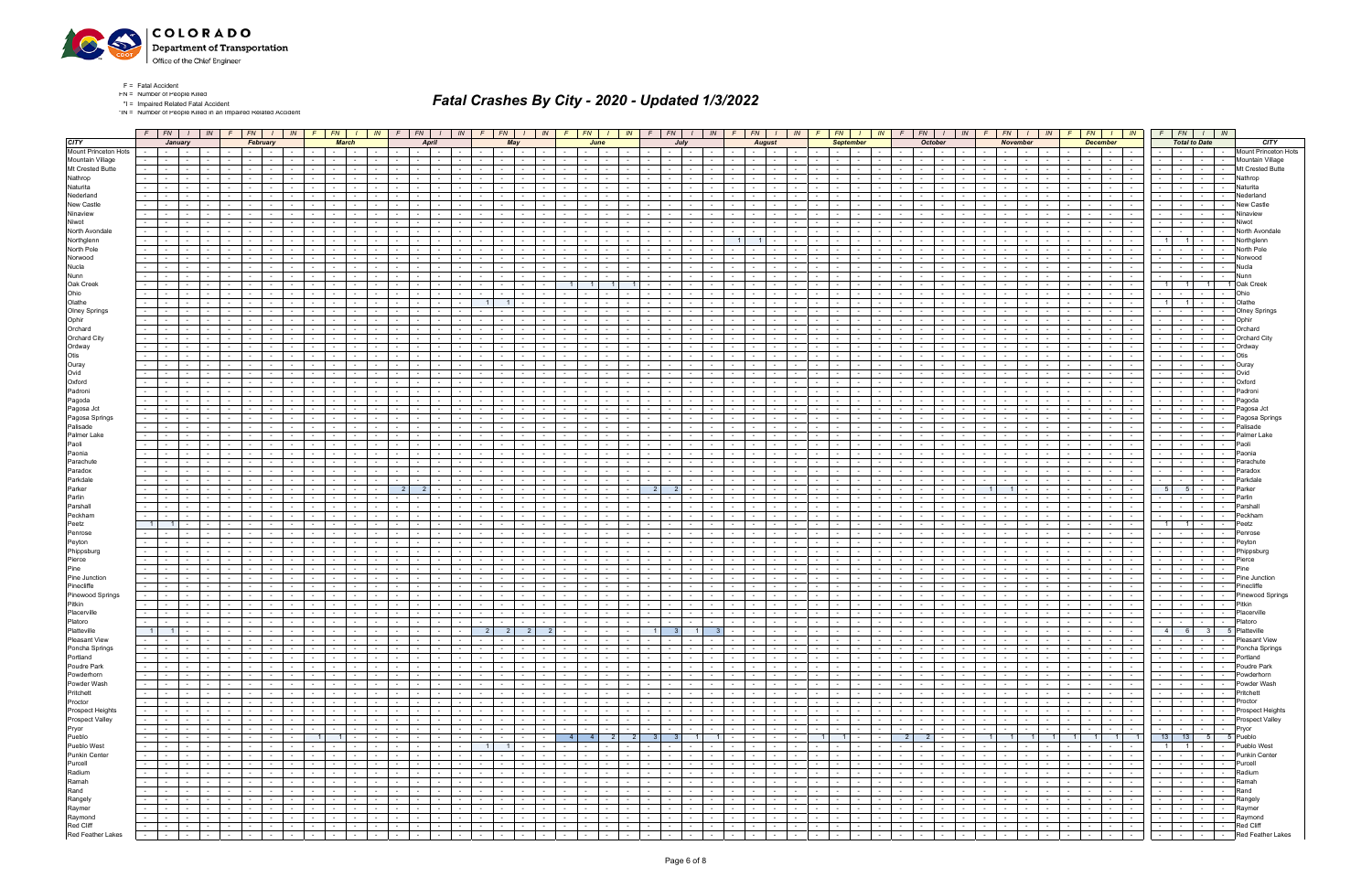

\*IN = Number of People Killed in an Impaired Related Accident

|                          |                                                                        |                                                             |                                                                       |                          |                                   |                             |            |                                |                      |                |                                        |                          |                                                       |                                                      | F FN 1  N F FN 1  N  <mark>F FN 1  N F FN 1  N F FN 1  N F FN 1  N </mark> F FN 1  N F FN 1  N  <mark>F FN 1  N F FN 1   N</mark> |                                                                                 | $F \mid FN$                                   | $I$ $\mid$ $IN$ $\mid$ $F$ $\mid$ $FN$ $\mid$ $I$ $\mid$ $IN$       | $F$ $FN$ $I$ $N$            |                             |                              |
|--------------------------|------------------------------------------------------------------------|-------------------------------------------------------------|-----------------------------------------------------------------------|--------------------------|-----------------------------------|-----------------------------|------------|--------------------------------|----------------------|----------------|----------------------------------------|--------------------------|-------------------------------------------------------|------------------------------------------------------|-----------------------------------------------------------------------------------------------------------------------------------|---------------------------------------------------------------------------------|-----------------------------------------------|---------------------------------------------------------------------|-----------------------------|-----------------------------|------------------------------|
| <b>CITY</b>              | January                                                                | February                                                    | <b>March</b>                                                          |                          | April                             |                             | May        |                                |                      | June           |                                        |                          | July                                                  | <b>August</b>                                        | <b>September</b>                                                                                                                  | <b>October</b>                                                                  | <b>November</b>                               | <b>December</b>                                                     |                             | <b>Total to Date</b>        | <b>CITY</b>                  |
| Redmesa                  | $\sim$ $-$                                                             |                                                             |                                                                       | $\sim$                   |                                   |                             |            |                                |                      |                |                                        |                          | $\sim$                                                | $\sim$                                               |                                                                                                                                   |                                                                                 | $\sim$                                        | $\sim$                                                              | $\sim$                      |                             | Redmesa                      |
| <b>Red Mountain</b>      |                                                                        |                                                             |                                                                       |                          |                                   |                             |            |                                |                      |                |                                        |                          |                                                       |                                                      |                                                                                                                                   |                                                                                 |                                               | $\sim$                                                              | $\sim$                      |                             | Red Mountain                 |
| Redstone                 | $\sim$<br>$\sim$ 100 $\mu$                                             |                                                             | $\sim$                                                                | $\sim$                   |                                   |                             |            |                                |                      |                |                                        |                          | $\sim$                                                | $\sim$                                               |                                                                                                                                   |                                                                                 | $\sim$                                        | $\sim$<br>$\sim$<br><b>Service</b>                                  | $\sim$                      |                             | Redstone<br>$\sim$           |
| Redvale                  |                                                                        |                                                             |                                                                       |                          |                                   |                             |            |                                |                      |                |                                        |                          |                                                       |                                                      |                                                                                                                                   |                                                                                 |                                               |                                                                     |                             |                             | रेedvale                     |
| Red Wing                 |                                                                        |                                                             |                                                                       |                          |                                   |                             |            |                                |                      |                |                                        |                          |                                                       |                                                      |                                                                                                                                   |                                                                                 |                                               |                                                                     |                             |                             | <b>Red Wing</b>              |
| Rico                     |                                                                        |                                                             |                                                                       |                          |                                   |                             |            |                                |                      |                |                                        |                          | $\sim$                                                | $\sim$                                               |                                                                                                                                   |                                                                                 |                                               | $\sim$<br>$\sim$<br><b>Service</b>                                  | $\sim$                      |                             | $\sim$<br>Rico               |
| Ridgway                  |                                                                        |                                                             |                                                                       |                          |                                   |                             |            |                                |                      |                |                                        |                          |                                                       |                                                      |                                                                                                                                   |                                                                                 |                                               |                                                                     |                             |                             | Ridgway                      |
| Rifle                    | 11                                                                     |                                                             |                                                                       |                          |                                   |                             |            |                                |                      |                |                                        |                          |                                                       | $\sim$                                               |                                                                                                                                   |                                                                                 |                                               | $\sim$                                                              | $\overline{1}$              | $\overline{1}$              | <b>Rifle</b>                 |
| Rio Blanco               |                                                                        |                                                             |                                                                       |                          |                                   |                             |            |                                |                      |                |                                        |                          |                                                       |                                                      |                                                                                                                                   |                                                                                 |                                               |                                                                     |                             |                             | Rio Blanco                   |
| Rockport                 |                                                                        |                                                             |                                                                       |                          |                                   |                             |            |                                |                      |                |                                        |                          |                                                       |                                                      |                                                                                                                                   |                                                                                 |                                               |                                                                     |                             |                             | Rockport                     |
| Rockvale                 |                                                                        |                                                             |                                                                       |                          |                                   |                             |            |                                |                      |                |                                        |                          |                                                       |                                                      |                                                                                                                                   |                                                                                 |                                               |                                                                     |                             |                             | Rockvale                     |
| Rockwood                 |                                                                        |                                                             |                                                                       |                          |                                   |                             |            |                                |                      |                |                                        |                          |                                                       |                                                      |                                                                                                                                   |                                                                                 |                                               |                                                                     | $\sim$                      |                             | Rockwood                     |
| Rocky Ford               |                                                                        |                                                             |                                                                       |                          |                                   |                             |            |                                |                      |                |                                        |                          |                                                       |                                                      |                                                                                                                                   |                                                                                 |                                               |                                                                     |                             |                             | Rocky Ford                   |
| Rocky Mtn. Arsenal       |                                                                        |                                                             |                                                                       |                          |                                   |                             |            |                                |                      |                |                                        |                          |                                                       |                                                      |                                                                                                                                   |                                                                                 |                                               |                                                                     |                             |                             | Rocky Mtn. Arsenal           |
| Roggen                   |                                                                        |                                                             |                                                                       |                          |                                   |                             |            |                                |                      |                |                                        |                          |                                                       |                                                      |                                                                                                                                   |                                                                                 |                                               |                                                                     |                             |                             | Roggen                       |
| Rollinsville             |                                                                        |                                                             |                                                                       |                          |                                   |                             |            |                                |                      |                |                                        |                          |                                                       |                                                      |                                                                                                                                   |                                                                                 |                                               |                                                                     |                             |                             | Rollinsville                 |
| Romeo                    |                                                                        |                                                             |                                                                       |                          |                                   |                             |            |                                |                      |                |                                        |                          |                                                       |                                                      |                                                                                                                                   |                                                                                 |                                               |                                                                     |                             |                             | Romeo                        |
| Rosedale                 |                                                                        |                                                             |                                                                       |                          |                                   |                             |            |                                |                      |                |                                        |                          |                                                       |                                                      |                                                                                                                                   |                                                                                 |                                               |                                                                     |                             |                             | Rosedal                      |
| Rosita                   |                                                                        |                                                             |                                                                       |                          |                                   |                             |            |                                |                      |                |                                        |                          | $\sim$                                                | $\sim$<br>$\sim$                                     |                                                                                                                                   |                                                                                 |                                               | $\sim$ 100 $\pm$                                                    | $\sim$                      |                             | Rosita<br>$\sim$             |
| Roxborough Park          |                                                                        |                                                             |                                                                       |                          |                                   |                             |            |                                |                      |                |                                        |                          |                                                       |                                                      |                                                                                                                                   |                                                                                 |                                               |                                                                     |                             |                             | Roxborough Park              |
| Royal Gorge              |                                                                        |                                                             |                                                                       |                          |                                   |                             |            |                                |                      |                |                                        |                          |                                                       |                                                      |                                                                                                                                   |                                                                                 |                                               |                                                                     |                             |                             | Royal Gorge                  |
| Rush                     |                                                                        |                                                             | $\sim$                                                                | $\sim$                   |                                   |                             |            |                                |                      |                | $\sim$                                 |                          | $\sim$                                                | $\sim$<br>$\sim$                                     |                                                                                                                                   |                                                                                 | $\sim$                                        | $\sim$ 100 $\pm$                                                    | $\sim$                      |                             | Rush<br>$\sim$               |
| Rustic                   |                                                                        |                                                             |                                                                       |                          |                                   |                             |            |                                |                      |                |                                        |                          |                                                       |                                                      |                                                                                                                                   |                                                                                 |                                               |                                                                     |                             |                             | Rustic                       |
| Rye                      |                                                                        |                                                             |                                                                       |                          |                                   |                             |            |                                |                      |                |                                        |                          |                                                       |                                                      |                                                                                                                                   |                                                                                 |                                               |                                                                     |                             |                             |                              |
| Saguache                 |                                                                        |                                                             |                                                                       | $\sim$                   |                                   |                             |            |                                |                      |                |                                        |                          | $\sim$                                                | $\sim$                                               |                                                                                                                                   |                                                                                 |                                               | $\sim$ $\sim$                                                       | $\sim$                      |                             | $\sim$                       |
| Salida                   |                                                                        |                                                             |                                                                       |                          |                                   |                             |            |                                |                      |                |                                        |                          |                                                       |                                                      |                                                                                                                                   |                                                                                 |                                               |                                                                     |                             |                             | Saguache<br>Salida           |
| San Acacio               |                                                                        |                                                             |                                                                       |                          |                                   |                             |            |                                |                      |                |                                        |                          |                                                       |                                                      |                                                                                                                                   |                                                                                 |                                               |                                                                     |                             |                             | San Acacio                   |
| San Francisco            |                                                                        |                                                             |                                                                       | $\sim$                   |                                   |                             |            |                                |                      |                | $\sim$ 10 $\pm$                        |                          | $\sim$                                                | $\sim$                                               |                                                                                                                                   |                                                                                 |                                               | $\sim$<br>$\sim$<br>$\sim$                                          | $\sim$                      |                             | San Francisco<br>$\sim$      |
| San Luis                 |                                                                        |                                                             |                                                                       |                          |                                   |                             |            |                                |                      |                |                                        |                          |                                                       |                                                      |                                                                                                                                   |                                                                                 |                                               |                                                                     |                             |                             | San Luis                     |
| San Pablo                |                                                                        |                                                             |                                                                       |                          |                                   |                             |            |                                |                      |                |                                        |                          |                                                       |                                                      |                                                                                                                                   |                                                                                 |                                               |                                                                     |                             |                             | San Pablo                    |
| Sanford                  | $\sim$                                                                 |                                                             |                                                                       | $\sim$                   |                                   |                             |            |                                |                      |                | $\sim$ 10 $\pm$                        |                          | $\sim$                                                | $\sim$                                               |                                                                                                                                   |                                                                                 |                                               | $\sim$ $\sim$<br>$\sim$                                             | $\sim$                      |                             | Sanford                      |
| Sapinero                 |                                                                        |                                                             |                                                                       |                          |                                   |                             |            |                                |                      |                |                                        |                          |                                                       |                                                      |                                                                                                                                   |                                                                                 |                                               |                                                                     |                             |                             | ≩aniner                      |
| Sargents                 |                                                                        |                                                             |                                                                       |                          |                                   |                             |            |                                |                      |                |                                        |                          |                                                       | $\sim$                                               |                                                                                                                                   |                                                                                 |                                               | $\sim$                                                              | $\sim$ 100 $\mu$<br>$\sim$  |                             | Sargents                     |
| Saw Pit                  |                                                                        |                                                             |                                                                       |                          |                                   |                             |            |                                |                      |                |                                        |                          |                                                       |                                                      |                                                                                                                                   |                                                                                 |                                               |                                                                     |                             |                             | Saw Pit<br>$\sim$            |
| Security-Widefield       |                                                                        |                                                             |                                                                       |                          |                                   |                             |            |                                |                      |                |                                        |                          |                                                       |                                                      |                                                                                                                                   |                                                                                 |                                               |                                                                     |                             |                             | Securitv-Widefield           |
| Sedalia                  |                                                                        |                                                             |                                                                       |                          |                                   |                             |            |                                |                      |                |                                        |                          |                                                       |                                                      |                                                                                                                                   |                                                                                 |                                               |                                                                     |                             |                             | Sedalia                      |
| Sedgwick                 |                                                                        |                                                             |                                                                       |                          |                                   |                             |            |                                |                      |                |                                        |                          |                                                       |                                                      |                                                                                                                                   |                                                                                 |                                               |                                                                     | $\overline{\phantom{a}}$    |                             | Sedgwick                     |
| Segundo                  |                                                                        |                                                             |                                                                       |                          |                                   |                             |            |                                |                      |                |                                        |                          |                                                       |                                                      |                                                                                                                                   |                                                                                 |                                               |                                                                     |                             |                             | Segundo                      |
| Seibert                  |                                                                        |                                                             |                                                                       |                          |                                   |                             |            |                                |                      |                |                                        |                          |                                                       |                                                      |                                                                                                                                   |                                                                                 |                                               |                                                                     |                             |                             | Seibert                      |
| Severance                |                                                                        |                                                             |                                                                       |                          |                                   |                             |            |                                |                      |                |                                        |                          |                                                       |                                                      |                                                                                                                                   |                                                                                 |                                               |                                                                     |                             |                             | Severance                    |
| Shawnee                  |                                                                        |                                                             |                                                                       |                          |                                   |                             |            |                                |                      |                |                                        |                          |                                                       |                                                      |                                                                                                                                   |                                                                                 |                                               |                                                                     |                             |                             | Shawnee                      |
| <b>Shaffers Crossing</b> |                                                                        |                                                             |                                                                       |                          |                                   |                             |            |                                |                      |                |                                        |                          |                                                       |                                                      |                                                                                                                                   |                                                                                 |                                               |                                                                     |                             |                             | <b>Shaffers Crossing</b>     |
| Sheridan                 |                                                                        |                                                             |                                                                       |                          |                                   |                             |            |                                |                      |                |                                        |                          |                                                       |                                                      |                                                                                                                                   |                                                                                 |                                               |                                                                     |                             |                             | Sheridan                     |
| Sheridan Lake            |                                                                        |                                                             |                                                                       |                          |                                   |                             |            |                                |                      |                |                                        |                          |                                                       |                                                      |                                                                                                                                   |                                                                                 |                                               | $\sim$                                                              | $\sim$                      |                             | Sheridan Lake                |
| Silt                     |                                                                        |                                                             |                                                                       |                          |                                   |                             |            |                                |                      |                |                                        |                          |                                                       |                                                      |                                                                                                                                   |                                                                                 |                                               |                                                                     | 1                           |                             | Silt                         |
| <b>Silver Cliff</b>      |                                                                        |                                                             |                                                                       |                          |                                   |                             |            |                                |                      |                |                                        |                          |                                                       |                                                      |                                                                                                                                   |                                                                                 |                                               |                                                                     |                             |                             | Silver Clif                  |
| <b>Silver Plume</b>      |                                                                        |                                                             |                                                                       |                          |                                   |                             |            |                                |                      |                |                                        |                          |                                                       |                                                      |                                                                                                                                   |                                                                                 |                                               | $\sim$                                                              |                             |                             | Silver Plum                  |
| Silverthorne             |                                                                        |                                                             |                                                                       |                          |                                   |                             |            |                                |                      |                |                                        |                          |                                                       |                                                      |                                                                                                                                   |                                                                                 |                                               |                                                                     |                             |                             |                              |
| Silverton                |                                                                        |                                                             |                                                                       |                          |                                   |                             |            |                                |                      |                |                                        |                          |                                                       |                                                      |                                                                                                                                   |                                                                                 |                                               |                                                                     |                             |                             | Silvertor                    |
| Simla                    |                                                                        |                                                             |                                                                       |                          |                                   |                             |            |                                |                      |                |                                        |                          | $\sim$                                                | $\sim$                                               |                                                                                                                                   |                                                                                 |                                               | $\sim$<br><b>Service</b><br>$\sim$                                  |                             |                             | Simla                        |
| Skyway                   |                                                                        |                                                             |                                                                       |                          |                                   |                             |            |                                |                      |                |                                        |                          |                                                       |                                                      |                                                                                                                                   |                                                                                 |                                               |                                                                     |                             |                             | Skywa∖                       |
| Slater                   |                                                                        |                                                             |                                                                       |                          |                                   |                             |            |                                |                      |                |                                        |                          |                                                       |                                                      |                                                                                                                                   |                                                                                 |                                               |                                                                     |                             |                             | Slater                       |
| <b>Slick Rock</b>        |                                                                        |                                                             |                                                                       |                          |                                   |                             |            |                                |                      |                |                                        |                          | $\sim$                                                | $\sim$                                               |                                                                                                                                   |                                                                                 |                                               | $\sim$<br>$\sim$ 100 $\mu$<br>$\sim$                                | $\sim$                      |                             | <b>Slick Rock</b>            |
| Snowmass                 |                                                                        |                                                             |                                                                       | $\sim$                   |                                   |                             |            |                                |                      |                |                                        |                          |                                                       | $\sim$                                               |                                                                                                                                   |                                                                                 |                                               |                                                                     | $\sim$<br>$\sim$            |                             | Snowmass                     |
| Snowmass Village         | $\sim$<br><b>Contract</b>                                              |                                                             | $\sim 10^{-11}$<br><b>Contract Contract</b>                           | the collection           | $\sim$<br>$\sim$                  | $-1$                        | $\sim$ $-$ | and the state of the state of  | $\sim$ $\sim$ $\sim$ | $\sim$         | <b>Contract</b><br>$\sim 100$          | $\sim 10^{-11}$          | and the control<br>$\sim$ $\sim$ $\sim$ $\sim$ $\sim$ | $\sim$<br>$\sim 10^{-11}$<br>$\sim$                  | <b>Contract</b><br><b>Contract Contract</b><br>$\mathbf{1}$ $\mathbf{1}$<br>$\sim$                                                | <b>Contract</b><br>$\sim$ $\sim$ $\sim$                                         | $\sim 10^{-11}$<br>the contract of the con-   | $\sim$ $-$<br>$\sim$<br>$-1$<br>$\sim$                              | $\sim$                      | <b>Contract Contract</b>    | $\sim$<br>Snowmass Village   |
| Snyder                   | $\sim 100$<br>$\sim$ $ -$<br>$\sim$<br>$\sim 10^{-11}$                 | $\sim$ $-$<br>$\sim 10^{-1}$<br>$\sim 10^{-11}$<br>$\sim$   | $\sim$ $\sim$<br>$\sim 10^{-11}$<br>the contract of                   | the contract of          | $\sim 10^{-1}$<br>$\sim 10^{-11}$ | $\sim$ $-$                  | $\sim$ $-$ | $\sim$ $-$<br>$\sim$           | $\sim 100$           | $\sim$         |                                        | $\overline{\phantom{a}}$ | <b>Carolina Co</b><br>$\sim$ $-$                      | $\overline{\cdot}$<br>$\sim 10$<br>$\sim 10^{-11}$   | $\sim$<br>$\sim 10^{-10}$<br>$\sim$<br>the contract of<br>$\sim$ $\sim$                                                           | $\sim$<br>$\sim$ 1<br>$\sim 10^{-1}$<br>$\sim 10^{-11}$                         | $\sim 10^{-11}$<br><b>Contract Contract</b>   | <b>Contract</b><br>$\sim 10^{-1}$<br><b>Contract Contract</b>       | <b>Second Second</b>        | $\sim$ $\sim$ $\sim$        | $\sim 100$<br>Snyder         |
| Somerset                 | $\sim$<br>$\sim$ 100 $\mu$<br>$\sim$                                   | $\sim$<br>$\mathbf{I}$ and $\mathbf{I}$<br>$\sim$           | $\sim$<br>$\sim 100$<br><b>Contract Contract</b>                      | the contract             | $\sim$<br>$\sim$                  | $\sim$ 100 $\mu$            | $\sim$     | $\sim$ 100 $\mu$<br>$\sim$     | $\sim 10^{-11}$      | $\sim$         | the collection                         | $\sim$                   | <b>Contract</b><br>$\sim$ $-$<br>$\sim$               | $\sim$<br>$\sim 10$<br>$\sim 10^{-11}$               | <b>Contract Contract</b><br>$\sim$<br>$\sim$<br>$\sim$<br>$\sim$<br>$\sim$ 100 $\mu$                                              | $\sim 10^{-11}$<br>$\sim 10^{-10}$<br>$\sim 10^{-11}$<br>$\sim$                 | <b>Contract Contract</b><br>$\sim 10^{-11}$   | 1. Andrew 1980<br>$\sim$<br>$\sim$ $-$                              | the contract of             | <b>Contract Contract</b>    | Somerset<br>$\sim$           |
| South Fork               | $\sim$<br><b>Common</b><br>$\sim$<br>$\sim$                            | the contract of<br>$\sim$<br>$\sim$ $-$                     | $\sim$ $\sim$ $\sim$<br>$\sim 10^{-11}$<br>the contract of the con-   | the contract of          | <b>Contract</b><br>$\sim$         | $\sim$ $-$                  | $\sim$     | $\sim 100$<br>$\sim$           | <b>Contract</b>      | $\sim$ $-$     | the contract of the con-               | <b>Contract</b>          | <b>Contract</b><br>$\sim 100$                         | $\sim$<br>$\sim 100$ m $^{-1}$<br><b>Contract</b>    | $\sim$ $\sim$<br>$\sim$<br><b>Service</b><br>the contract of the<br>$\sim$                                                        | $\sim 100$<br>$\sim$ $\sim$ $\sim$ $\sim$<br>$\sim 100$<br>$\sim$ $\sim$ $\sim$ | <b>Contract</b><br>the contract of            | <b>Contract</b><br>$\sim 100$<br><b>Contract Contract</b>           | $\sim$ $\sim$ $\sim$ $\sim$ | $\sim$ $-$                  | South Fork<br>$\sim$         |
| Spar City                | $\sim 10$<br>$\sim$ $\sim$ $\sim$ $\sim$<br>$\sim$<br>$\sim$ 100 $\mu$ | the contract of<br>$\sim$ $-$<br>$\sim$                     | $\sim$ $\sim$<br><b>Contract</b><br>the contract of                   | the contract of          | $\sim 10^{-10}$<br>$\sim$ $-$     | the contract                |            | $\sim$ $\sim$<br>$\sim$        | $\sim$ $\sim$        | $\sim 10^{-1}$ | the contracts                          | $\sim 10^{-11}$          | the contract of<br><b>Contract</b>                    | $\sim$ $-$<br>$\sim 10^{-10}$<br>$\sim 10^{-11}$     | $\sim 100$ km s $^{-1}$<br>$\sim$<br>$\sim$ $\sim$<br>the contract of<br>$\sim$                                                   | $\sim 10^{-11}$<br>$\sim 10^{-11}$<br>$\sim 10^{-11}$                           | and the state<br>the contract of              | and the later<br><b>Contract</b>                                    | the contract of             | <b>Contract Contract</b>    | Spar City                    |
| Springfield              | $\sim$<br><b>Contract Contract</b><br>$\sim$<br>$\sim$ 100 $\mu$       | $-1$<br><b>Contract</b><br>$\sim$<br>$\sim$                 | <b>Service</b><br><b>Contract</b><br>$\sim$ $  -$<br>$\sim 10^{-11}$  | the contract of          | $\sim 10^{-11}$<br>$\sim$         | $\sim$ $\sim$ $\sim$        | $\sim$     | $\sim$ $-$<br>$\sim$ 100 $\mu$ | $\sim 10^{-11}$      | $\sim$         | $\sim$ $\sim$ $\sim$<br>$\sim 10^{-1}$ | $\sim 10^{-1}$           | $\sim 10^{-10}$<br>$\sim 10^{-11}$<br>$\sim$          | $\sim$<br>$\sim$ $-$<br>$\sim 10^{-11}$              | $\sim$<br><b>Contract</b><br>$\sim$<br>$\sim$ 100 $\mu$<br>the contract of                                                        | $\sim 10^{-11}$<br>$\sim 10^{-11}$<br>$\sim 10^{-11}$<br>$\sim 10^{-10}$        | $\sim 10^{-11}$<br><b>Contract Contract</b>   | the contract of the contract of the con-<br>$\sim 10^{-11}$         | <b>Second Contract</b>      | $\sim$ $\sim$ $\sim$ $\sim$ | Springfield                  |
| Sprucewood               | $\sim$<br>$\mathbf{I}$ $\mathbf{I}$<br>$\sim$<br>$\sim 100$            | the contract of<br>$\sim$ $-$<br>$\sim$                     | $\sim$ $\sim$<br>$\sim 10^{-11}$<br>the contract                      | <b>Contract Contract</b> | $\sim 10^{-10}$<br>$\sim$ $-$     | $\sim$ $\sim$ $\sim$ $\sim$ | $\sim$ $-$ | $\sim 100$<br>$\sim$           | $\sim 10^{-11}$      | $\sim$ $-$     | the contract of                        | $\sim 10^{-11}$          | $\sim 10^{-11}$<br>$\sim 10^{-10}$<br><b>Contract</b> | $\sim$<br><b>Contract</b><br>$\sim$                  | <b>Contract</b><br>the contract of<br>$\sim$<br>$\sim$<br>$\sim 100$                                                              | $\sim$ $-$<br><b>Contract</b><br>$\sim$ $  -$<br>$\sim$ $\sim$                  | $\sim 10^{-11}$<br>the contract of            | $\sim$<br>1940 - <b>1940</b><br><b>Contract</b>                     | <b>Security</b>             | the contract of             | Sprucewood                   |
| Starkville               | $\sim$<br><b>Common</b><br>$\sim$                                      | $\sim$ $-$<br><b>Contract</b><br>$\sim$ $-$<br>$\sim$       | $\sim$ $-$<br><b>Contract</b><br><b>Contract Contract</b>             | the contract of          | <b>Contract</b><br>$\sim$ $-$     | $\sim 100$                  | $\sim$     | $\sim 100$<br>$\sim$ $-$       | <b>Contract</b>      | $\sim$ $-$     | $\sim$ $\sim$ $\sim$<br>$\sim 10^{-1}$ | $\sim 10^{-1}$           | $\sim 10^{-10}$<br>$\sim 10^{-11}$<br>$\sim$          | $\sim$<br>$\sim 10^{-11}$<br>$\sim$ $-$              | $\sim 100$<br>$\sim$<br>$\sim 100$<br>$\sim$<br><b>Contract</b><br>$\sim$ $-$                                                     | <b>Contract</b><br>$\sim 10^{-11}$<br>$\sim$ $ \sim$<br>$\sim 10^{-11}$         | $\sim 10^{-11}$<br><b>Contract Contract</b>   | <b>Contract Contract</b><br>$\sim 10^{-11}$<br><b>Contract</b>      | the contract                | $\sim$ $\sim$ $\sim$        | Starkville<br>$\sim$ $ \sim$ |
| <b>State Bridge</b>      | .<br>$\sim$                                                            | $\sim$ $\sim$<br><b>Contract</b><br>$\sim$                  | <b>Service</b><br><b>Contract</b><br><b>Contract</b><br>$\sim 100$    | the contract of          | $\sim$<br>$\sim$                  | $\sim$ $\sim$               | $\sim$     | $\sim$<br>$\sim$ 100 $\mu$     | $\sim 10^{-11}$      | $\sim$         | $\sim$ $\sim$ $\sim$<br>$\sim 10^{-1}$ | $\sim 10^{-11}$          | $\sim 10^{-10}$<br>$\sim 10^{-11}$<br>$\sim$          | $\sim$<br>$\sim$<br>$\sim 10^{-1}$                   | $\sim$<br>$\sim 10^{-11}$<br>$\sim$<br>$\sim$ $-$<br>$\mathbf{I}$ and $\mathbf{I}$<br>$\sim$ 100 $\mu$                            | $\sim 10^{-11}$<br>$\sim 10^{-10}$<br>$\sim 10^{-11}$<br>$\sim$                 | $\sim 10^{-11}$<br><b>Contract Contract</b>   | $\sim$ $-$<br>10 Million 1994<br>$\sim$                             | the contract of             | the contract of             | State Bridge                 |
| <b>Steamboat Springs</b> | $-1 - 1$<br>$\sim$<br>$\sim 100$                                       | the contract of<br>$\sim$ $-$<br>$\sim 10^{-11}$            | $\sim$ $\sim$<br>$\sim 100$<br>the contract                           | the contract of          | $\sim 10^{-10}$<br>$\sim$ $-$     | $\sim$ $-$                  | $\sim$ $-$ | $\sim 100$<br>$\sim$           | $\sim 10^{-11}$      | $\sim$ $-$     | <b>Contract Contract</b>               | $\sim 10^{-11}$          | $\sim 10^{-11}$<br>$\sim 10^{-10}$<br>$\sim 100$      | $\sim$<br><b>Contract</b><br>$\sim$                  | <b>Contract</b><br>the contract of<br>$\sim$<br>$\sim$<br>$\sim 100$                                                              | <b>Contract</b><br>$\sim$ $-$<br>$\sim 10^{-11}$<br>$\sim$ $\sim$               | $\sim 10^{-11}$<br>the contract of            | and the contract<br><b>Contract</b>                                 | <b>Security</b>             | <b>Service</b> State        | <b>Steamboat Springs</b>     |
| St Elmo                  | $\sim$<br><b>Contract Contract</b><br>$\sim$                           | $\sim$<br><b>Contract</b><br>$\sim$ $-$<br>$\sim$           | $\sim 10^{-11}$<br><b>Contract</b><br><b>Contract Contract</b>        | the contract of          | $\sim 10^{-11}$<br>$\sim$ $-$     | <b>Contract</b>             | $\sim$     | $\sim 100$<br>$\sim$ $-$       | <b>Contract</b>      | $\sim$ $-$     | $\sim$ $\sim$<br>$\sim 100$            | $\sim 10^{-11}$          | $\sim 10^{-10}$<br>$\sim$ $ \sim$<br>$\sim$           | $\sim$<br>$\sim$<br>$\sim 10^{-11}$                  | $\sim 100$<br>$\sim$<br>$\sim 100$<br>$\sim$<br>$\sim 100$<br>$\sim$ $-$                                                          | <b>Contract</b><br>$\sim 10^{-11}$<br>$\sim$ $-$<br>$\sim 10^{-11}$             | $\sim$ $ \sim$<br>the contract of             | $\sim 10^{-11}$<br>المجال الجالا<br>$\sim 10^{-11}$                 | the contract                |                             | $ \blacksquare$ St Elmo      |
| Sterling                 | $\sim$ 10 $\pm$<br><b>Contract</b><br>$\sim$                           | the contract of<br>$\sim$                                   | $\sim$ $-$<br>$\sim 10^{-11}$<br><b>Contract Contract</b>             | the contract of          | $\sim$ $-$<br>$\sim$              | $\sim 10^{-11}$             | $\sim$     | <b>Service</b><br>$\sim$ $-$   | $\sim$ $-$           | $\sim$         | $\sim$ $\sim$<br>$\sim 10^{-1}$        | $\sim 10^{-11}$          | $\sim 10^{-10}$<br>$\sim 10^{-11}$<br>$\sim$ $-$      | $\sim$<br>$\sim 10^{-11}$<br>$\sim$                  | $\sim 10^{-1}$<br>$\sim$ $-$<br>$\sim$<br>$\sim 100$<br>$\sim$<br>$\sim$ 100 $\mu$                                                | $\sim 10^{-1}$<br>$\sim 10^{-11}$<br><b>Contract</b><br>$\sim 100$              | $\sim 10^{-11}$<br>and the state              | $\sim 10^{-11}$<br>$\sim 100$<br>the contract                       | the contract of             | $\sim$ $-$                  | - Sterling                   |
| Stoneham                 | $\sim$<br>$\sim$ $  -$<br>$\sim$<br>$\sim$ $-$                         | the contract of<br>$\sim$<br>$\sim 100$                     | $\sim$ $\sim$<br>$\sim 10^{-10}$<br>the contract of                   | <b>Contract Contract</b> | $\sim$ $-$<br>$\sim$              | $\sim$ $\sim$               | $\sim$     | $\sim 100$<br>$\sim$ $-$       | $\sim$ 100 $\mu$     | $\sim$         | <b>Service</b>                         | $\sim 10^{-11}$          | $\sim 10^{-10}$<br>$\sim 10^{-11}$<br><b>Contract</b> | $\sim$<br><b>Contract</b><br>$\sim 10^{-11}$         | $\sim$<br><b>Contract</b><br>$\sim$<br>$\mathbf{1}$ and $\mathbf{1}$<br>$\sim$<br>$\sim 100$                                      | $\sim 10^{-10}$<br><b>Contract</b><br>$\sim 10^{-11}$<br>$\sim$ $\sim$          | $\sim 10^{-11}$<br><b>Contract Contract</b>   | $-1 - 1 - 1 - 1$<br><b>Contract</b>                                 | the control of the          | $\sim$ $\sim$               | Stoneham<br>$\sim$           |
| Stoner                   | $\sim$ 10 $\pm$<br>$\sim$ 100 $\mu$<br>$\sim$                          | $\sim$ $-$<br>$\sim 10^{-11}$<br>$\sim$                     | $\sim$<br>$\sim 10^{-11}$<br>$\sim$ $  -$<br>$\sim 10^{-1}$           | <b>Contract Contract</b> | <b>Contract</b><br>$\sim$         | $\sim 10^{-11}$             | $\sim$     | $\sim$ $-$<br>$\sim$           | $\sim 10^{-11}$      | $\sim$ $-$     | $\sim$ $-$<br>$\sim 10^{-1}$           | $\sim$                   | $\sim 10^{-10}$<br>$\sim$ $-$<br>$\sim$               | $\sim$ $-$<br>$\sim$<br>$\sim 10^{-11}$              | $\sim$<br>$\sim$<br>$\sim$ $-$<br>$\sim$<br>$\sim$<br>$\sim$ $-$                                                                  | $\sim$ $-$<br>$\sim 10^{-1}$<br>$\sim$ $-$<br>$\sim 10^{-11}$                   | and the con-<br>$\sim$ $-$                    | المجال الجالا<br><b>Contract</b><br>$\sim$                          | <b>Service</b>              | $\sim 100$                  | Stoner<br>$\sim$             |
| Stonewall                | $\sim$<br><b>Contract</b><br>$\sim$<br>$\sim$ 100 $\mu$                | the contract of<br>$\sim$<br>$\sim$                         | $\sim$ $\sim$ $\sim$<br>$\sim 10^{-10}$<br>the contract of the con-   | the contract of          | <b>Contract</b><br>$\sim$         | $\sim$ $\sim$               | $\sim$     | <b>Service</b><br>$\sim$ $-$   | <b>Contract</b>      | $\sim$ $-$     | the contract                           | <b>Contract</b>          | <b>Contract</b><br>$\sim$ $-$                         | $\sim$<br>$\sim 10^{-11}$<br>$\sim$                  | <b>Contract</b><br>$\sim$<br><b>Service</b><br>the contract of the<br>$\sim$                                                      | $\sim 100$<br><b>Contract</b><br>$\sim$ $\sim$ $\sim$                           | <b>Contract</b><br>and the state of the state | $\sim$ $-$<br>$\sim 100$<br><b>Contract Contract</b>                | the contract of             | $-1$                        | Stonewall<br>$\sim 100$      |
| Stonington               | $\sim 10^{-10}$<br>$\sim$<br>$\sim$                                    | $\sim$<br><b>Contract</b><br>$\sim$<br>$\sim$               | $\sim 10^{-11}$<br>$\sim 10^{-11}$<br>the contract of                 | the contract of          | $\sim 100$<br>$\sim$              | $\sim 100$                  | $\sim$     | $\sim 100$<br>$\sim$ $-$       | $\sim$ $-$           | $\sim$         | the contract                           | $\sim 10^{-11}$          | <b>Contract</b><br>$\sim$ $-$<br>$\sim$ 100 $\mu$     | $\sim$ $-$<br><b>Contract</b><br>$\sim$              | $\sim$<br>$\sim 10^{-11}$<br>$\sim$<br>$\sim 100$<br>$\sim$<br>$\sim 100$                                                         | <b>Contract</b><br>$\sim$ $-$<br>$\sim 10^{-11}$<br>$\sim 10^{-11}$             | $\sim 10^{-11}$<br>and the state              | $\sim$<br>the contract<br><b>Contract</b>                           | the control of the          | $\sim$ $\sim$               | Stonington<br>$\sim$ $-$     |
| Strasburg                | $\sim$ 10 $\pm$<br><b>Contract</b><br>$\sim$<br>$\sim$ $-$             | $\sim$<br>$\mathbf{I}$ and $\mathbf{I}$<br>$\sim$<br>$\sim$ | $\sim$ $\sim$ $\sim$<br>$\sim 10^{-11}$<br>and the state of the state | the contract of          | $\sim 10^{-10}$<br>$\sim$         | $\sim$ $\sim$               | $\sim$     | $\sim 10^{-11}$<br>$\sim$      | $\sim 10^{-11}$      | $\sim$ $-$     | $\sim$ $-$<br>$\sim 10^{-1}$           | $\sim$                   | $\sim 10^{-10}$<br>$\sim 10^{-11}$<br>$\sim$ $-$      | $\sim 10$<br>$\sim$<br><b>Contract</b>               | $\sim$<br>$\sim 100$<br>$\sim 10^{-11}$<br>$\sim$<br>$\sim$<br>$\sim$                                                             | $\sim 10^{-11}$<br>$\sim 10^{-11}$<br>$\sim 10^{-1}$<br>$\sim$ $-$              | $\sim 10^{-11}$<br>the contract of            | $\sim 10^{-11}$<br>$\sim 10^{-1}$<br>1989 - Personal Property Corp. | the control of the          | $  -$                       | Strasburg<br>$\sim 10^{-1}$  |
| Stratton                 | $\sim$<br><b>Contract</b><br>$\sim$<br>$\sim$ 100 $\mu$                | the contract of<br>$\sim$<br>$\sim$                         | $\sim$ $\sim$ $\sim$<br>$\sim 10^{-11}$<br><b>Contract Contract</b>   | the contract of          | $\sim$ $-$<br>$\sim$              | $\sim 100$                  | $\sim$     | $\sim 100$<br>$\sim$ $-$       | $\sim$ $-$           | $\sim$ $-$     | the contract                           | <b>Contract</b>          | $\sim 100$<br>$\sim$                                  | $\sim$<br>$\sim 10^{-11}$<br>$\sim$                  | $\sim 10^{-11}$<br>$\sim$<br>$\sim 100$<br>$\sim$<br>$\sim$ $-$<br>$\sim$                                                         | $\sim 100$<br>$\sim 100$<br>$\sim 10^{-11}$<br>$\sim$ $\sim$ $\sim$             | $\sim 100$<br>and the state of the state      | $\sim$ $-$<br>$\sim$ 10 $\pm$<br>and the property of the con-       | the contract of             | $\sim$ $\sim$ $\sim$        | Stratton<br>$\sim 100$       |
| Sugar City               | $\sim$<br>$\sim 10^{-10}$                                              | $\sim$<br><b>Contract</b><br>$\sim$<br>$\sim$               | $\sim 100$<br>$\sim 10^{-11}$<br>the contract of                      | the contract of          | $\sim 100$<br>$\sim$              | $\sim 100$                  | $\sim$     | $\sim 100$<br>$\sim$ $-$       | $\sim 10^{-11}$      | $\sim$         | the contract                           | $\sim$                   | <b>Contract</b><br>$\sim$ $-$<br>$\sim 100$           | $\sim$<br><b>Contract</b><br>$\sim$                  | $\sim$<br><b>Contract</b><br>$\sim$<br><b>Contract</b><br>$\sim$<br>$\sim 100$                                                    | <b>Contract</b><br>$\sim 10^{-11}$<br>$\sim 10^{-11}$<br>$\sim 10^{-11}$        | $\sim 10^{-11}$<br>the contract of            | $\sim 10^{-11}$<br><b>Contract Contract</b><br><b>Contract</b>      | the company                 | $\sim$ $\sim$               | Sugar City<br>$\sim$ $-$     |
| Summitville              | $\sim$ $-$<br>$\sim$ $-$<br>$\sim$<br>$\sim$                           | $\sim$<br>$\sim$ $\sim$<br>$\sim$<br>$\sim$ $-$             | $\sim$ $\sim$ $\sim$<br>$\sim 10^{-11}$<br><b>Contract Contract</b>   | <b>Contract Contract</b> | $\sim 10^{-10}$<br>$\sim$         | $\sim$ $\sim$ $\sim$        | $\sim$ $-$ | $\sim 10^{-11}$<br>$\sim$ $-$  | $\sim 10^{-11}$      | $\sim$         | the contract of                        | $\sim 10^{-1}$           | $\sim$ $\sim$ $\sim$<br>$\sim 10^{-11}$<br>$\sim$ $-$ | $\sim 10$<br><b>Contract</b><br>$\sim 10$            | $\sim$<br><b>Contract</b><br>$\sim$ $-$<br>$\sim$ $-$<br>$\sim$<br>$\mathbf{I}$ and $\mathbf{I}$                                  | $\sim 10^{-11}$<br>$\sim 10^{-11}$<br>$\sim 10^{-11}$<br>$\sim$ $\sim$ $\sim$   | $\sim 10^{-11}$<br>the contract of            | $\sim 10^{-11}$<br>$\sim 100$<br>$-1.1 - 1.1$                       | the contract of             | 1 - 1 -                     | Summitville                  |
| Sunbeam                  | $-1 - 1$<br>$\sim$<br><b>Service</b>                                   | <b>Contract</b><br>the contract of<br>$\sim 10^{-11}$       | <b>Contract Contract</b><br><b>Contract Contract</b>                  | the contract of          | <b>Contract</b><br>$\sim$         | <b>Contract Contract</b>    |            | $\sim 10^{-1}$                 | $\sim$ $\sim$        | $\sim$ $-$     | <b>Service</b> Service                 | $\sim 10^{-11}$          | the contract of<br><b>Contract</b>                    | $\sim$<br>$\sim 10^{-11}$<br>$\sim$ $-$              | $\sim$ $-$<br><b>Contract</b><br>$\sim$ $-$<br>the contract of<br>$-1$                                                            | $\sim 10^{-11}$<br>$\sim 10^{-11}$<br>$\sim$ $-$                                | the contract of<br><b>Contract Contract</b>   | $\sim 10^{-10}$<br>the contract of the con-                         | the contract of             |                             | -   - Sunbeam                |
| Superior                 | <b>Contract Contract</b><br>$\sim$<br>$\sim$ 100 $\mu$                 | the contract of<br>$\sim$ $-$<br>$\sim$                     | $\sim 10^{-11}$<br>$\sim$ $-$<br>the contract of the con-             | and the state            | <b>Contract</b><br>$\sim$ $-$     | $\sim$ $\sim$               | $\sim$ $-$ | $\sim 100$<br>$\sim$ $-$       | $\sim 10^{-11}$      | $\sim$ $-$     | the college of                         | $\sim 10^{-11}$          | $\sim 10^{-11}$<br>$\sim 10^{-10}$<br><b>Contract</b> | $\sim$ $-$<br>$\sim 10^{-1}$<br><b>Contract</b>      | $\sim$<br>$\sim$ $-$<br><b>Contract</b><br>$\sim$<br>$\sim 100$<br>$\sim$ $-$                                                     | $\sim 10^{-11}$<br><b>Contract</b><br>$\sim 10^{-10}$<br>$\sim$ $\sim$ $\sim$   | $\sim 10^{-11}$<br><b>Contract Contract</b>   | $\sim 10^{-1}$<br><b>Contract Contract</b><br><b>Contract</b>       | the control of the          | $\sim$ $\sim$ $\sim$        | Superior<br>$\sim$ $-$       |
| Swink                    | the contract of<br>$\sim$<br>$\sim 10^{-11}$                           | the contract of<br>$\sim 10^{-11}$<br>$\sim 10^{-11}$       | the contract of<br>the contract of                                    | the contract of          | $\sim 10^{-10}$<br>$\sim$ $-$     | $\sim$ $  -$                | $\sim$ $-$ | <b>Contract</b><br>$\sim$      | <b>Contract</b>      | $\sim$         | the contract of                        | $\sim 10^{-11}$          | the contract of<br><b>Contract</b>                    | $\sim 10^{-1}$<br>$\sim 10^{-11}$<br>$\sim 10^{-11}$ | $\sim$ $-$<br>$\sim 100$ m $^{-1}$<br>$\sim$<br>$\sim 10^{-11}$<br>the contract of                                                | $\sim 10^{-11}$<br>$\sim 10^{-11}$                                              | the contract of<br>the contract of            | $\sim 10^{-10}$<br>$\sim$<br>$-1 - 1 - 1$                           | the contract                | <b>Contract</b>             | Swink<br>$\sim$              |
| Tabernash                |                                                                        |                                                             |                                                                       |                          |                                   |                             |            |                                |                      |                |                                        |                          |                                                       |                                                      |                                                                                                                                   |                                                                                 |                                               |                                                                     |                             |                             |                              |